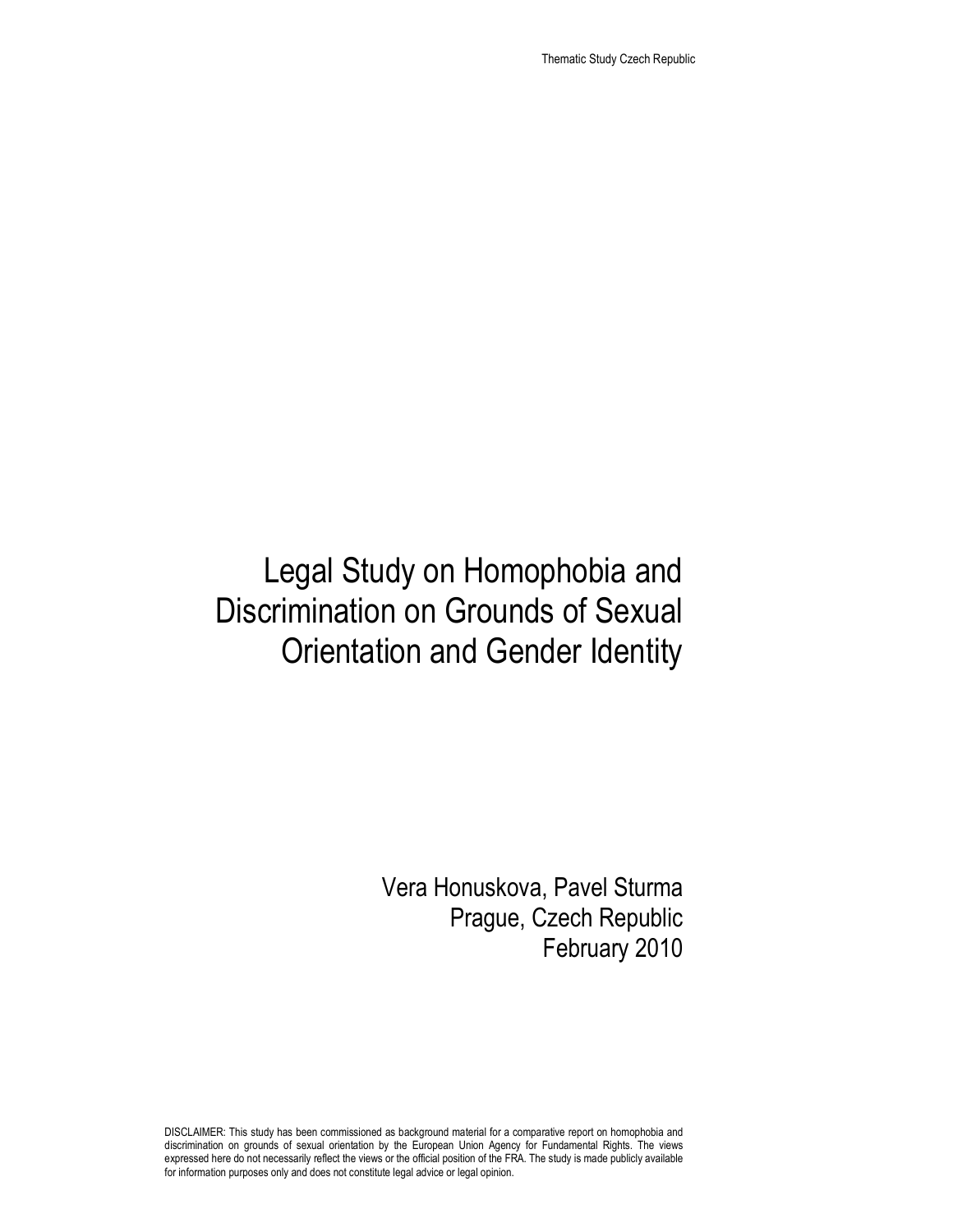# Contents

| А. |  |
|----|--|
| В. |  |
| C. |  |
| D. |  |
| Е. |  |
| F. |  |
| G. |  |
| Η. |  |
| L. |  |
|    |  |
|    |  |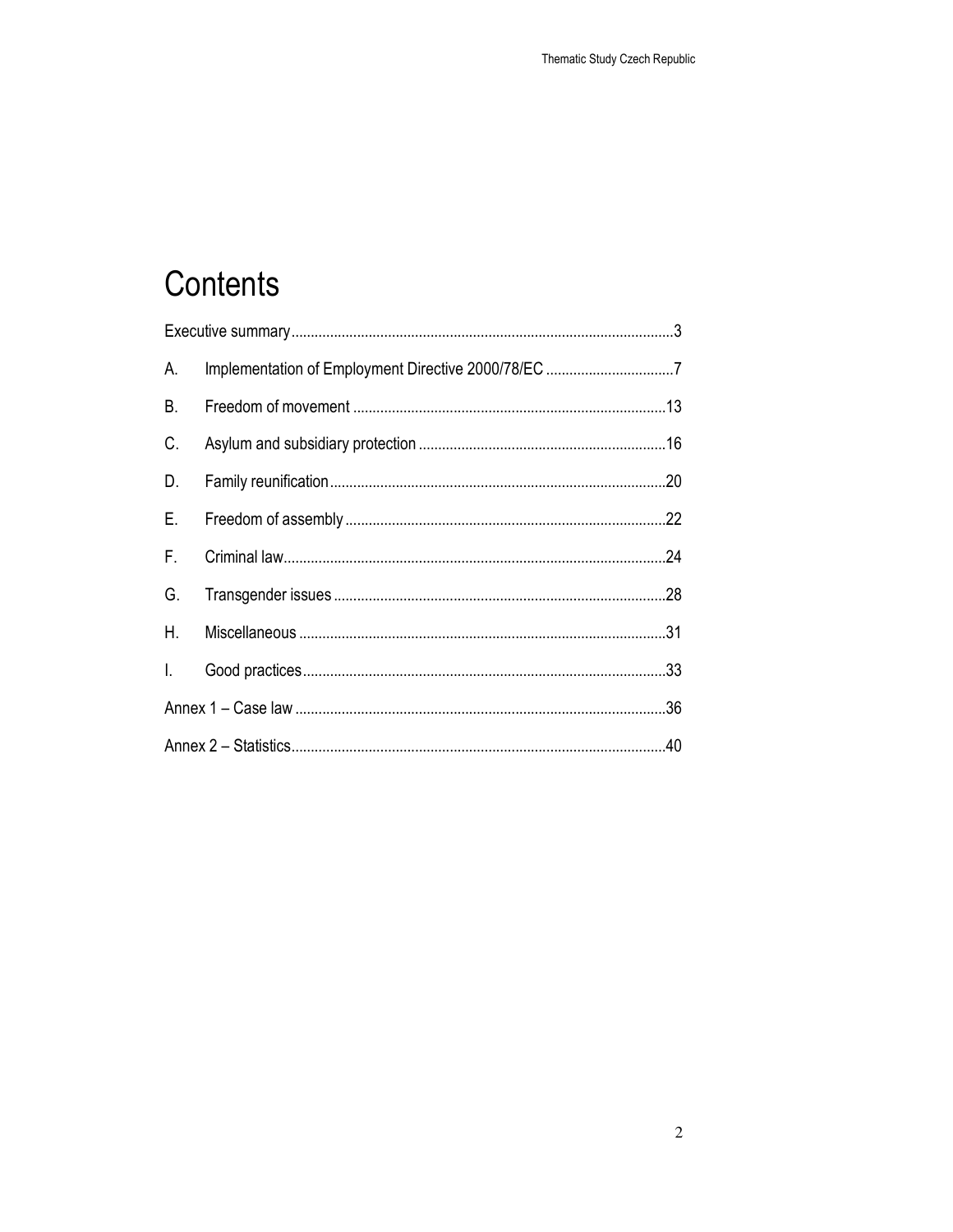## Executive summary

l

### Implementation of Employment Directive 2000/78/EC

A general antidiscrimination legislation, Antidiscrimination Act, was adopted in 2009. The law is created as a general antidiscrimination instrument of the national legislation. It provides a necessary definition of the relevant terms found in the existing national legislation and ensures the remedies against discrimination (e.g. as provided in the Labour Code). It also frames the whole area of prohibition of discrimination. The Antidiscrimination Act transposes the relevant EU acquis into the Czech law. It transposes also the Council Directive 2000/43/EC of 29 June 2000, implementing the principle of equal treatment on grounds of racial and ethnic origin and Council Directive 2000/78/EC of 27 November 2000, establishing a general framework for equal treatment in employment and occupation.

There is also (as *lex specialis* to Antidiscrimination Act) prohibition of discrimination in labour law and employment. The Employment Act [Zákon o zaměstnanosti] defines the basic terms (direct and indirect discrimination), establishes certain remedies and explicitly prohibits both direct and indirect discrimination on the basis of sexual orientation. The Labour Code [Zákoník práce] is not detailed, but still prohibits discrimination in labour relations; employers are inter alia obliged to ensure equal treatment with all employees in terms of working conditions, remuneration for work and the provision of other financial benefits vocational training and opportunities for functional or other promotion in employment. The Employment Directive 2000/78/EC is also transposed in the Czech legal system with regard to the other areas mentioned in the Racial Equality Directive 2000/43/EC.

<sup>19</sup> Czech Republic/*Zákon* č*. 262/2006 Sb., zákoník práce* (Act No. 262/2006 Coll., Labour Code), available at

http://portal.gov.cz/wps/portal/\_s.155/701?number1=262%2F2006&number2=&name=&text= (Czech only) (opened on January 15, 2010).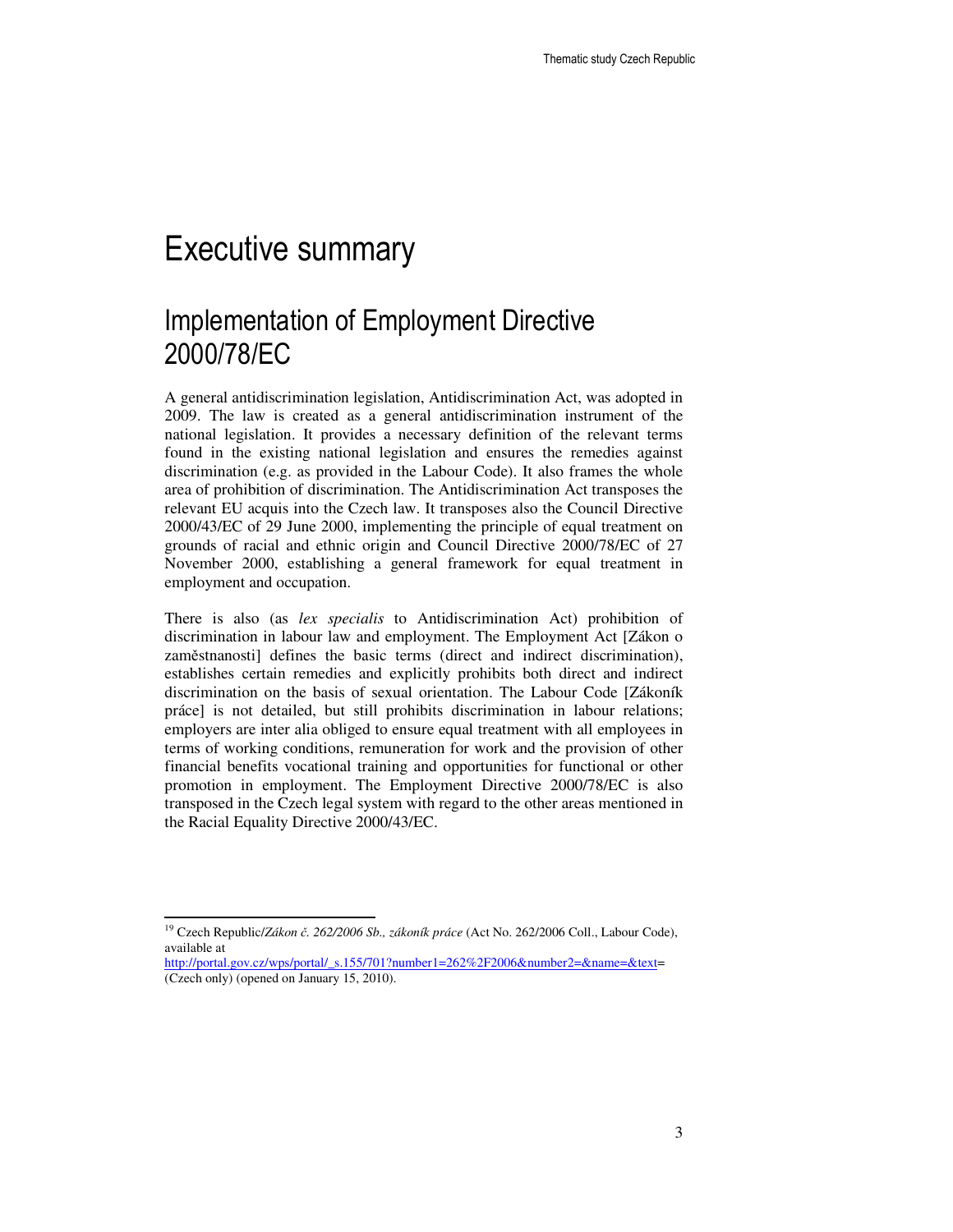### Freedom of movement

As regards freedom of movement, there is no discrimination between heterosexual and lesbian, gay, bisexual and transgender (LGBT) people (EU citizens or third country nationals). The term 'spouse' as it is used in the Aliens' Act [Zákon o pobytu cizinců] also covers people who are registered partners within the meaning of the Act on Registered Partnership [Zákon o registrovaném partnerství], i.e. same-sex partners (the law provides that the sections of the Aliens' Act which apply to 'marriage', 'spouse', 'child' also apply to people who have contracted a registered partnership). There is no obstacle in the issuing of visas or residence permits to registered partners whose registered partnership was concluded (validly) abroad (no procedure is stipulated for the recognition of registered partnerships, the Aliens' Act is applied to partners in a registered partnership and a marriage in the same way).

### Asylum and subsidiary protection

Czech law provides for persecution on the grounds of sexual orientation as a ground for obtaining refugee status. The definition of refugee also covers persecution by non-state agents, combined with *de facto* state unwillingness, indifference or inability to protect an individual from non-state persecution.

If an individual seeks international protection, the procedure on international protection is always followed (regardless of the illegality of his/her stay in the country etc.; the application is inadmissible if the individual is an EU citizen or where provisions of the Dublin Regulation apply). If there are reasons for granting protection pursuant to the Asylum Act [Azylový zákon] then protection is granted (in the form of either asylum or subsidiary protection).

Czech law provides for the possibility of family reunification for the spouses and registered partners of individuals granted asylum or subsidiary protection (i.e. includes registered same-sex partners)

### Family reunification

Family reunification is ensured for same-sex registered partners and spouses of third country nationals (where both partners/spouses are third country nationals). The registered partnership is recognised by the Aliens' Act only if there is a certificate testifying to the registered partnership. Partners who live in a stable and durable relationship without registering it are not recognised as partners for the purpose of the Aliens' Act. The right to family reunification is connected to the long-term residence permit (national temporary status) or higher status (national permanent residence status) of the sponsor. The law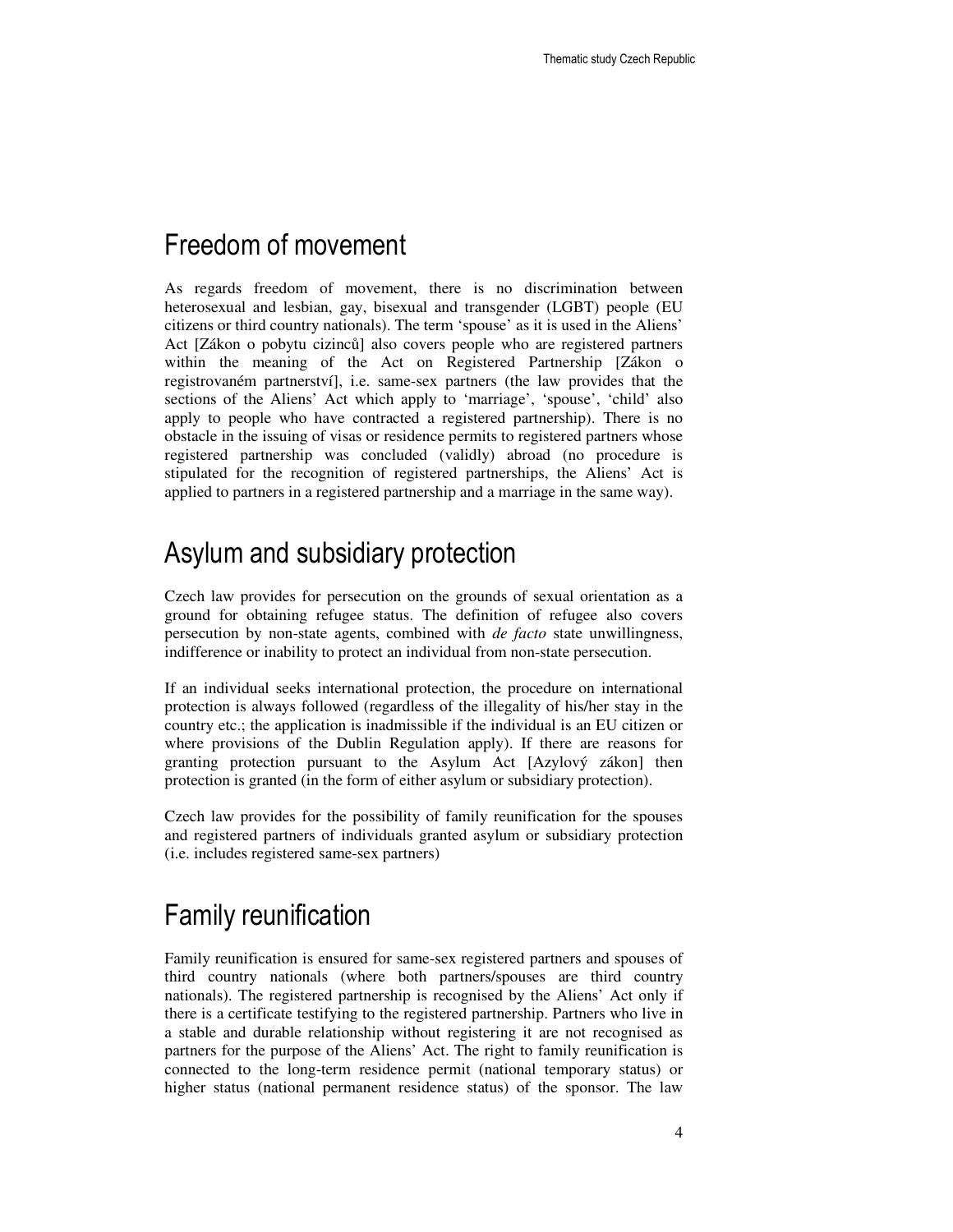stipulates the period necessary for the exercise of the right to family reunification as being 15 months from the beginning of the stay in the country. Partners (same-sex or different sex) who live in a stable and durable relationship without registering it or marrying would nevertheless most probably be granted a different type of visa pursuant to the provisions of the Aliens' Act (which allows for a visa for 'another reason').

### Freedom of assembly

Freedom of assembly is guaranteed for all people irrespective of their sexual orientation. Homophobic demonstrations may be banned by law.

### Hate speech and criminal law

There is no crime of hate speech as such in the Criminal Code [Trestní zákon] of the Czech Republic. In contrast to crimes committed on the grounds of race, ethnic group, nationality, political opinion, religion, etc., the Criminal Code does not impose higher punishment for crimes committed for homophobic motives, which are not an aggravating circumstance. There are several crimes which are highly relevant for the protection of LGBT minority.

### Transgender issues

The Antidiscrimination Act covers the issue of discrimination in transgender issues. It explicitly stipulates that discrimination for the reason of gender also includes discrimination for the reason of gender identification. Also, generally speaking, if there is a situation which may not be dealt with by the Antidiscrimination Act, but is solved by another law, then the discrimination of transgender people may be dealt with as discrimination on the grounds of gender, i.e. the prohibition of discrimination against trans people (especially transsexuals) may be covered by the prohibition of discrimination on the ground of 'gender' in the relevant laws.

The law provides for the possibility of sex change. Surgery is performed on transsexuals at the request of the individual concerned, following approval by a commission. The activity of these commissions is not regulated by law, or even by any standards. There is no possibility of appeal against the decision of the commission.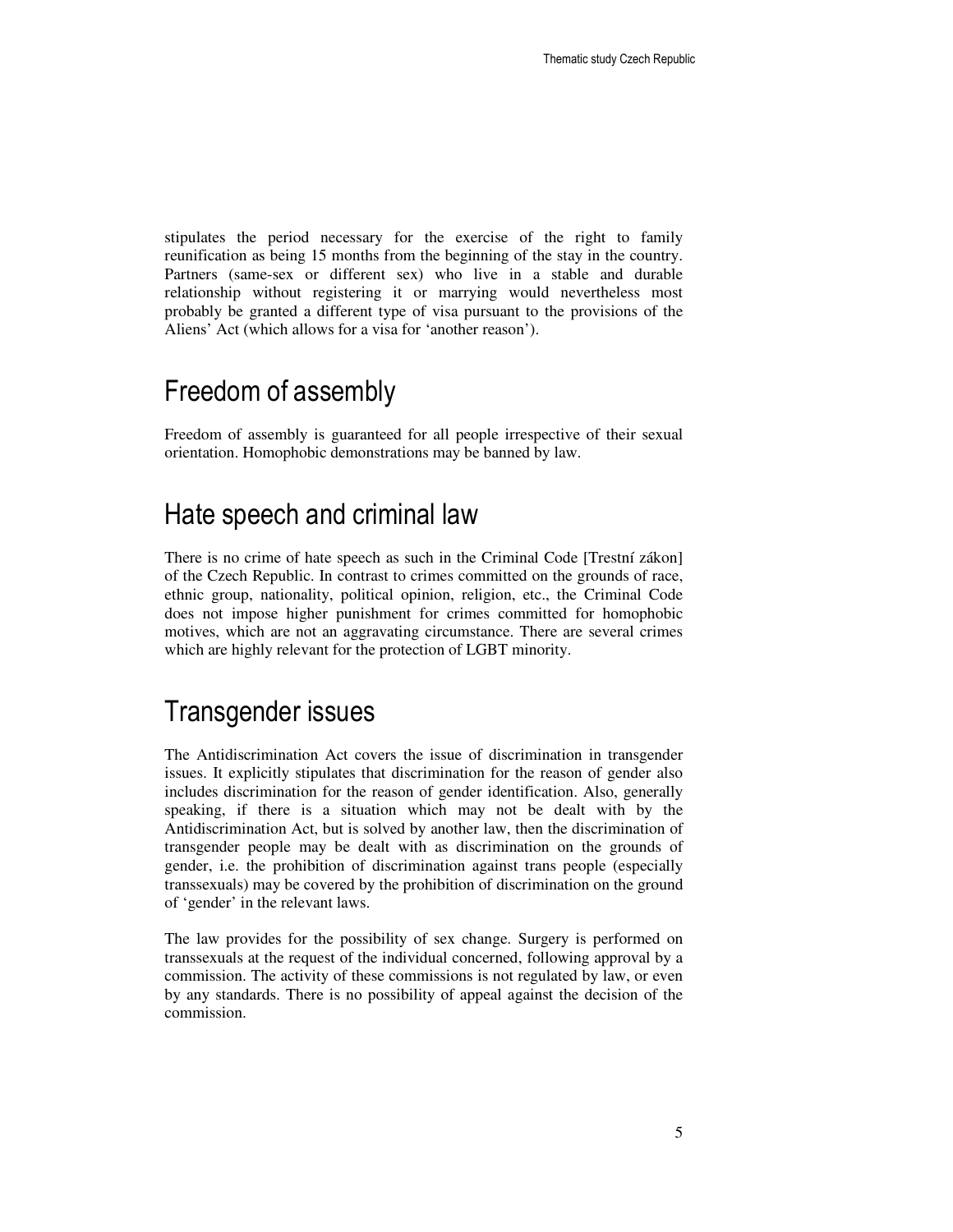### **Miscellaneous**

Civic society, mainly NGOs, is active and there are also a number of websites which provide information by and to the LGBT community.

The issue of adoption of children by gay and lesbians couples is now being discussed. The issue of discrimination of gay and lesbian couples in the issue of adoption of children was raised by the Committee for Sexual Minorities of the Government Council for Human Rights in 2009 in connection with the judgment of European Court of Human Rights E.B. v France and stated that the Czech Act on Registered Partnership is now in its part which prohibits the adoption of children discriminatory for the reason of sexual orientation, The Government Council for Human Rights then called on the Minister for Human Rights to change the respective law.

An interesting judgment of Supreme Administrative Court was adopted on February 17, 2010. The Court dissolved an extremist right wing party Dělnická strana [Worker´s Party], which was inter alia homophobic.

### Good practices

A Committee for Sexual Minorities (Výbor pro sexuální menšiny) was established as a part of Government Council for Human Rights in 2009. The Committee deals with the issues relevant for the rights of LGBT persons and continues the work of the Working Group on the Issue of Sexual Minorities.

The Working Group on the Issue of Sexual Minorities [Pracovní skupina pro otázky sexuálních menšin] which was established by the Minister of Human Rights and Minorities [Ministryně pro lidská práva a národnostní menšiny] on the occasion of the European Year of Equal Opportunities made a detailed analysis of the situation of lesbian, gay, bisexual and transgender minorities in the Czech Republic. The report gives recommendations which are structured according to the relevant laws and may be used easily by politicians.

Czech legislation on freedom of movement and family reunification provides for full equality of treatment of LGBT and other people.

## Information regarding laws similar or comparable to those in Lithuania

There are no laws similar to those in Lithuania.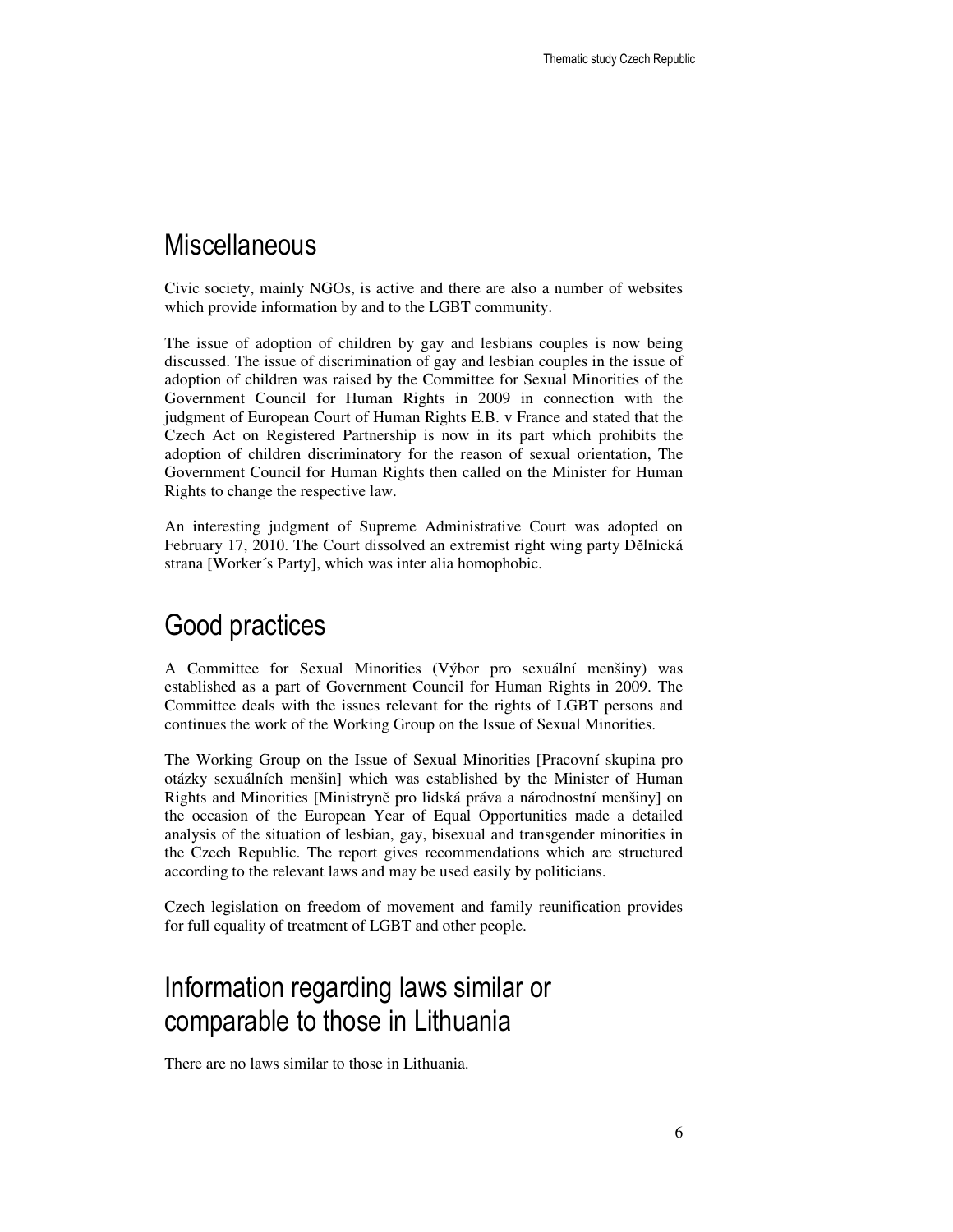## A. Implementation of Employment Directive 2000/78/EC

The Employment Directive 2000/78/EC was transposed into the Czech legislation by several laws, mainly the Labour Code [Zákoník práce],  $9^{\circ}$ Employment Act [Zákon o zaměstnanosti]<sup>10</sup> and the Antidiscrimination Act [Antidiskriminační zákon].<sup>11</sup>

A general antidiscrimination legislation, Antidiscrimination Act, was adopted in 2009. The Chamber of Deputies (lower chamber) of the Czech Parliament outvoted a presidential veto of the bill on its session on June 17, 2009. The law was published under No. 198/2009 Coll.<sup>12</sup> The adoption of this act was connected to lively debates since it was submitted to the Parliament in 2007; one of the topics which were discussed was possible favouritism of one group of people against another (objections against the use of affirmative action). The law is created as a general antidiscrimination instrument of the national legislation. The Act stipulates that the discriminatory conduct may be done also by direct conduct or omission of conduct for the reason of sexual orientation. It provides a necessary definition of the relevant terms found in the existing national legislation and ensures the remedies against discrimination (e.g. as provided in the Labour Code). It also frames the whole area of prohibition of discrimination. The Antidiscrimination Act transposes the relevant EU acquis into the Czech law. It transposes also the Council Directive 2000/43/EC of 29 June 2000, implementing the principle of equal treatment on grounds of racial and ethnic origin and Council Directive 2000/78/EC of 27 November 2000, establishing a general framework for equal treatment in employment and occupation.

The Antidiscrimination Act bans discrimination in: (a) right on employment and access to employment, (b) access to occupation or self-employment, (c) in

l

http://portal.gov.cz/wps/portal/\_s.155/701?number1=198%2F2009&number2=&name=&text= (in Czech only, accessed on January 15, 2010).

<sup>10</sup> Czech Republic/*Zákon* č*. 435/2004 Sb., o zam*ě*stnanosti* (Act No. 435/2004 Coll., Employment Act), available at

http://portal.gov.cz/wps/portal/\_s.155/701?number1=435%2F2004&number2=&name=&text= (Czech only) (opened on January 15, 2010).

<sup>11</sup> Czech Republic/*Zákon* č*. 198/2009 Sb., o rovném zacházení a o právních prost*ř*edcíchochrany p*ř*ed diskriminací a o zm*ě*n*ě *n*ě*kterých zákon*ů *(antidiskrimina*č*ní zákon)* [Act No. 198/2009 Coll, on equal treatment and on legal means for protection against discrimination and on change of certain acts (Antidiscrimination Act)], available at

<sup>12</sup> Czech Republic/*Zákon* č*. 198/2009 Sb., o rovném zacházení a o právních prost*ř*edcích ochrany p*ř*ed diskriminací a o zm*ě*n*ě *n*ě*kterých zákon*ů *(antidiskrimina*č*ní zákon)* [Act No. 198/2009 Coll, on equal treatment and on legal means for protection against discrimination and on change of certain acts (Antidiscrimination Act)], available at

http://portal.gov.cz/wps/portal/\_s.155/701?number1=198%2F2009&number2=&name=&text= (in Czech only, accessed on January 15, 2010).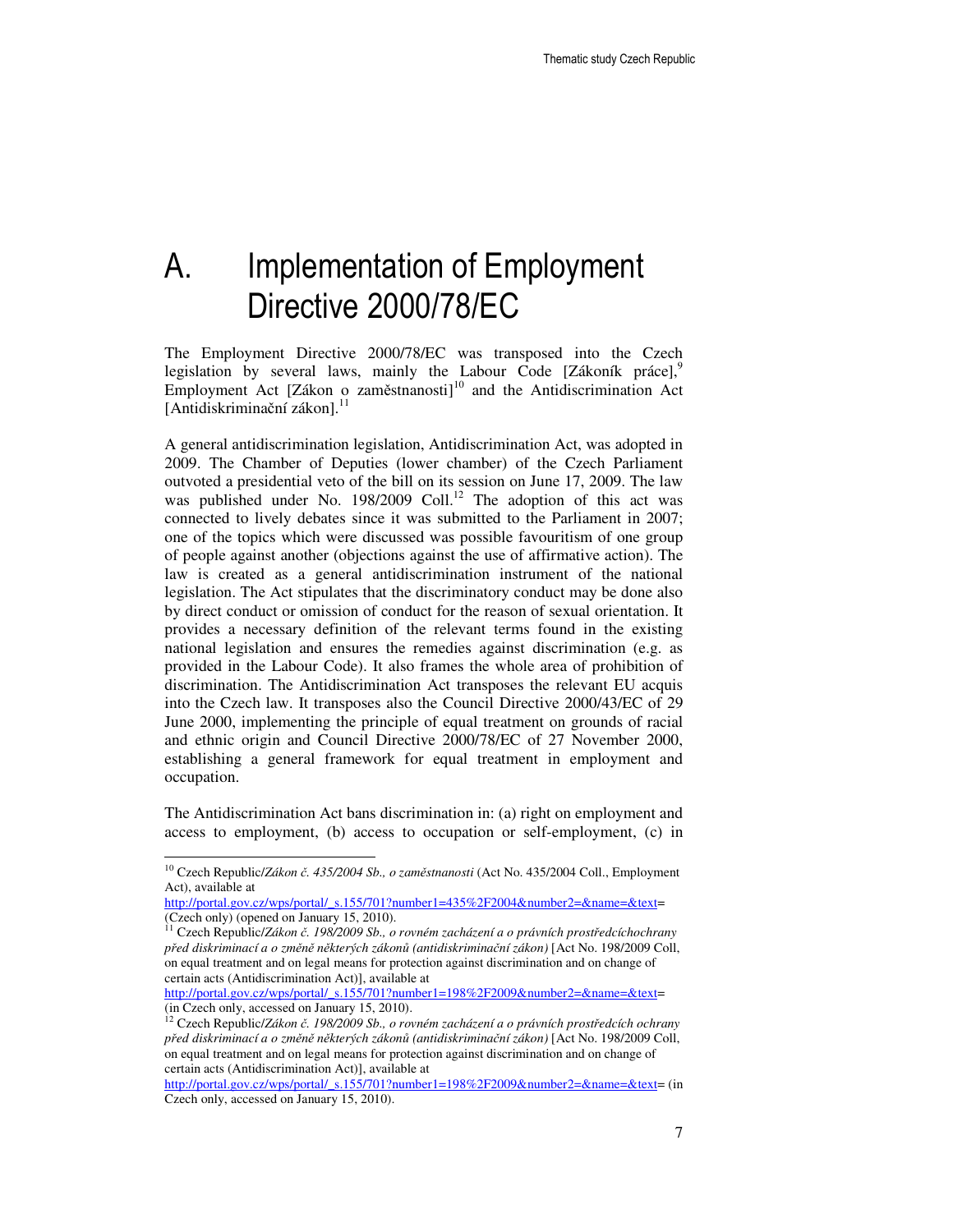employment, public service or other dependent activity including remuneration, (d) membership of, and involvement in, an organisation of workers or employers, including the benefits provided for by such organisations, (e) membership of, and involvement in, an organization whose members carry on a particular profession, including the benefits provided for by such organizations, (f) state social security, (g) granting and providing of social protection on the basis of social protection schemes, (h) access to health care, (i) access to education, (k) access to goods and services, including housing. The prohibition of discrimination for the reason of sexual orientation under the new Antidiscrimination Act applies to all areas mentioned above.

A general possibility to seek a remedy against discrimination is now ensured by the provisions of the Antidiscrimination Act. It provides for special legal consequences of discriminatory conduct (a person may request suspension of the discriminatory conduct or may ask an appropriate compensation).

The prohibition of discrimination in labour and employment law is also ensured by the Labour Code and Employment Act and is quite detailed. The basic provisions are stipulated by a new Labour Code which was adopted in 2006. According to the provisions of the Labour Code, employers are obliged to ensure equal treatment for all employees regarding working conditions, remuneration for work and the provision of other financial benefits vocational training and opportunities for functional or other promotion in employment (Sec. 16 (1) Labour Code). The Code explicitly prohibits discrimination (any discrimination in labour relations is prohibited, Sec. 16 (2) Labour Code) and stipulates that the relevant terms, such as direct and indirect discrimination, victimisation, inciting discrimination, harassment or sexual harassment, are defined by a special law, the Anti-discrimination Act. The Labour Code also permits reverse discrimination under the condition that the reverse discrimination is aimed at compensation of disadvantage of persons (as it is defined in the Antidiscrimination Act; Sec. 16 (3) Labour Code). Legal remedies against discrimination in labour relations are defined by the Antidiscrimination Act.

Very detailed provision on non-discrimination can also be found in the Employment Act . Sec. 4 stipulates an obligation to treat individuals exercising the right of employment equally, it prohibits both direct and indirect discrimination on the grounds of sex, sexual orientation, racial or ethnic origin, nationality, citizenship, social origin, language, health, age, religion, matrimony or marital status or obligations to a family, membership of political parties or movements, trade unions or unions of employers. The Employment Act defines direct and indirect discrimination and also stipulates what the person who was discriminated against may claim. It also defines the relevant terms such as direct or indirect discrimination, harassment and also stipulates when the conduct will not be counted as discrimination (e.g. reverse discrimination under the conditions stipulated by the law). Sec. 12 of the Employment Act prohibits the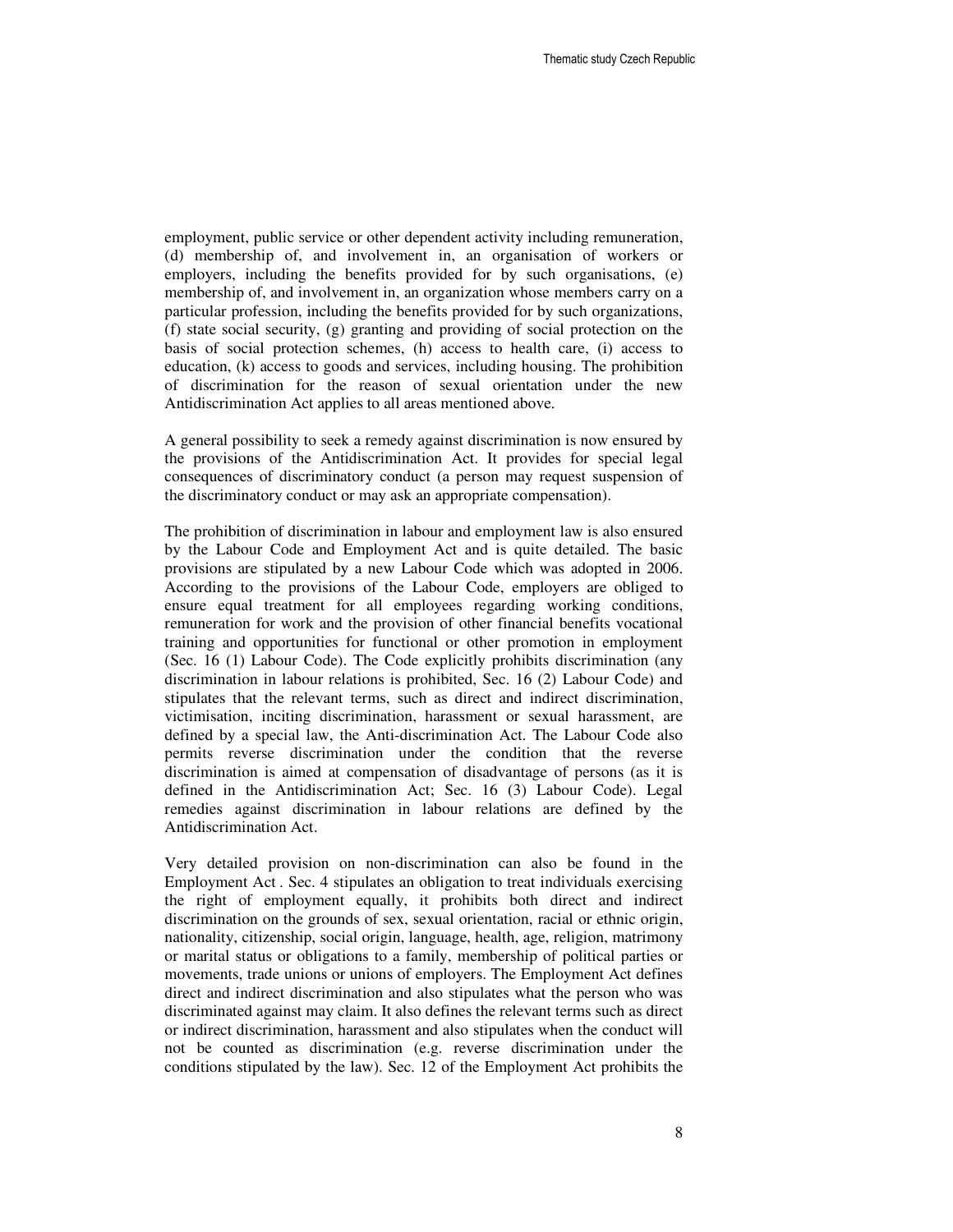employer from asking employees for information on *inter alia* sexual orientation.

There are several laws which stipulate the prohibition of discrimination, e.g. the Consumer Protection Act [Zákon o ochraně spotřebitele],<sup>13</sup> which prohibits discrimination as such, but does not list the grounds for discrimination, the Education Act [Školský zákon],<sup>14</sup> which prohibits discrimination on a number of grounds, but does not include sexual orientation, The Act on Professional Soldiers [Zákon o vojácích z povolání]<sup>15</sup>, the Act on the Service Relationship of Members of the Security Corps [Zákon o služebním poměru bezpečnostních sborů]<sup>16</sup> and the Act on the Service of Public Servants [Služební zákon]<sup>17</sup> explicitly prohibit discrimination *inter alia* on the grounds of sexual orientation. The issues which are covered by those laws are now also covered by the above mentioned Antidiscrimination Act which gives the person who was discriminated against also the possibility to seek a remedy against the discriminatory treatment.

There is a shift in the burden of proof in civil cases where a party alleges discrimination on the grounds of sexual orientation (Sec. 133a (1) of the Civil Procedure Code [Občanský soudní řád].<sup>18</sup> The provision was reformulated by the Antidiscrimination Act. Even though the intent remains the same, the wording is different. The idea that if a person declares that he/she was directly or indirectly discriminated is considered as proved unless proven otherwise remained it this provision, only with different wording: the alleged perpetrator of such discrimination is obliged to prove that he/she did not act in a discriminatory manner. The burden of proof in the cases on the grounds sexual

<sup>13</sup> Czech Republic/*Zák.* č*. 634/1992 Sb., o ochran*ě *spot*ř*ebitele* (Act No. 634/1992 Coll., Consumer Protection Act (Sec. 6), available on

http://portal.gov.cz/wps/portal/\_s.155/701?number1=634%2F1992&number2=&name=&text= (Czech only) (opened at January 15, 2010).

<sup>14</sup> Czech Republic/*Zák.* č*. 561/2004 Sb., školský zákon* (Act No. 561/2004 Coll., Education Act (Sec. 2), available at

http://portal.gov.cz/wps/portal/\_s.155/701?number1=561%2F2004&number2=&name=&text= (Czech only) (opened on January 15, 2010)

<sup>15</sup> Czech Republic/*Zák.* č*. 221/1999 Sb., o vojácích z povolání* (Act No. 221/1999 Coll., Act on Professional Soldiers) (Sec. 2), available at

http://portal.gov.cz/wps/portal/\_s.155/701?number1=221%2F1999&number2=&name=&text= (Czech only) (opened on January 15, 2010).

<sup>16</sup> Czech Republic/*Zák.* č*. 361/2003 Sb., o služebním pom*ě*ru bezpe*č*nostních sbor*ů (Act no. 361/2003 Coll., Act on Service Relationships of Members of the Service Corps) (Sec. 16), available at

http://portal.gov.cz/wps/portal/\_s.155/701?number1=361%2F2003&number2=&name=&text= (Czech only) (opened on January 15, 2010).

<sup>17</sup> Czech Republic/*Zák.* č*. 218/2002 Sb., Služební zákon* (Act no. 218/2002 Coll., Act on Service of Public Servants) (Sec. 80), available at

http://portal.gov.cz/wps/portal/\_s.155/701?number1=218%2F2002&number2=&name=&text= (Czech only) (opened on January 15, 2010).

<sup>18</sup> Czech Republic/*Zákon* č*. 99/1963 Sb., Ob*č*anský soudní* ř*ád* (Act No. 99/1963 Coll., Civil Procedural Code), available at

http://portal.gov.cz/wps/portal/\_s.155/701?number1=&number2=&name=ob%C4%8Dansk%C3 %BD+soudn%C3%AD+%C5%99%C3%A1d&text= (Czech only) (opened on January 15, 2010).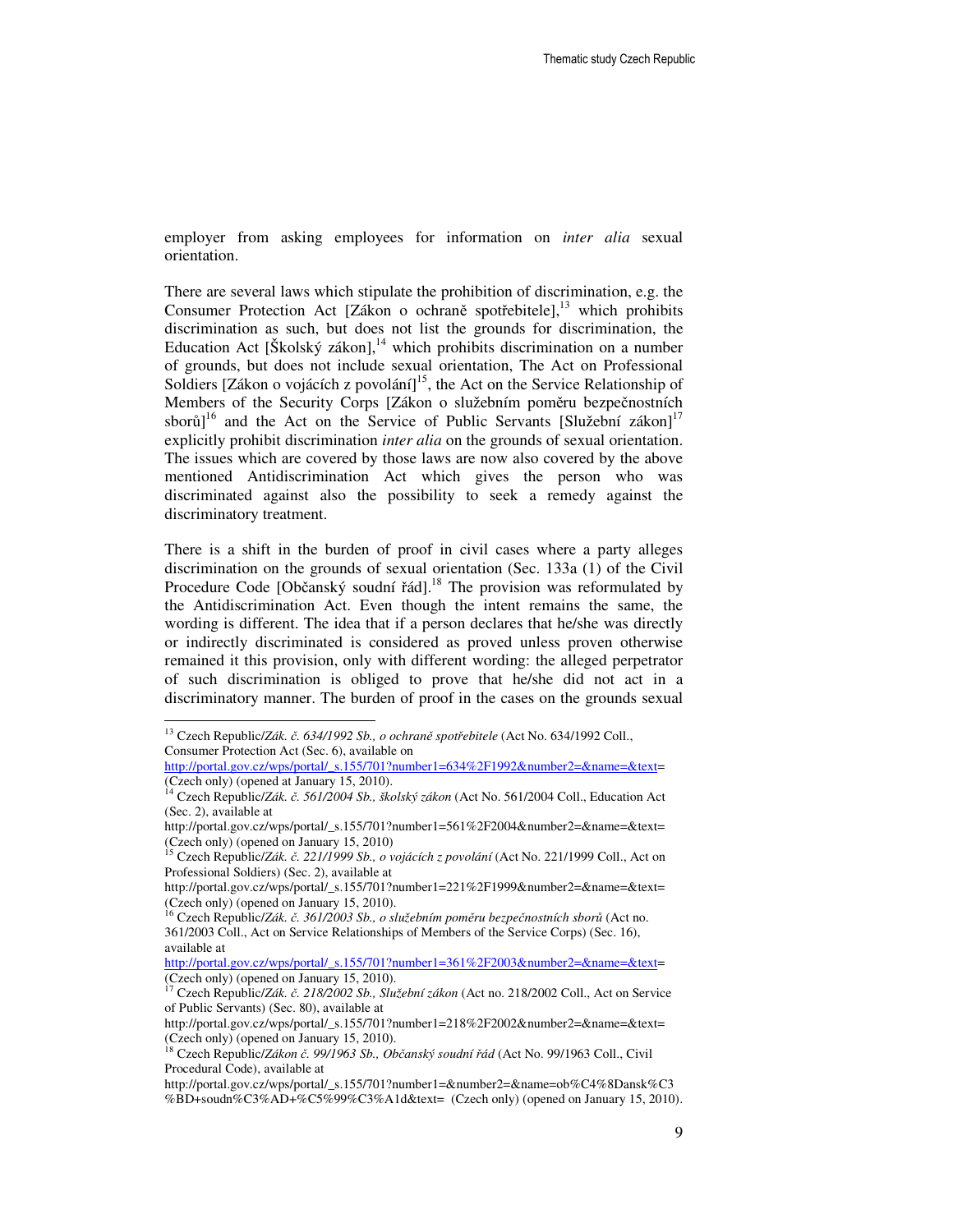orientation is stipulated for the area of direct or indirect discrimination in the labour relations, access to employment, to self-employment or to occupation, membership of, and involvement in, an organisation of workers or employers, or any organisation whose members carry on a particular profession. The shifting of the burden of proof was challenged before the Constitutional Court [Ústavní soud] as a principle which contravenes the principle of equality of the parties. The finding of the Constitutional Court was published under No. 419/2006 Coll., the court stated that the principle of reversing the burden of proof does not contravene the principle of equality of the parties, because the unequal position of the parties is objectively and reasonably justified.<sup>19</sup> Even if the old wording of the provision was challenged, the findings are still relevant.

A person who claims that he/she was discriminated on the grounds of (*inter alia*) his/her sexual orientation can also be represented before a court by a civil society organisation (pursuant to the provisions of the Code of Administrative Procedure, [Soudní řád správní]<sup>20</sup> Sec. 35 (4) and the Civil Procedure Code [Občanský soudní řád], Sec. 26 (3)); the civil society organisation must have the possibility of representing a person before a court stipulated in its statutes. The transposition of Art. 9 (2) of the Employment Directive is ensured by these provisions. The possibility of representing a person before a court is basically limited (only attorneys – and notaries and patent attorneys to some extent – can act without limits), so this is why the exception was stipulated explicitly. The possibility to be engaged by or to act on behalf of an individual in proceedings predating the court proceedings is not limited, therefore there was no need to stipulate that possibility explicitly. The transposition is in compliance with the Directive; there is no information available about problems with the implementation of this article.

The central register of civil society organisations does not include the area of specialisation of the organisation and it is therefore not possible to give the number of organisations which deal with the issue of discrimination. There is no need for authorisation (e.g. from the state) in order to act on behalf of an individual, the only requirement is the explicit establishment in the organisation's statutes of the possibility to act in the matter of discrimination. There are at least two organisations which can act in the matter of discrimination on grounds of sexual orientation.

The available statistics do not contain many cases of discrimination in the labour market on grounds of sexual orientation. Most of the statistical data are also not available publicly; the author of the report submitted a request for

<sup>&</sup>lt;sup>19</sup> See also

http://www.vlada.cz/assets/cs/rvk/rlp/dokumenty/zpravy/Report\_on\_the\_State\_of\_Human\_Rights in\_the\_CZ\_in\_2006\_EN.pdf (opened on February 19, 2008)...

<sup>&</sup>lt;sup>20</sup> Czech Republic/Zákon č. 150/2002 Sb., Soudní řád správní (Act. No. 150/2002 Coll., Code of Administrative Procedure), available on

http://portal.gov.cz/wps/portal/\_s.155/701?number1=150%2F2002&number2=&name=&text= (Czech only) (opened on January 15, 2010).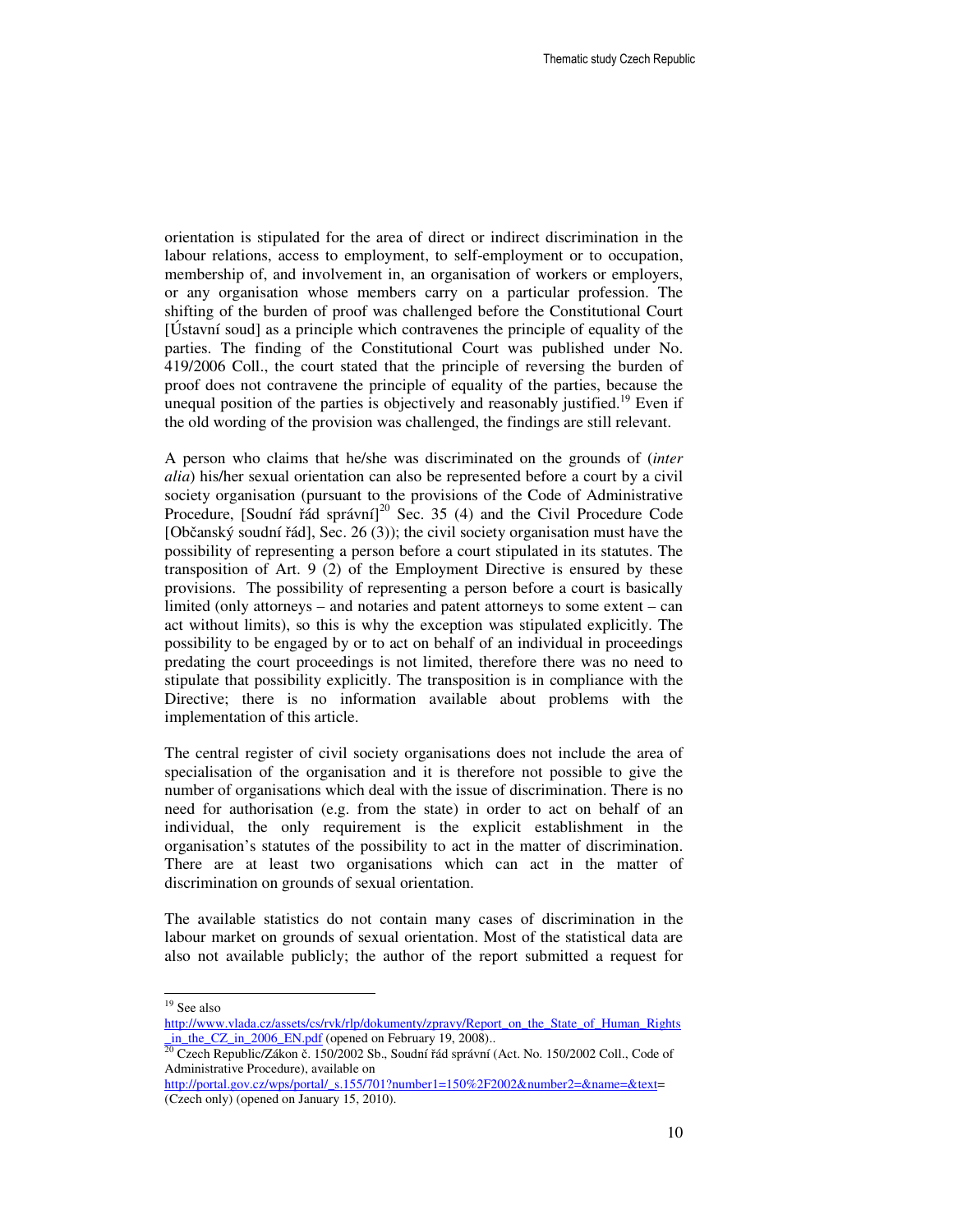statistics to the Office of the Public Defender of Rights [Kancelář Veřejného ochránce práv]. According to the information provided by the Office of the Public Defender of Rights (via email on February 14, 2010) there were no cases of discrimination for the reason of sexual orientation held by the Office. The Ministry does not keep statistics. There was one case of discrimination on the grounds of sexual orientation (beginning of 2007). The Report on the State of Human Rights in the Czech Republic in 2006 reports a case of discrimination at work on the grounds of sexual orientation: 'In 2006, Czech courts dealt with the first case of discrimination on the grounds of sexual orientation. The plaintiff, Mr. L.S., alleged that he had been discriminated against due to his sexual orientation when he was not hired as a masseur. The court upheld his case in January 2007 and ordered the defendant to issue an apology and to pay CZK 70,000 in damages (approx. 2,700 Euro).<sup>'21</sup>

The situation can be illustrated by the findings of research conducted by Ivo Procházka in 2003: *Discrimination against lesbian women, gay men and bisexuals in the Czech Republic*. <sup>22</sup> Of 267 respondents, 31 (12 per cent of the sample) stated they were seriously discriminated in their jobs because of their sexual orientation, or they at least considered it probable. Ten respondents (four per cent of the sample) stated that they were refused a job because of their sexual orientation. Another eight (three per cent) stated it was very probable. Thirteen respondents (five per cent of the sample) claimed they were fired because of their sexual orientation. Almost one third of the respondents always hide their sexual orientation in matters relating to their employment. Another research was conducted in 2008 by Olga Pechová from Palackého University.<sup>23</sup> Out of 497 respondents 9 % stated that were discriminated in employment because of their sexual orientation. E.g. 4 % respondents were refused when applied for a job, the same number was bounced from the job, 5 % mentioned other discrimination in the labour relations. Pechová does not state whether the respondents lodged a complaint against the discrimination in the labour relation to a court.

<sup>21</sup> Available at

http://www.vlada.cz/assets/cs/rvk/rlp/dokumenty/zpravy/Report\_on\_the\_State\_of\_Human\_Rights in\_the\_CZ\_in\_2006\_EN.pdf (opened on February 19, 2008).

<sup>&</sup>lt;sup>22</sup> Available at  $\frac{http://gay.iniciativa.cz/download/diskriminace_en.pdf}{http://gay.iniciativa.cz/download/diskriminace_en.pdf}$  (opened on February 19, 2008).

<sup>23</sup> See Findings of a research *Diskriminace na základ*ě *sexuální orientace* (Discrimination for the reason of sexual orientation), available on http://e-psycholog.eu/pdf/pechova.pdf (Czech only) (accessed January 15, 2010).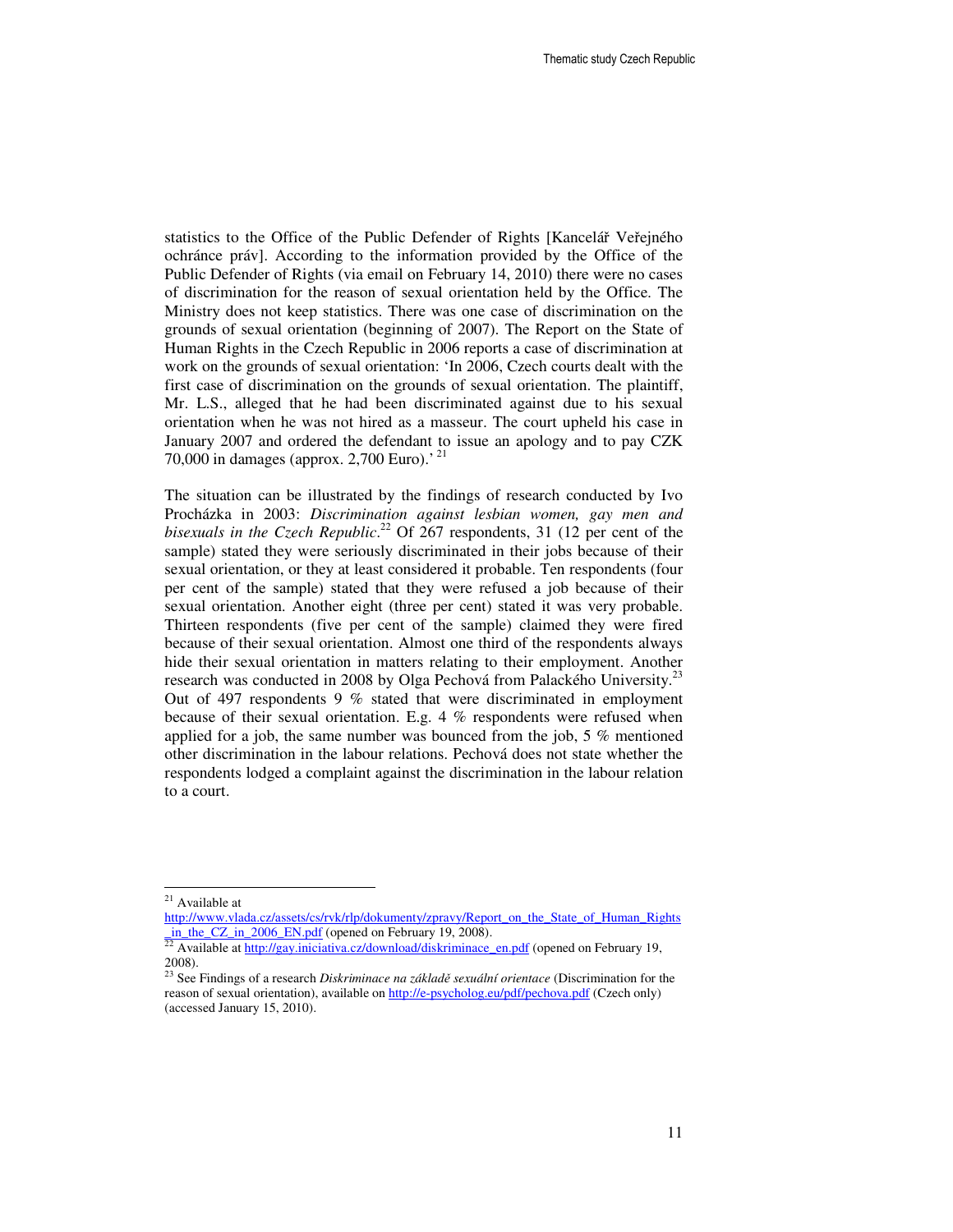There is no equality body or special Ombudsman against Discrimination on the grounds of Sexual Orientation. But the Public Defender of Rights ) , a general ombudsman, was given powers by the newly adopted Antidiscrimination Act to act in the cases of discrimination. The Office of Ombudsman was established in January 2001 by the Statute of the Public Defender of Rights [Statut kanceláře Veřejného ochránce práv]. The Statute is based on the Act on the Public Defender of Rights [Zákon o Veřejném ochránci práv].<sup>29</sup> The main role of the ombudsman is to ensure the protection of rights and legitimate interests mainly in the areas in which citizens and other entities encounter the offices of state administration. There are no direct means or mechanisms for enforcement at the Ombudsman's disposal. The Ombudsman requests that the state administration body responsible for malpractice or error to remedy the situation and ultimately passes the matter on to government if the remedy is not provided. The Ombudsman cannot change or replace the decision of the state administration body concerned, but it can instruct the supervisory bodies to apply their power to ensure remedy of the situation. The newly given powers in the area of protection against discrimination are aimed at helping to victims of discrimination if they decide to lodge a complaint against discrimination (but the Ombudsman cannot pay for the court expense, the help is of methodical character), at the possibility to conduct research, and the Ombudsman may issue recommendations. The author of the report submitted a request for statistics to the Office of the Public Defender of Rights but, according to the information provided, no cases of discrimination on grounds of sexual orientation are held by the Office (email from the Office of Ombudsman from February 24, 2010).

l

<sup>29</sup> Czech Republic/*Zák.* č*. 349/1999 Sb., o Ve*ř*ejném ochránci práv* (Act No. 349/1999 Coll., on the Public Defender of Rights), available at http://www.ochrance.cz/en/ombudsman/obecne.php. (opened on January 15, 2010).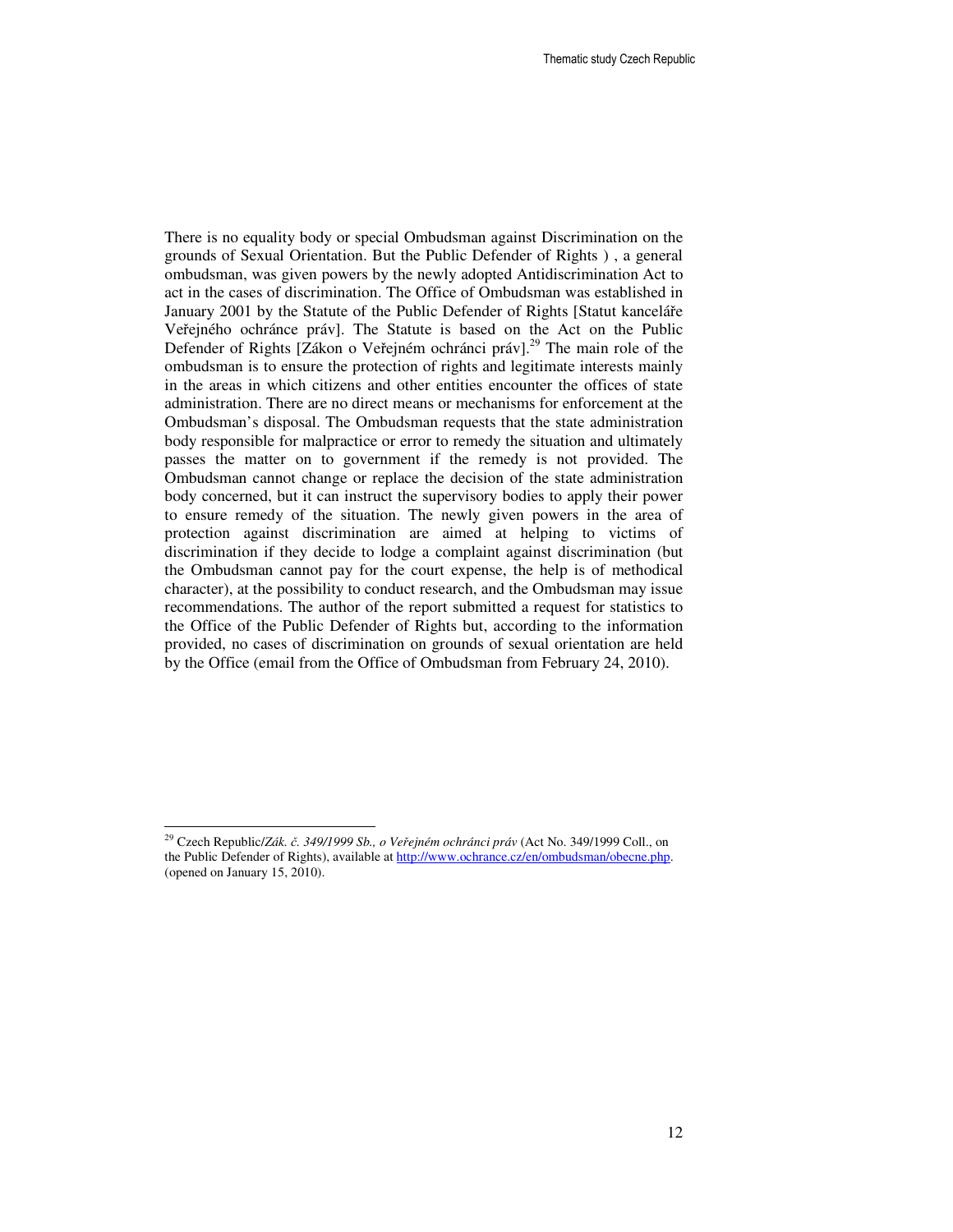## B. Freedom of movement

Directive 2004/38/EC of 29.04.2004 was transposed into Czech law mainly by the amendments to the Aliens' Act [Zákon o pobytu cizinců].<sup>30</sup> Most of the provisions of Directive 2004/38/EC were covered by Act No. 161/2006 Coll. amending the Aliens' Act and other transposing laws were adopted in 2007. The Aliens' Act focuses on the position of foreigners in general; it provides for the legal position of third country nationals and also for the legal position of EU citizens. The law is divided into sections on entry, residence and departure. One part of the law contains provisions only on the residence of EU citizens and their family members (Secs. 87a – 87aa), but their position is also reflected in other provisions of the law. The Act on Registered Partnership [Zákon o registrovaném partnerství] was adopted in 2006 and the relevant changes in the Aliens' Act were made in December 2007 (in force since January 2008).

Section 180f of the Aliens' Act provides that the norms which apply to 'marriage', 'spouse' and 'child' also apply to partners who have contracted a registered partnership. Therefore wherever the law uses the term 'marriage', 'spouse' or 'child', it applies non-discriminatorily also to registered partnerships. The registration of a partnership is restricted to same-sex partners. The registered partnership is recognised by the Aliens' Act only if there is a certificate of registered partnership. Partners who live in a stable and durable relationship without registering are not recognised as partners for the purpose of the Aliens' Act. Family reunification<sup>31</sup> of registered partners is therefore possible for the spouse, children (including children of the spouse) and certain other people as defined by the Aliens' Act (essentially the nuclear family).

The legal definition of a family member of an EU citizen is established in the Alien's Act in Sec. 15a. For the purposes of the Alien's Act, a 'family member of an EU citizen' is (1) a spouse, (2) a parent, if the EU citizen is younger than 21 years of age and dependent on his/her parent, and lives in the same household, (3) a child under 21 years of age or such a child of a spouse of an EU citizen, (4) a dependent direct relative in the ascending or descending line, or such a relative of the spouse of the EU citizen. (5) If the purpose of the stay in the Czech Republic is to study then only the spouse and dependent children are taken into account. The provisions on family members also apply to (6) a foreigner who is a relative of an EU citizen and fulfils certain criteria (condition of living with the EU citizen, health reasons etc.), (7) a person who is living in a stable relationship similar to a family relationship with an EU citizen and lives

<sup>&</sup>lt;sup>30</sup> Zákon č. 326/1999 Sb., o pobytu cizinců (Act No. 326/1999 Coll., Aliens Act), available at http://portal.gov.cz/wps/portal/\_s.155/701?number1=326%2F1999&number2=&name=&text= (Czech only) (opened on February 10, 2010).

 $31$  The Alien's Act by the term spouse, family or child of a spouse understands also partner, partnership and a child of a partner (or a child in his/her custody); see Sec. 180f of the Alien´s Act. The term family reunification is used in this context by this act.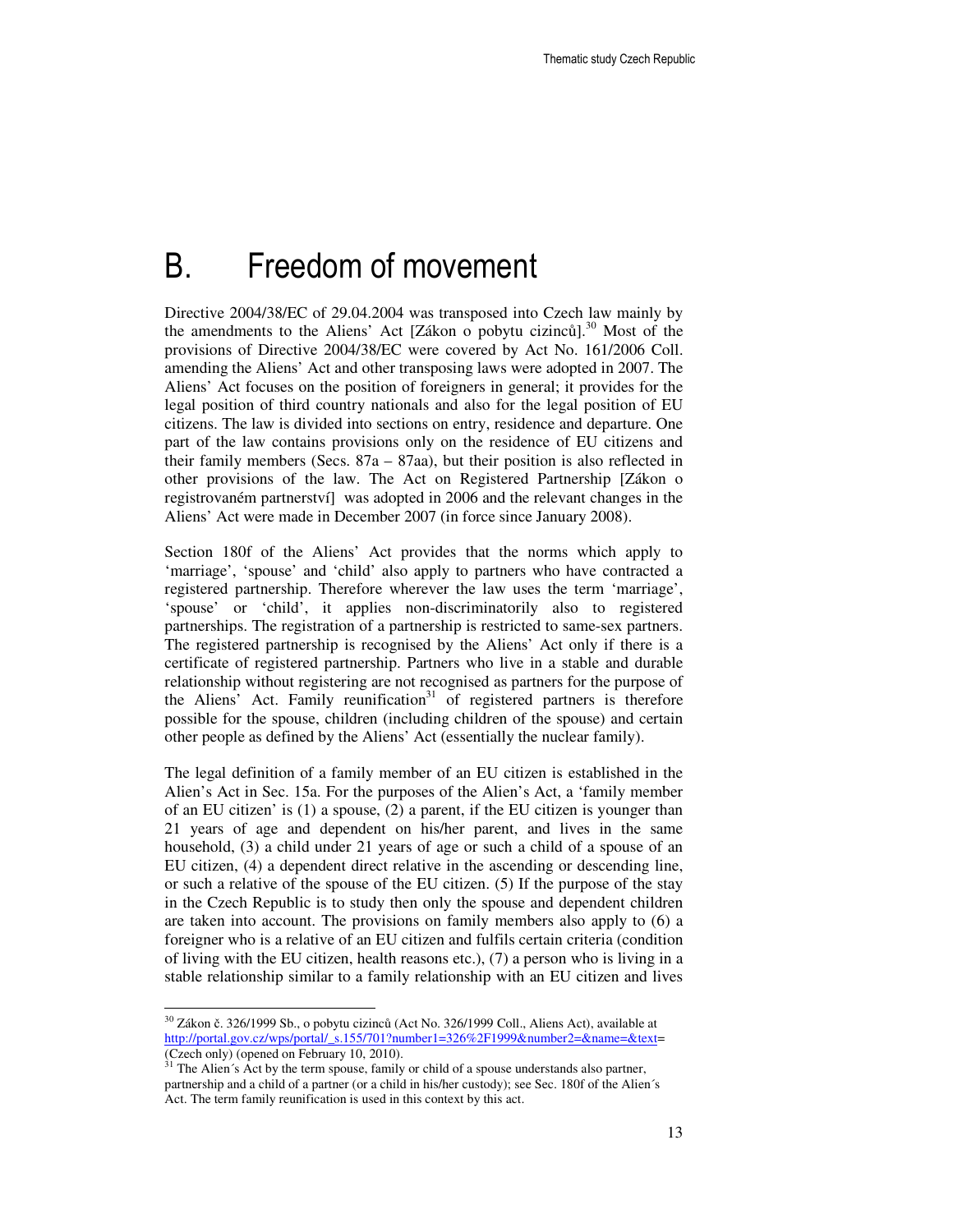in the same household, (8) a family member of the Czech citizen. Family reunification is therefore possible for a spouse, children of the EU citizen under 21 years of age and also such children of the partner and for others if the conditions of the law are fulfilled.

Family members who are registered partners of EU citizens do benefit from the right to move and reside within the territory of the Member States.

Family members of EU citizens who are themselves EU citizens have the right of entry under the same conditions as EU citizens; entry can be denied under certain circumstances. The family member also has the right of residence; if he/she intends to reside in the Czech Republic with the EU citizen for more than three months he/she may apply for a temporary residence permit (right of residence for more than three month in accordance with Directive 2004/38/EC). The request for a temporary residence permit can be rejected or withdrawn under certain conditions; the law also contains provisions on retention of the right of residence by family members in the event of death, departure or divorce). Permanent residence permits (right of permanent residence in accordance with Directive 2004/38/EC) are issued by the Alien's Police departments (which is a department of the Police of the Czech Republic with state wide scope which deals with aliens) to the family member of an EU citizen under certain circumstances (length of the stay etc.). The law also contains provisions on marriages of convenience (refusal to issue or termination of the residence permit in such a case). The family member can be subject to expulsion under very special conditions of the Aliens' Act. A decision on expulsion can be issued only if its consequence does not have a negative impact on the private or family life of the person concerned; protection against expulsion is in compliance with Art. 28 of Directive 2004/38/EC. No exit visa or equivalent formality is imposed on foreigners. According to the Employment Act, citizens of other EU Member States and their family members have an equal position with Czech citizens in access to employment and access to public employment services, including registration in order to seek work etc.

The family member of an EU citizen who is himself/herself a third country national has the same rights as described above; there are only small differences in accordance with the relevant *acquis*. The right of entry for third country nationals may be subject to visa obligations (if the partner who is a third country national needs a visa and does not possess one, he/she can also apply for the visa on entering the Czech Republic). Another difference between the position of the family members who are third country nationals and family members who are EU citizens is the obligation to apply for a temporary residence permit if the third country family member intends to reside in the Czech Republic with the EU citizen for more than three months. Some problems appear in non-existence of possibility to appeal against the decision by which a visa is not granted to a person (third country national). Another questionable thing is a length of a procedure of issue of a visa at the borders for TCN family members of EU citizens in case that it is required to have one as is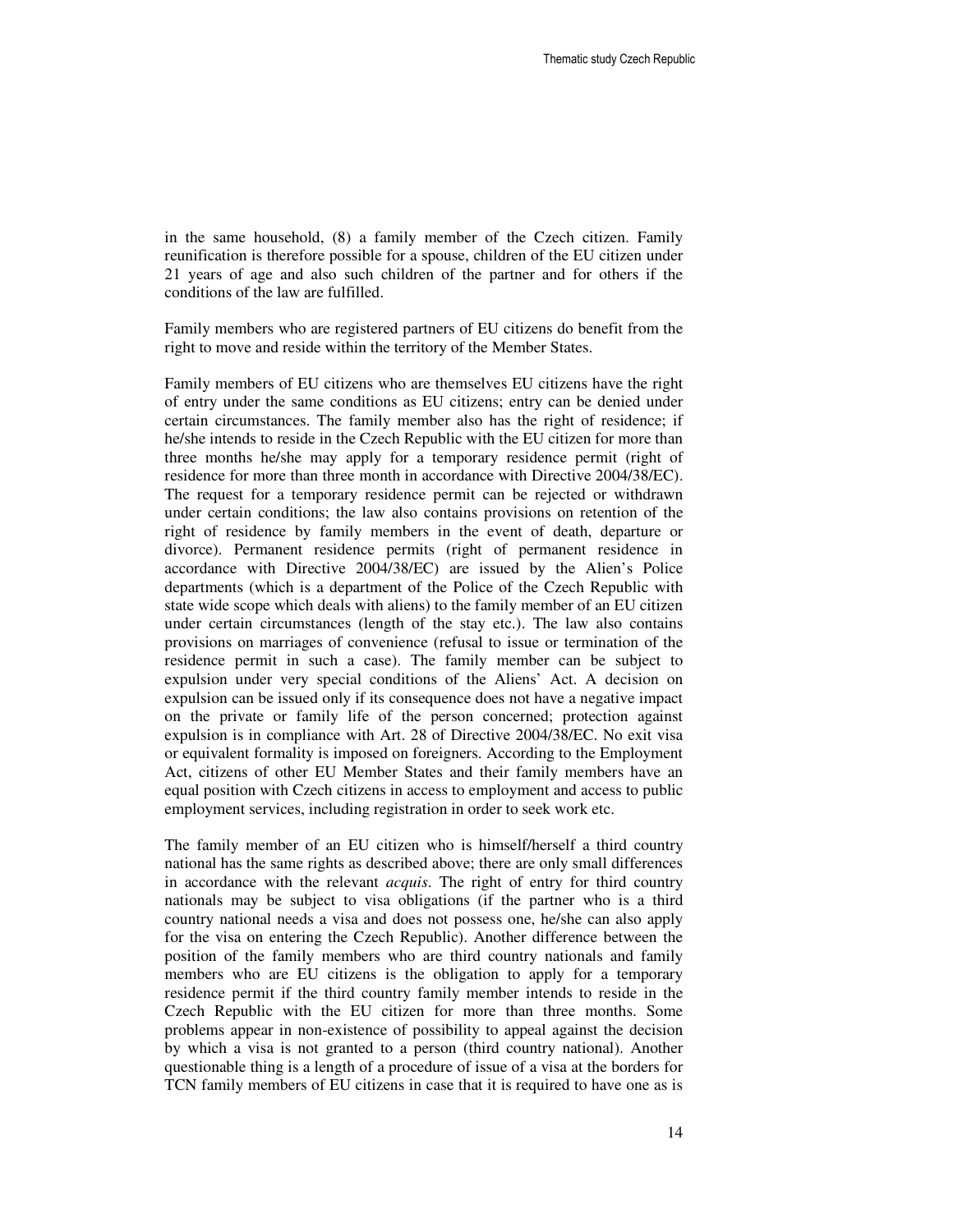presumed in the Art. 5 (2) of the Directive; the law stipulates the time limit of up to 14 days.

The temporary residence permits and permanent residence permits for family members are issued by the Aliens' Police, a department of the Police of the Czech Republic, which deals with aliens, in an administrative procedure; the Administrative Code [Správní řád] is applied. Appeal to a court is possible. The law does not provide for free legal aid for the administrative procedure; free legal aid is available for court proceedings under certain circumstances defined in the law (means tests etc.).

The number of family members who were themselves EU citizens was 6,181 in 2004 and there were 2,955 family members of citizens of the Czech Republic. The number of EU citizens residing in the Czech Republic in 2004 was 82,714 and there were also 168,435 third country nationals. In 2005 the number of family members who were EU citizens was 7,827 and there were 13,841 family members of citizens of the Czech Republic. The number of EU citizens residing in the Czech Republic in 2005 was 82,574 and there were 185,517 third country nationals. In 2006 the number of family members who were EU citizens was 8,416 and there were 23,216 family members of citizens of the Czech Republic. The number of EU citizens residing in the Czech Republic in 2006 was 94,032 and there were 212,857 third country nationals. However, the statistics does not differentiate between applications for a residence permit for the reason of family reunification for registered partners and for married partners, nor does it distinguish between residence permits granted for the reason of family reunification for registered partners and for married partners. The requested statistical data are not available. The author of the report (1) looked at the website of the Č*eský statistický ú*ř*ad* [Czech Statistical Office] (www.czso.cz, opened on January 18, 2010), then (2) submitted a request to the Statistical Office and (3) submitted a request to the Aliens Police. The Statistical Office responded by an email from 10 and 16 of February, 2010, the Aliens Police by phone and by an email from February 22 2010. No such data are available.

There is no case law on this matter available possibly because the change in the law in favour of registered partnership was only implemented relatively recently. Also only decisions of high courts are available publicly.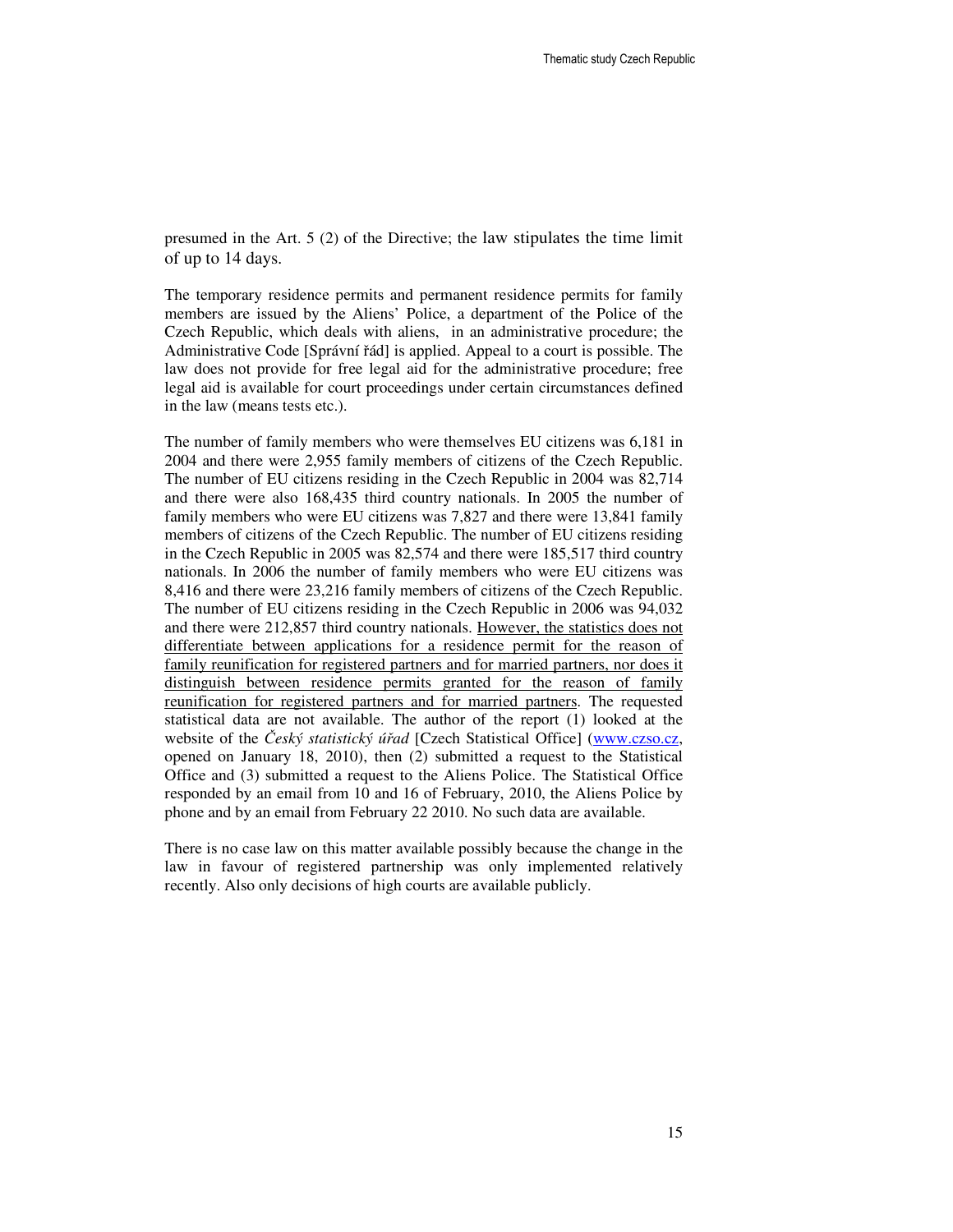# C. Asylum and subsidiary protection

The Czech Republic ratified the Geneva Convention relating to the Status of Refugees in 1991. The Convention is incorporated into the Asylum Act, [Zákon o azylu], $32$  which regulates the conditions for providing international protection (asylum and subsidiary protection), the procedure on international protection, the rights and duties of those seeking international protection and the rights and duties of recognised refugees (persons granted asylum) and those granted subsidiary protection. The Asylum Act provides for international protection in the form of asylum for the reasons given by the Geneva Convention, i.e. a wellfounded fear of being persecuted on the grounds of race, sex, religion, nationality, membership of a particular social group or for holding a certain political opinion (Sec. 12, this provision also embodies the right to asylum formulated at the constitutional level and also provides for one more ground not included in the Geneva Convention but stipulated in Directive 2004/83/EC: the ground of 'gender') and also for other reasons, such as family reunification (Sec. 13) and humanitarian reasons (Sec. 14). The Act also provides for international protection in the form of subsidiary protection, generally on the grounds contained in Directive 2004/83/EC; subsidiary protection can also be issued to family members. The 'qualification' Directive (2004/83/EC) was transposed into Czech law by Act No. 165/2006, which amended the Asylum Act. The term 'registered partnership' was amended by Act No. 379/2007 Coll., and has been in force since January 2008.

The definition of persecution covers non-state persecution, combined with state unwillingness, indifference or inability to protect a person from non-state persecution. Persecution means serious violation of human rights as well as any measures resulting in mental constraint or other similar treatment if carried out, supported or tolerated by state authorities or parties or organisations controlling the state or a considerable part of its territory; the notion of persecution thus includes acts by private individuals if the state, parties or organisations – including international organisations – controlling the state or a considerable part of its territory are unable to ensure protection. The law also uses the term internal flight alternative, a person then may not be counted as a victim of persecution if he/she had the possibility of the internal flight alternative (Art. 8 of the Directive 2004/83/EC) (Sec. 2 (8) Asylum Act).

Persecution on grounds of sexual orientation is accepted as a ground for obtaining asylum. The Asylum Act itself does not define the terms of the definition of refugee; therefore the definition of the term 'particular social group' cannot be found there. The key is in the interpretation by the Ministry of

 $32$  Czech Republic/Zákon č. 325/1999 Sb., o azylu (Act No. 325/1999 Coll., Asylum Act), available at

http://portal.gov.cz/wps/portal/\_s.155/701?number1=325%2F1999&number2=&name=&text= (Czech only) (opened on February 10, 2010).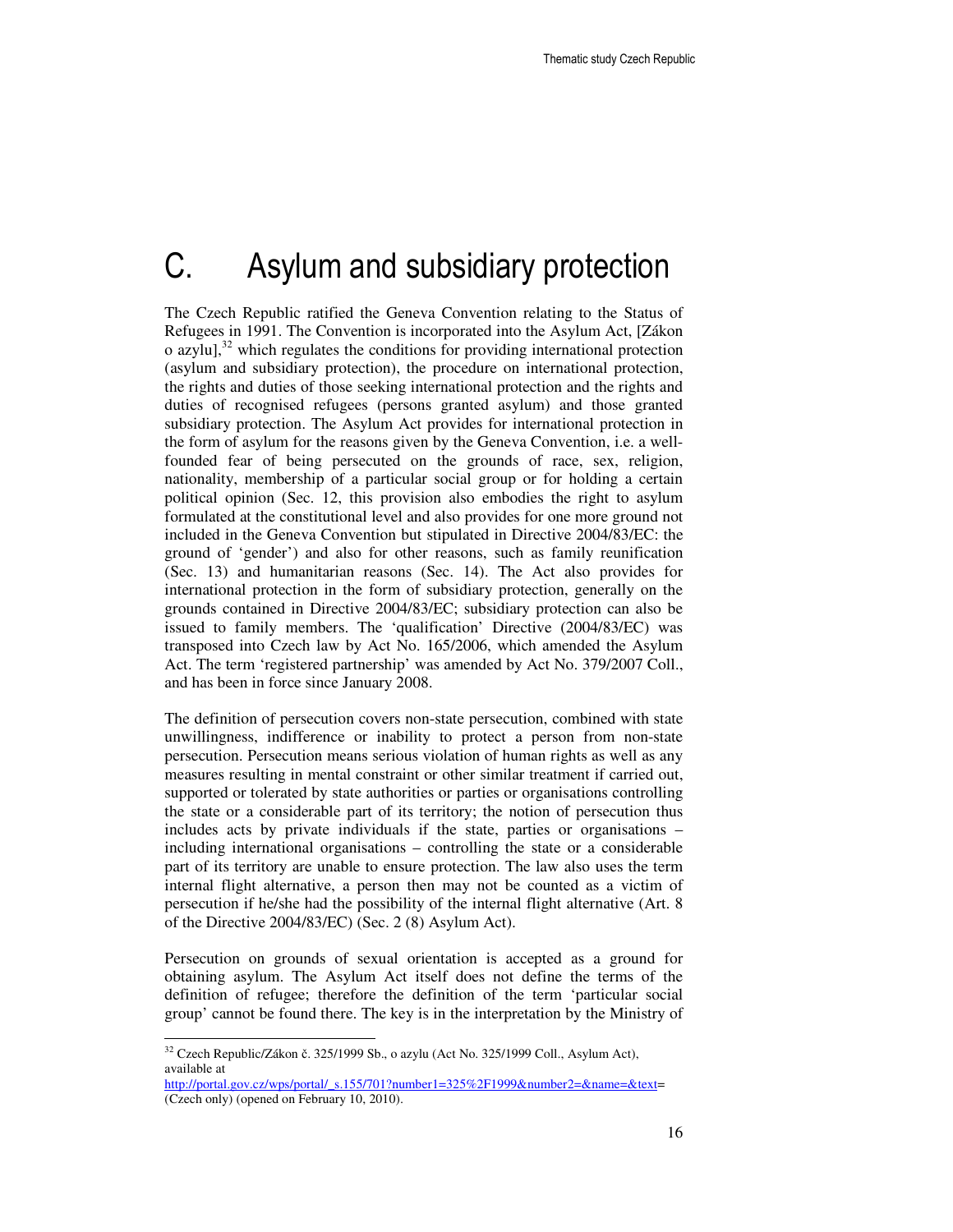Interior [Ministerstvo vnitra] (adjudicating body) and the interpretation in the courts of appeal decisions (Supreme Administrative Court [Nejvyšší správní soud]). The Ministry of Interior has issued several decisions since 2005 where the well-founded fear of being persecuted on the grounds of sexual orientation was recognised as a reason for granting asylum and several applicants were granted asylum. The Supreme Administrative Court also accepts the sexual orientation as a reason for obtaining asylum and applies it as such in its decisions.<sup>33</sup> Relevant case law from the Ministry of Interior is not publicly available, only decisions by the Supreme Administrative Court, the highest court of appeal for administrative issues, are available on the website of the  $\text{court.}^{34}$ 

If an individual seeks international protection, the procedure on international protection is always followed (regardless of the illegality of his/her stay in the country etc.; the application is inadmissible if the individual is an EU citizen or where provisions of the Dublin Regulation apply). If there are grounds for granting protection pursuant to the Asylum Act then protection is granted (in the form of either asylum or subsidiary protection).

No statistics are available. The statistics show only the number of persons granted asylum for the reason of membership of a particular social group in general, the reason of sexual orientation is not disaggregated. The author of the report (1) looked at the website of the Ministry of Interior (www.mvcr.cz), then (2) submitted (via phone and via email) a request to the Ministry of Interior which deals with asylum cases. The relevant department of the Ministry of Interior provided the requested information by phone and also replied via email on February 25, 2010. The author of the report is aware of at least two people who were granted asylum for the reason of sexual orientation from her former practice; but as it is not an official source, nor even an informal source, the number is not mentioned in the statistics in the Annex of this report as official data.

The Asylum Act provides for family reunification (asylum for the purpose of family reunification, Sec. 13 and subsidiary protection for the purpose of family reunification, Sec. 14b). Both provisions are discretionary, the adjudicating body has the discretion to issue the decision or not. Protection may be granted in case of special consideration even if the criteria of Sec. 12 of the Asylum Act are not fulfilled. The legal definition of a family member of a recognised refugee or person with subsidiary protection is provided by the Asylum Act in Sec. 13 (14b). The definition of the term 'family members' encompasses: (1) a spouse or a partner; (2) an unmarried child under 18 years of age; (3) a parent of a refugee under 18 years of age; and (4) an adult person responsible for a child under 18 years of age who is not accompanied by a statutory representative (i.e.

<sup>&</sup>lt;sup>33</sup> Judgment of Supreme Administrative Court of 05 October, 2006, No. 2 Azs 66/2006-52, www.nssoud.cz, Judgment of Supreme Administrative Court of 23 November, 2007, No. 5 Azs 50/2007-71, www.nssoud.cz, (opened at January 20, 2010).

<sup>&</sup>lt;sup>34</sup> See http://www.nssoud.cz/main.aspx?cls=AnonymZneniList&menuactive=;ml119.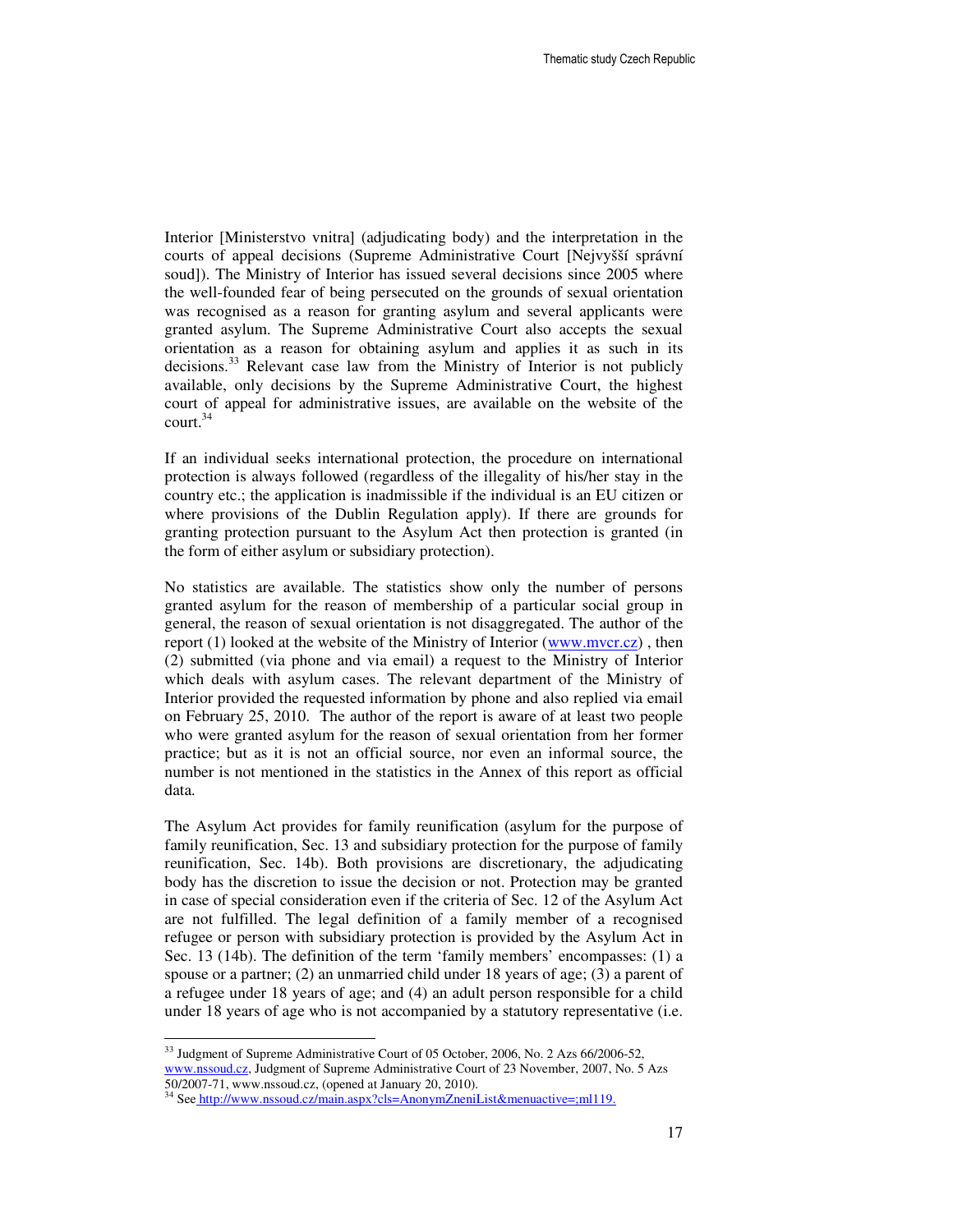by a parent etc.). The law requires a pre-existing partnership (prior to the granting of asylum or subsidiary protection status by the Czech Republic, not prior to entry to the Czech Republic).

The term 'partner' is defined in the Asylum Act in Sec. 2 (13) as a person who can prove that he/she entered into a registered partnership; registered partnership is a certified stable relationship of same-sex partners.

The decision on international protection is issued in an administrative procedure by the department [odbor azylové a migrační politiky, the Department of Asylum and Migration Policy, a special department which deals with the issue of asylum/international protection) of the Ministry of Interior; remedy at a regional court is possible. A person can also express a preference for a female or male interviewer and interpreter; the Ministry will provide a same sex interviewer upon request and may provide a same sex interpreter if possible (Sec. 23 (3) Asylum Act).

The family members of refugees are also entitled to family reunification under the Aliens' Act (i.e. if they do not lodge an application in accordance with the Asylum Act). (1) a child of a refugee who is under 18 and (2) a spouse or a partner of a refugee (the condition of the existence of the marriage/partnership before entry into the Czech Republic is applied here) are entitled to a long-term residence permit (Sec. 42a (5) (b, c) Aliens' Act) or a permanent residence permit (Sec. 66 (1) (a) subs. 1, 2 Aliens' Act). There is no discretion in the decision-making process in this case.

Relevant case law of the Ministry of Interior is not publicly available, only decisions by the Supreme Administrative Court, the highest court of appeal for administrative issues, are available on the website of the court.<sup>35</sup> There is no case law available regarding the family reunification of partners in registered partnerships, as registered partnership has only recently been implemented into the respective law.

There are no statistics available; the above-mentioned efforts to obtain statistics on the number of people granted asylum or subsidiary protection also apply to the statistics on family members of those people.

A phallometric testing may be required as a proof of homosexuality, e.g. when there are inconsistencies in his/her interview (testimony). A phallometric test may be a part of an examination held by professional doctor – sexologist. It is an examination of physical reactions on visual stimulations (pictures). The examination is an expertise which is used as evidence in the procedure. If the international protection seeker refuses to undergo the test, the credibility of his/her testimony may be doubted (in case that there are some inconsistencies).

<sup>35</sup> See

l

http://www.nssoud.cz/main.aspx?cls=AnonymZneniList&menuactive=;ml119;ml120;&menuacti ve=;ml119; (opened at February 10, 2010).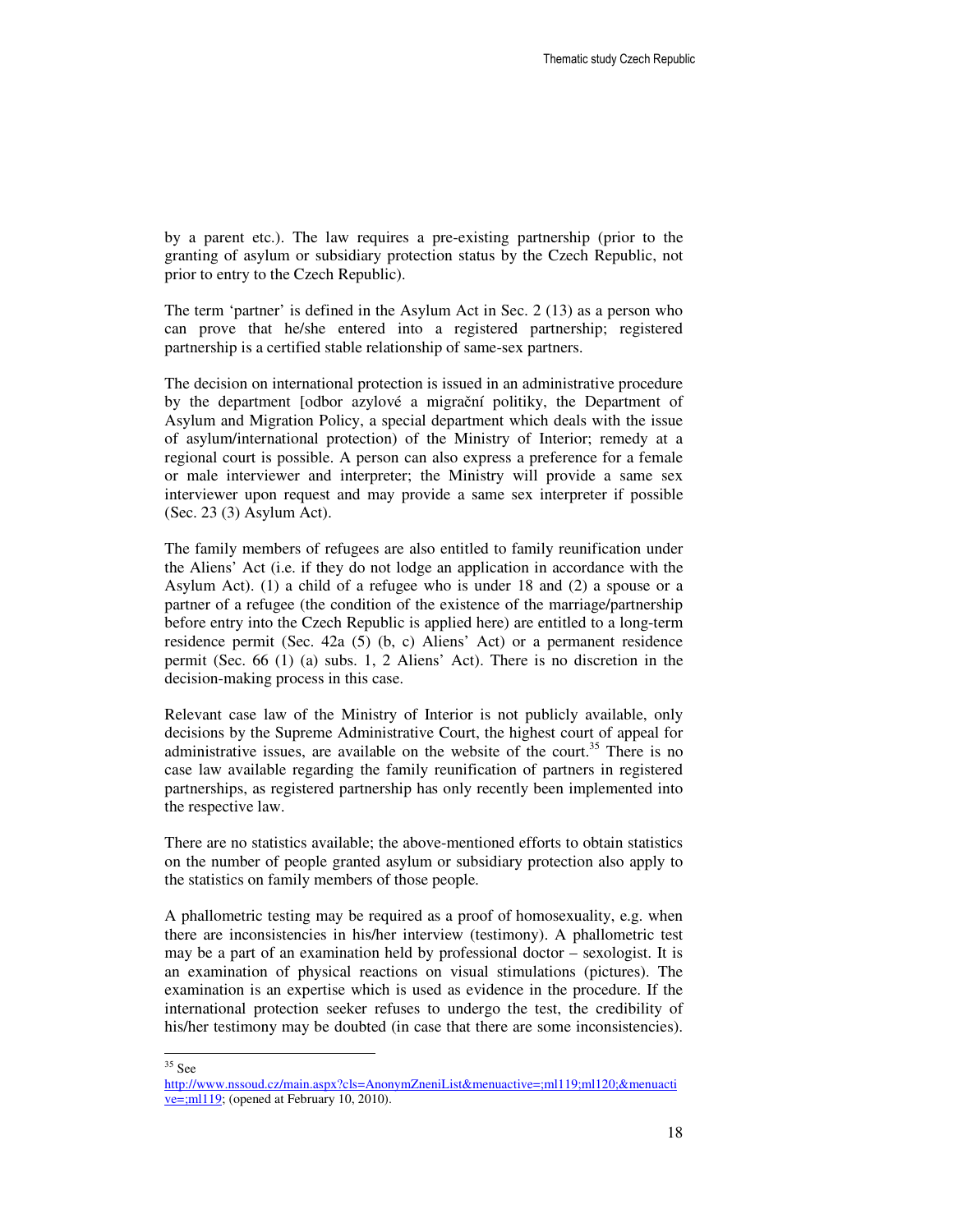According to the response from the Ministry of Interior February 25, 2010, the examination is used only in cases where the credibility of person´s statement is doubted or when the evidence is not sufficient. It is not used in every case. The examination is only possible with the person´s consent (written consent, person is informed about the technique of the examination). It is held without the presence of the Ministry of Interior, only the physician is present. The Ministry also stated that if the person underwent the examination, his/her testimony was proven, but that there were cases of people, who claimed homosexual orientation and finally did not want to undergo the test and said that they lied in their statement. The Ministry also stated that the examination was done in approx. less than 10 cases. The NGO Organization for Aid to Refugees [Organizace pro pomoc uprchlíkům] said (phone interview February 2, 2010), that according to their opinion it is questionable whether the international protection seeker is informed about the procedure itself in a way that is understandable for him/her (he/she may agree, but the question is whether it is an informed consent). The consistency with human rights standards was never questioned.

Persons who were granted international protection in the form of asylum or subsidiary protection may enter into a registered partnership with a Czech citizen (there is a condition given by the Act on Registered Partnership that one of the persons who want to enter the registered partnership must be a Czech citizen, Sec. 4 of the act on Registered Partnership). To enter into the partnership, several documents must be submitted (Sec. 25). Submission of most of them can be waived if the person was granted asylum (and thus has a limited access to documents from his/her country of origin). As the subsidiary protection was added into the legislation later, the Act on Registered Partnership does not give this possibility to waive those conditions to persons with subsidiary protection. This issue was raised by the Committee on Rights of Sexual Minorities on its meeting in November 2009.<sup>36</sup>

l

<sup>&</sup>lt;sup>36</sup> See record from the meeting of the Committee on the Rights of Sexual Minorities http://www.vlada.cz/assets/ppov/rlp/vybory/sexualni-mensiny/zapis-2009-11-03.pdf (Czech only, opened at February 10, 2010)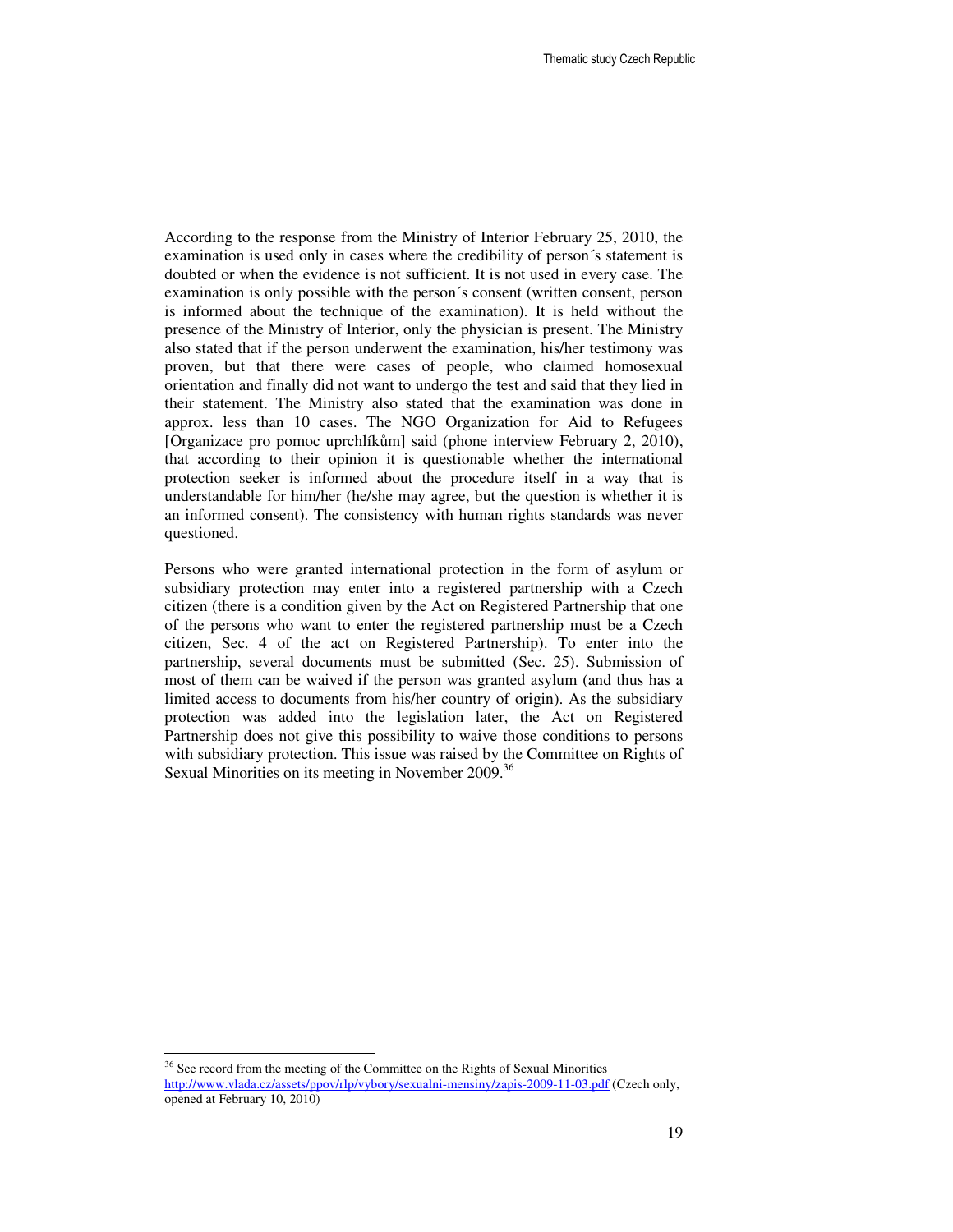## D. Family reunification

Family reunification according to Council Directive 2003/86/EC is transposed by the Aliens' Act. Section 180f of the Aliens' Act stipulates that the norms which apply to 'marriage', 'spouse' and 'child' also apply to the partners who have contracted a registered partnership. Therefore wherever the law uses the term 'marriage', 'spouse' and 'child', it also applies non-discriminatorily to registered partnerships. The registration of a partnership is restricted to samesex partners. The registered partnership of third country nationals is recognised by the Aliens' Act only if there is a certificate testifying to the registered partnership. Partners who live in a stable and durable relationship without registering their partnership are not recognised as partners for the purpose of the Aliens' Act. Partners (same sex or different sex) who live in a stable and durable relationship without registering/marriage would nevertheless obtain a different type of visa pursuant to the provisions of the Aliens' Act (which allows for a visa for 'another reason').

If both partners are third country nationals they cannot register pursuant to the provisions of the Act on Registered Partnership. The Act limits the possibility of registering partnerships to those where at least one of the partners is a citizen of the Czech Republic. However, if the partnership is registered in another country, the law allows them to benefit from the right to family reunification.

The right to family reunification is connected to the long-term residence permit (national temporary status) or higher status (national permanent residence status) of the sponsor. The law stipulates the period necessary for exercise of the right to family reunification as being 15 months from the beginning of the stay in the country. The family members who can be issued a long term residence permit for the reason of family reunification are: (1) the spouse of the sponsor (including same-sex sponsor); there is an age requirement of 20 years of age for both spouses set out in the Act, (2) the minor children of the sponsor and the minor children of the spouse of the sponsor, (3) the adult children of the sponsor or of the spouse of the sponsor, but adults are granted a residence permit only under the condition of dependency on the sponsor, (4) the minor children adopted by the sponsor and by his/her spouse, (5) a third country national who is a single person older than 65 years or (6) a third country national who is unable to provide for his/her own needs on account of his/her state of health.

The right to family reunification is guaranteed provided that the sponsor has been resident in the Czech Republic for at least 15 months. The sponsor must hold a long-term or permanent residence permit at the time of submitting the application for family reunification. Prior residence is not required for the family members listed above in (4), (5) and (6).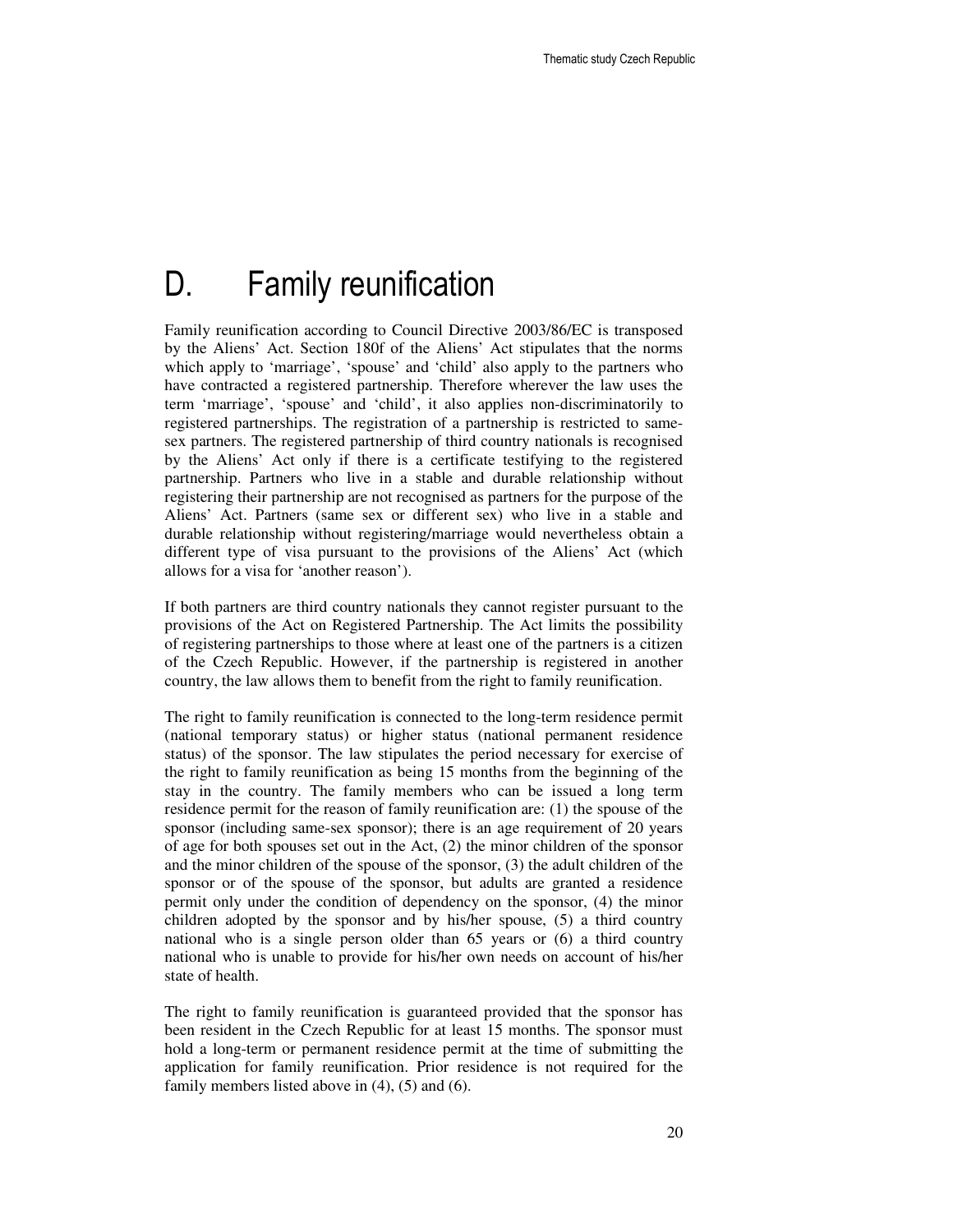The law also recognises the possibility of issuing a permanent residence permit without the partner's of even the sponsor's prior residence in the Czech Republic. This is the so-called permanent residence permit for humanitarian purposes; or for other reasons that are worthy of consideration; or if the residence of the alien concerned is in the interests of the Czech Republic, but it is not *stricto sensu* family reunification in accordance with the Directive.

There is no case law available on family reunification for registered partners; the Police do not keep such statistics.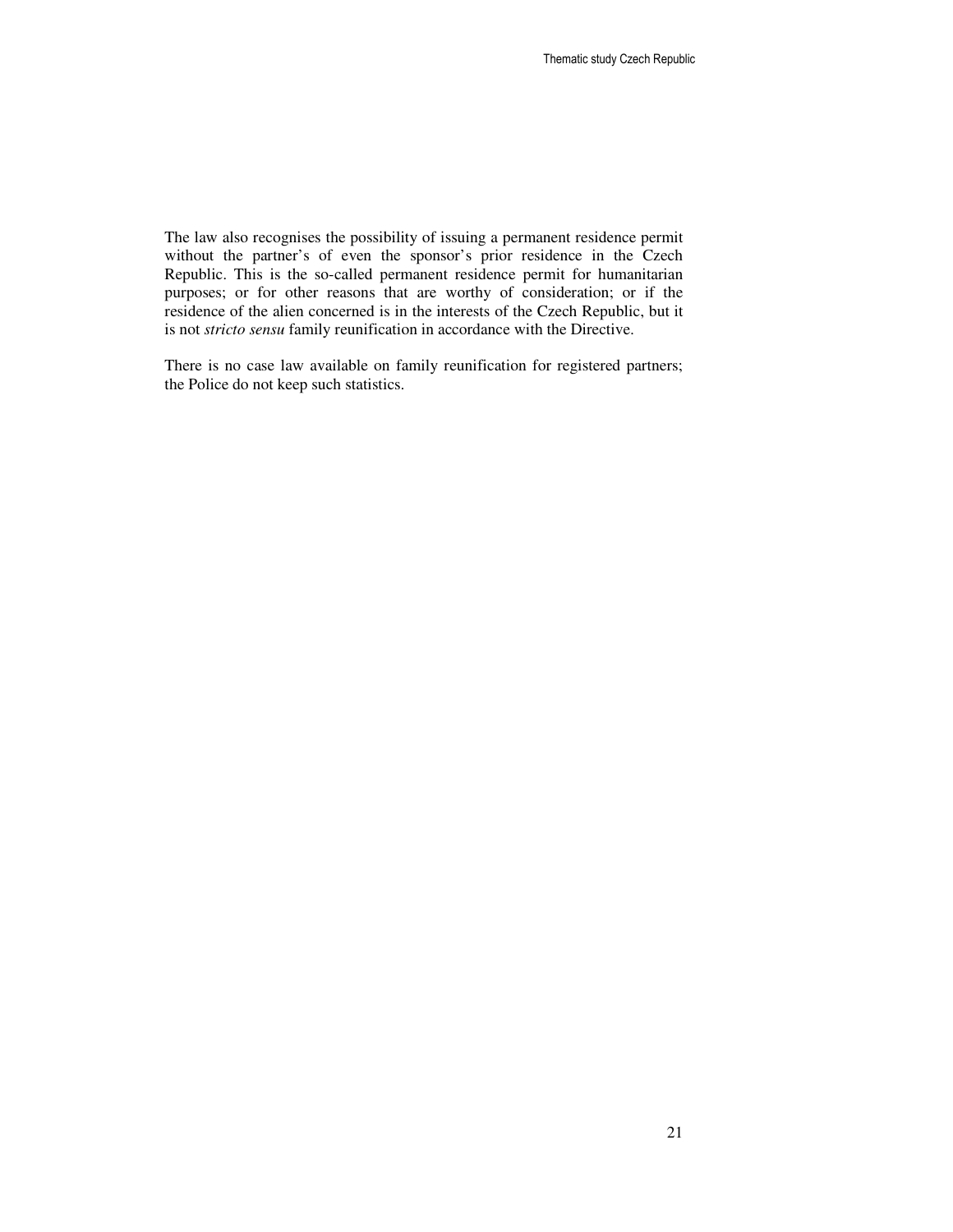## E. Freedom of assembly

Freedom of assembly is guaranteed for all people irrespective of their sexual orientation. Demonstrations aiming to deny or limit rights of the others may be banned or dismissed by the local authority (i.e. homophobic demonstrations may be banned or dismissed).

Freedom of assembly is guaranteed at the constitutional level. The Constitution [Ústava ČR] guarantees the right to peaceful assembly (Art. 19). It also stipulates that the right may be limited by law in the case of assemblies held in public places, if measures are involved which are essential in a democratic society to protect the rights and freedoms of others, public order, health, morality, property or the security of the State. However, an assembly shall not be made dependent on permission by an organ of public administration. There are no limitations on freedom of assembly for lesbian, gay, bisexual and transgender (LGBT) people; the law does not differentiate between the reasons for assembly, nor does it make any distinction between the people who announce or notify an assembly.

The freedom of assembly is implemented by the Assembly Act.<sup>37</sup> The state may legally restrict meetings that promote hatred and intolerance, advocate the suppression of individual or political rights or jeopardise the safety of participants. The law requires an announcement or notification (not a permit) for demonstrations.

The law stipulates that an assembly may be banned (1) before it lawfully begins, once the assembly has been notified, if it is obvious from the notification to the authorities that: the reason for the assembly is to deny or restrict the political or personal rights of citizens for *inter alia* the reason of their nationality, gender, race, social status (Sec. 10 (1) a) Assembly Act); the reason of an assembly is to violate laws or the Constitution (Sec. 10  $(1)$  c) Assembly Act), or for other reasons stipulated by the law; the two abovementioned reasons may be used for restricting homophobic demonstrations. The reason of sexual orientation is not explicitly mentioned by the law, therefore the reason must be found by an interpretation of the laws, e.g. the reason of human dignity stipulated in the Constitution (Art. 10 (1) in connection with Sec. 10 (1) c) Assembly Act. As there have not been any homophobic demonstrations, the possibility of banning a demonstration/assembly has never been used and it is hard to predict what reason the authorities would use. The assembly may also be banned (2) after it has already lawfully begun if the assembly departs significantly from the reasons which the organiser notified to the authorities and

 $37$  Zák. č. 84/1990 Sb., o právu shromažďovacím (Act No. 84/1990 Coll., On the Right of Assembly), available at

http://portal.gov.cz/wps/portal/\_s.155/701?number1=84%2F1990&number2=&name=&text= (Czech only) (opened on February 19, 2008).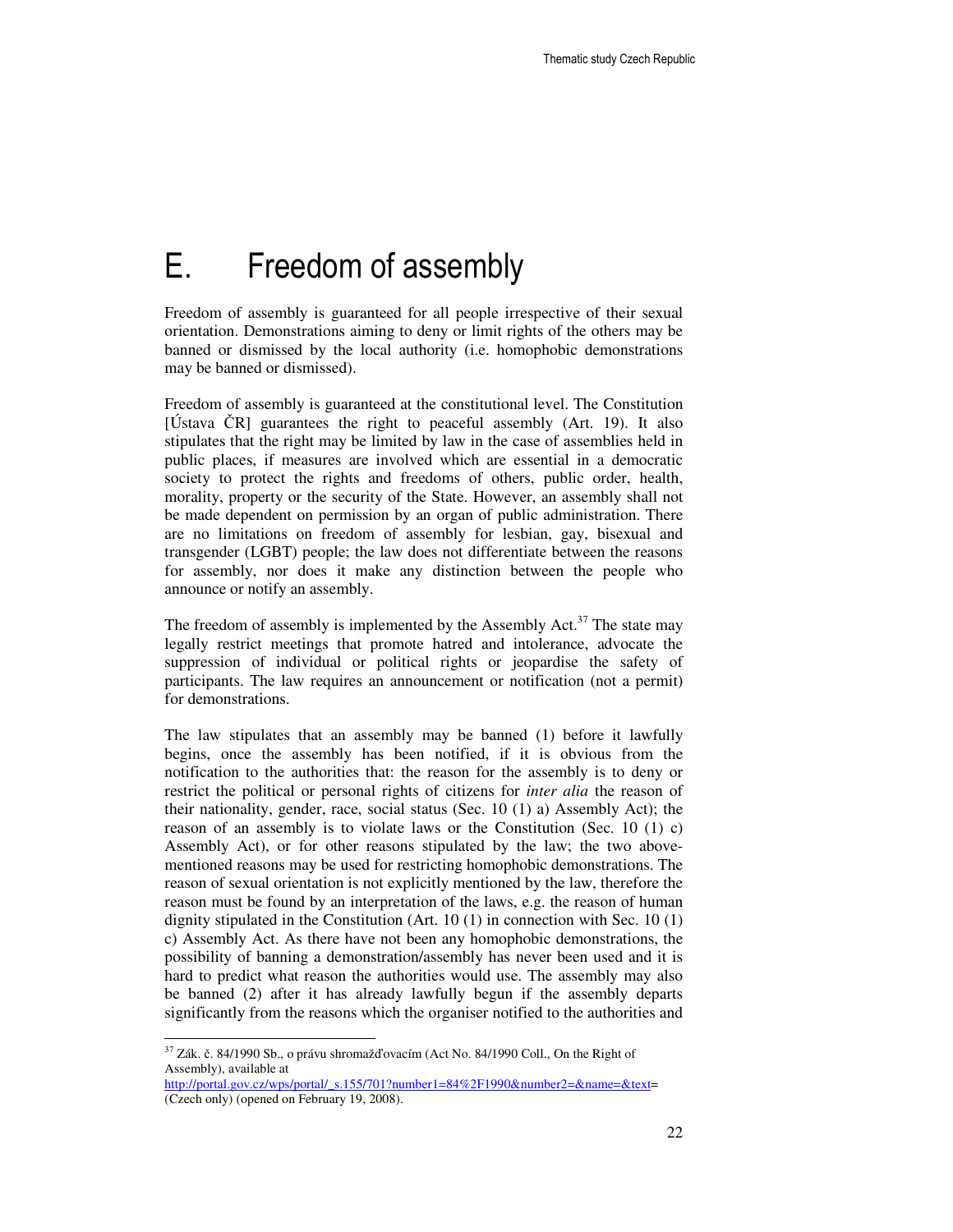there are at the same time circumstances which justify a ban pursuant to the provisions of Sec. 10 (1) Assembly Act, as mentioned above. Again, as there have not been any homophobic demonstrations, the possibility of banning a demonstration/assembly has never been used and it is hard to predict what reason the authorities would use. The ban is imposed either by the respective municipal authority or by the Police.

There are no homophobic demonstrations as such. The author of the report also asked a civil society organisation which monitors neo-Nazi demonstrations (Toleration and Civil Society) [Tolerance a občanská společnost], but it was also unaware of any homophobic demonstrations. There probably were demonstrations which focused, for example, on the issue of 'protection of the family' (but it might have been found from the speeches of speakers that their motivation for the demonstration was homophobic, but they did not want to summon the demonstration with its real purpose because they would risk that it might have been banned), mainly when the law on registered partnership was in the process of adoption, but none of them was openly homophobic. If demonstrations are disturbed by third parties, the police protect the demonstrators (if the demonstration is peaceful and does not disrupt or threaten public order, health, morality etc.). There have been problems with neo-Nazi demonstrations because the organisers did not notify the real purpose of the demonstration (such a demonstration may be dissolved) and there have also been some counter-demonstrations. E.g. there was a demonstration of Dělnická strana [Worker´s Party] on June 18, 2009 in Tábor (South Bohemia), which was announced as a demonstration to thank to its voters, but the main aim was to protest against the Queer Parade in Tábor, which was held in two days. The Worker´s Party was dissolved on February 17, 2010 (see Decision of Supreme Administrative Court No. Pst 1/2009-348 from February 17, 2010, more information below under K). The police do not interfere with spontaneous, peaceful demonstrations.

First Queer parades were held in last two years. The first Queer pride was held in Brno (largest city in Moravian part of the Czech Republic) on June 28, 2008. The parade was violated by extremists (already before the official beginning); the Police detained several extremists. Some of the extremists were members of Národní odpor [National Resistance], a neo-nazi movement.Second Queer pride was held in Tabor (city in south Bohemian part of the Czech Republic) on June 20, 2009.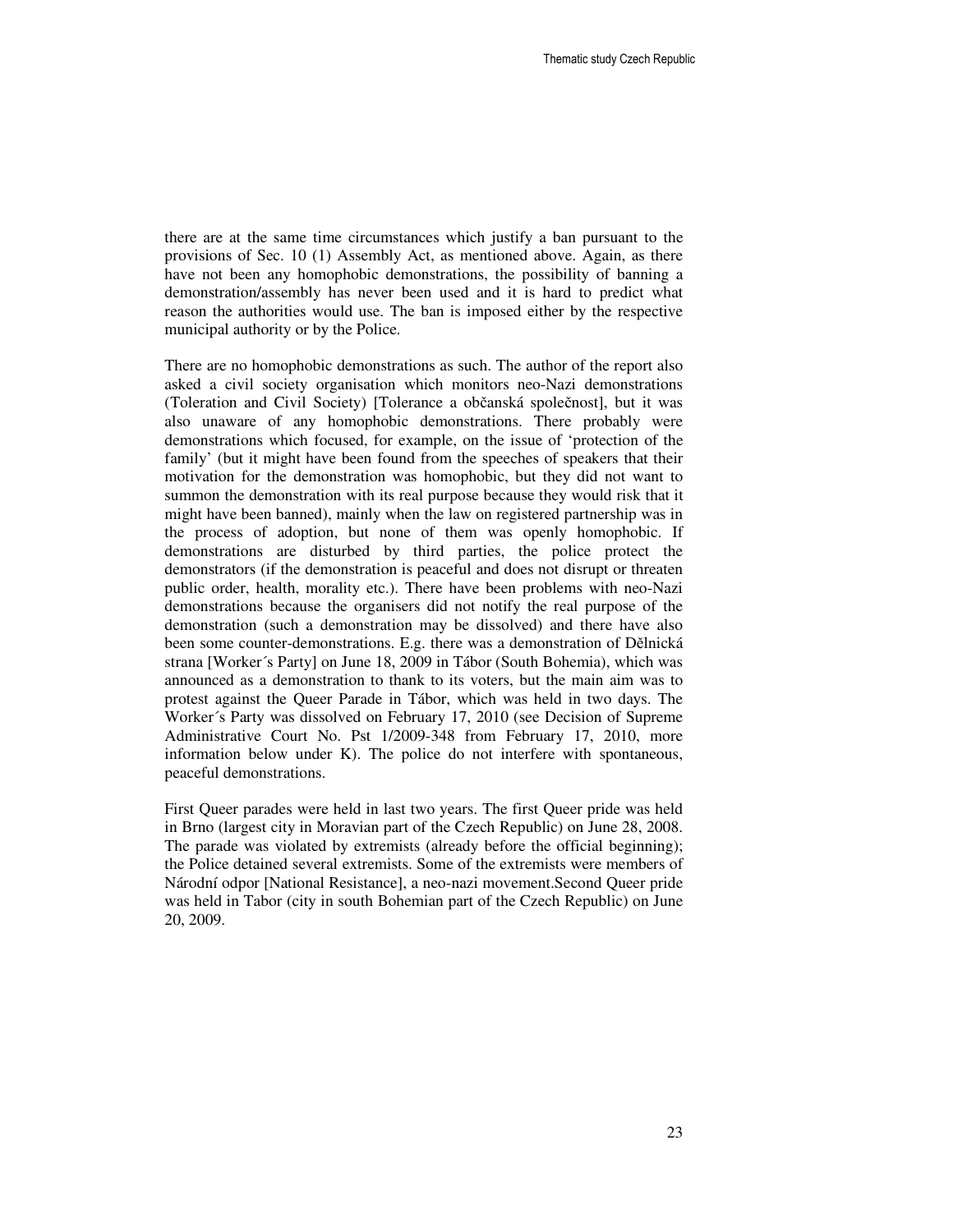## F. Criminal law

A new Criminal Code was adopted in 2009 (in force since January 1, 2010). There are no hate crimes on the grounds of sexual orientation as such defined by the Criminal Code [Trestní zákon] of the Czech Republic.<sup>38</sup> Also, in contrast to crimes committed on the grounds of race, ethnic group, nationality, political opinion, religion etc. the Criminal Code does not recognize homophobic motives explicitly as an aggravating circumstance for sentencing. Crimes motivated by LGBT bias are going to be punished as common crimes, so the sentence and penalty will not be shifted. Several provisions of the Criminal Code also deal with a term "group of people". The term may be interpreted on behalf of LGBT community as LGBT may be qualified as a group of people, but the interpretation is not clear. The explanatory report for the bill did not define the term and because the Code has been in force since January 1, 2010, there is no case law to interpret the term.

The new Criminal Code also contains several relevant provisions. The crimes of incitement to hatred against a group of people or to restrict their rights and freedoms (Sec. 356), attack against humanity (Sec. 401), apartheid and discrimination against a group of people (Sec. 402), foundation, propagation and support of a movement aimed at oppressing of rights and freedoms of a person (Sec. 403) and declaration of support of a movement aimed at oppression of rights and freedoms of a person (Sec. 404) all mention a term group of people. So they may be relevant for LGBT persons.

Regarding the crime of Incitement to hatred against a group of people or to restrict their rights and freedoms, the provision stipulates that a person who publicly incites hatred of another nation, ethnic group, race, religion, class or another group of people or publicly incites the restriction of their rights and freedoms shall be sentenced to a term of imprisonment of up to two years. The punishment is higher if the crime is committed through use of the press, film, radio or TV broadcasting, a publicly accessible computer network or a similarly effective method or if the person actively participates in activities of groups, organisations or associations which promote discrimination, violence or racial, ethnic or religious hatred.

The crime of attack against humanity punishes extensive and systematic attack against a civil population by which a person e.g. exscinds, enslaves, deports, rapes, tortures, murders, persecutes for the reason of race, gender or other similar reason etc., or commits a forced sterilization, forced pregnancy etc. Such person shall be sentenced to a term of imprisonment of 12 to 20 years or exceptional punishment.

l

<sup>38</sup> Czech Republic/ Zákon č. 40/2009 Sb., trestní zákon (Act. No. 40/2009 Coll., Criminal Code), available at http://portal.gov.cz/wps/portal/\_s.155/702/\_s.155/701?l=40/2009 (Czech only, accessed on February 12, 2009).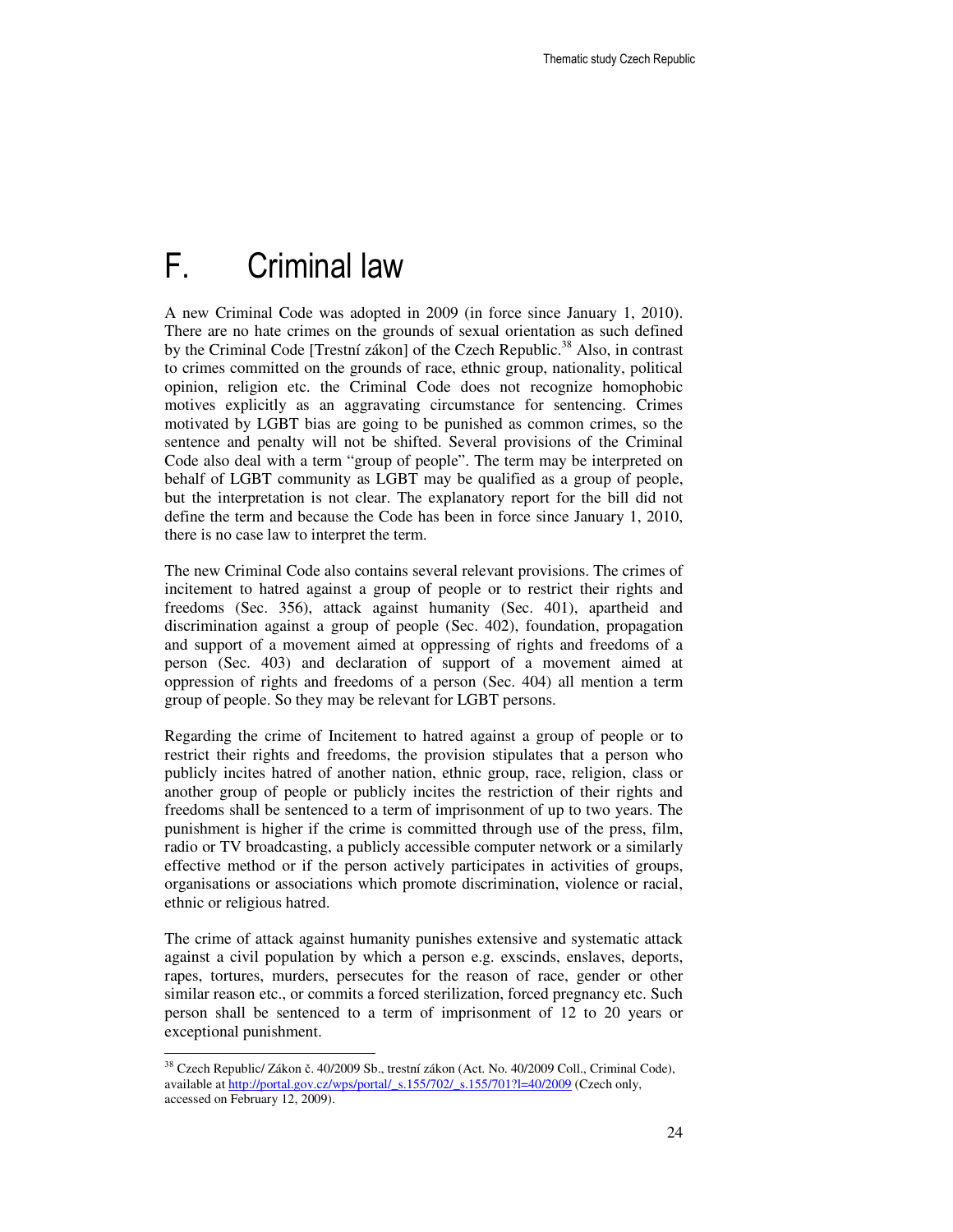The crime of Apartheid and discrimination against a group of people is aimed at a person who applies apartheid or racial, ethnic, national, religious or class segregation or similar discrimination of a group of people shall be sentenced to a term of imprisonment of 5 to 12 years. With a sentence of a term of imprisonment of 10 to 20 years or by exceptional punishment will be punished a person who immerses the group of people into difficult living conditions submits the group to inhuman or degrading treatment.

The crime of Foundation, support and propagation of a movement aimed at oppressing of rights and freedoms of a person punishes a person who founds, supports or propagates a movement which aims to suppress the rights and freedoms of individuals, or which promotes national, racial, class or religious hatred or hatred of another group. Such a person will be sentenced to a term of imprisonment of one to five years; the law stipulates aggravating circumstances such as perpetration of the crime through use of the press (print), film, radio or TV broadcasting, or some other similarly efficient means; membership of an organised group; perpetration of such an act during a state of emergency or a state of war.

If someone publicly declares a support of a movement aimed at oppression of rights and freedoms, he/she shall be sentenced to a term of imprisonment of six month to three years.

The Criminal Code also punishes preparation of a crime, the attempt to commit a crime, the organising of a crime and instigating/abetting and assisting/aiding a crime.

One of the recommendations given by the Working Group on the Issue of Sexual Minorities [Pracovní skupina pro otázky sexuálních menšin]<sup>39</sup> in its report *Analysis of the situation of lesbian, gay, bisexual and transgender minorities in the Czech Republic* stipulates that the Minister of Justice should make an amendment to the Criminal Code which would explicitly cover hate crimes on the grounds of sexual orientation. This recommendation was not taken into account when the new Code was being adopted.

Even though the Criminal Code does not explicitly include hate crimes, this does not mean that conduct aimed at the LGBT community remains unpunished. There are crimes which, for example, cover the issue of violence against persons etc. and these provisions are used to punish the perpetrators. However, the ground of sexual orientation is not explicitly mentioned by the law nor is it counted as an aggravating circumstance. As there are no hate crimes recognised by the law, there are no statistics available on hate crimes as such. There are cases in which the sexual orientation was a reason for committing a crime (where a victim of the attack was attacked for the reason of

l

 $39$  The working group does no longer exist, it was replaced by the Committee for Sexual Minorities [Výbor pro sexuální menšiny] which was established as a part of Government Council for Human Rights in 2009. The composition remains similar.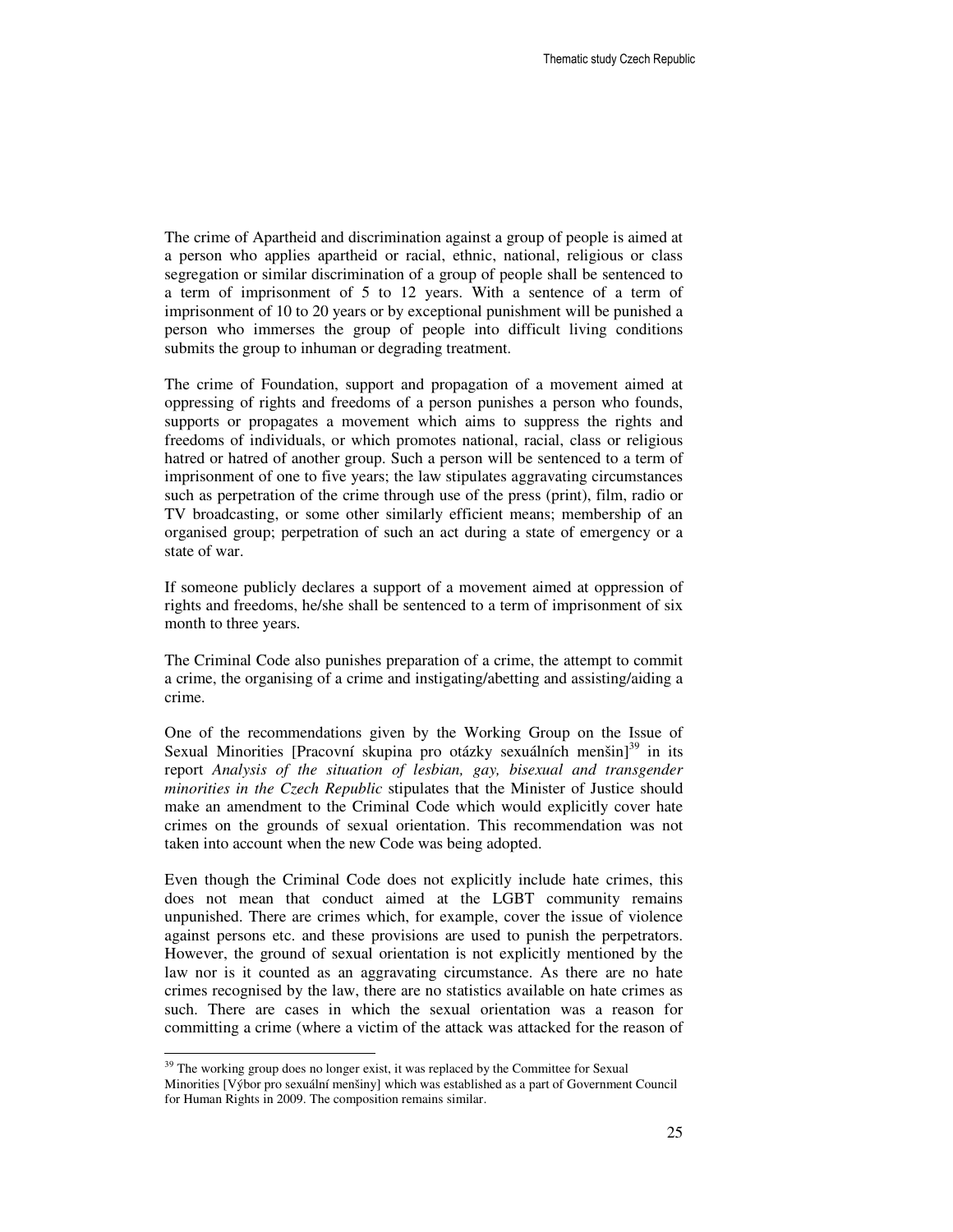his/her sexual orientation), but the statistical data are not demonstrative, as only a minority of crimes is in fact reported to the Police. The situation may be illustrated by the findings of research conducted by Ivo Procházka in 2003, *Discrimination of lesbian women, gay men and bisexuals in the Czech Republic*, where some respondents experienced physical violence or verbal abuse or harassment on the grounds of their sexual orientation (they did not report it to the police in most cases).<sup>40</sup> Accordingly Olga Pechová, in her report on research conducted in 2008 (already above mentioned research Discrimination on the basis of sexual orientation).

There is a minor offence which is defined as an act against a person on the grounds of sexual orientation in the Minor Offences Act [Zákon o přestupcích]:<sup>41</sup> a minor offence against civil coexistence *(Sec. 49). A person, who harms/damages someon*e *on the grounds of (...) sexual orientation can be punished by a fine of up to 20,000 CZK (approx. 770 Euro)*. This section is used only in cases of very low severity; more serious crimes are generally punishable pursuant to the provisions of the Criminal Code.

The statistical data regarding crimes committed for the reason of sexual orientation are not publicly available. The rapporteur therefore contacted the institution which may have the data which are requested by the report. The Ministry of Interior in its comments to the Report on Homophobia which was prepared in 2008, stated for partial clarification that "as part of the criminal statistics output prepared by the Presidium of the Police of Czech Republic, it is now possible to monitor entries for "person's sexual orientation," which, among other things, monitors the indicator "homosexual." The item "person's sexual orientation" is part of the recordkeeping related to victims of criminal activity (the subject of an attack). This entry is freely combinable with other monitored entries in connection with victims of criminal activities (such as gender, age, social status)". The rapporteur therefore contacted Policejní prezidium ČR [Presidium of the Police of the Czech Republic] by phone to find out where the sources are available. The response was that no such statistics are available and that the institution which may have such statistics is Ministerstvo spravedlnosti ČR [Ministry of Justice]. The rapporteur therefore sent an email request (email from February 17, 2010) in which she asked the Presidium of the Police of the Czech Republic for the relevant statistics. The Presidium responded by phone, that no such statistics are available. The rapporteur asked also for a written statement of this information, and got the email answer on April 27, 2010. The rapporteur than asked Ministerstvo spravedlnosti ČR [Ministry of Justice], which responded by email on February 23, 2010. According to their information no such statistics are available. The statistics shows only general number of

<sup>&</sup>lt;sup>40</sup> http://gay.iniciativa.cz/download/diskriminace\_en.pdf, (opened on February 19, 2008), pp. 18-20.

<sup>&</sup>lt;sup>41</sup> Czech Republic/Zák. č. 200/1990 Sb., o přestupcích (Act. No. 200/1990 Coll., Minor Offences Act), available at

http://portal.gov.cz/wps/portal/\_s.155/701?number1=200%2F1990&number2=&name=&text= (Czech only), (opened on February 10, 2010).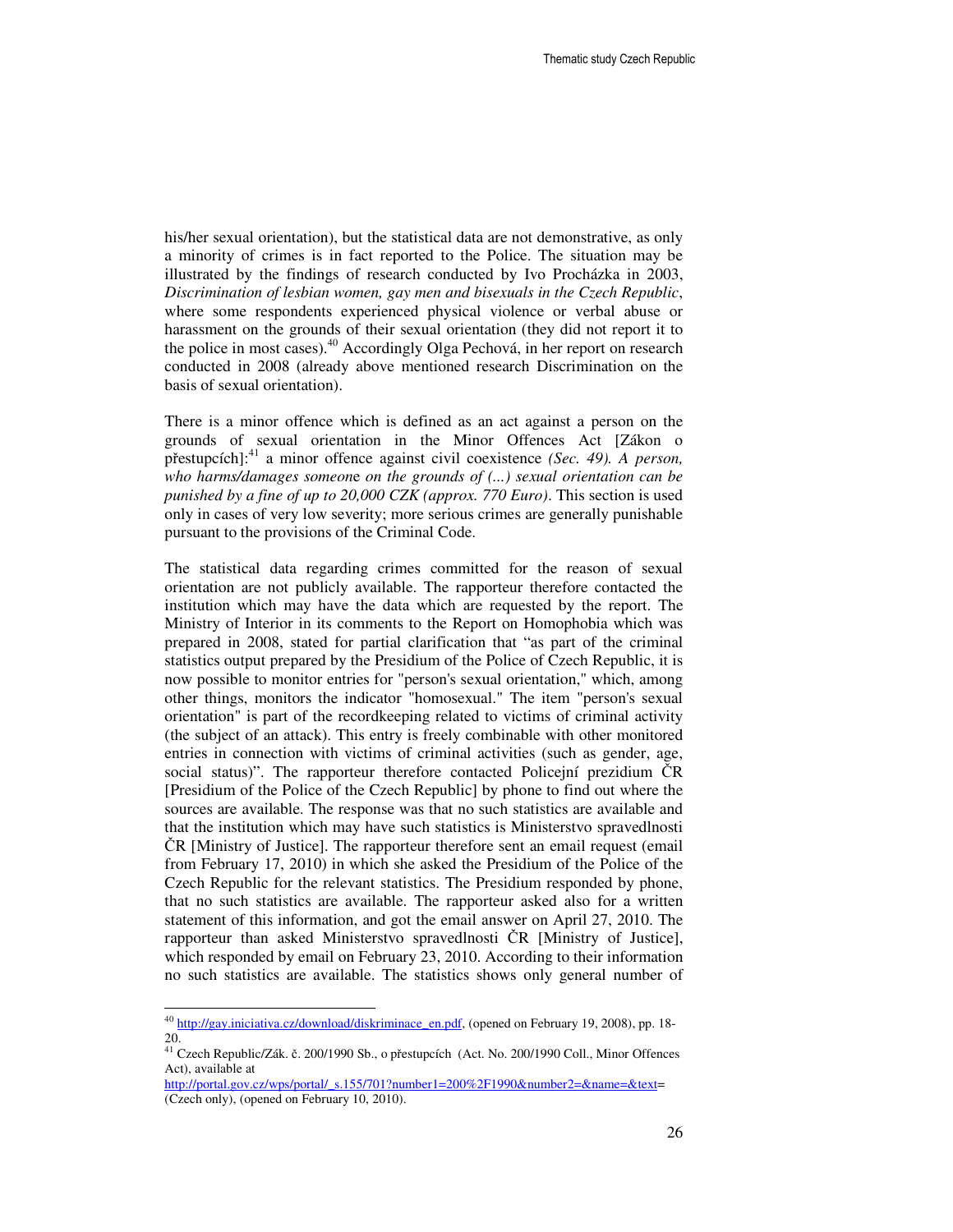crimes which were committed; the statistics are divided by sections of the law (e.g. it is possible to find out how many crimes of "incitement to national and racial hatred" were committed, so it can be found how many "persons who publicly incite hatred of another nation, ethnic group, race, religion, class or another group of people or publicly incite the restriction of their rights and freedoms" were sentenced, but the sexual orientation as a reason for committing the crime cannot be confirmed.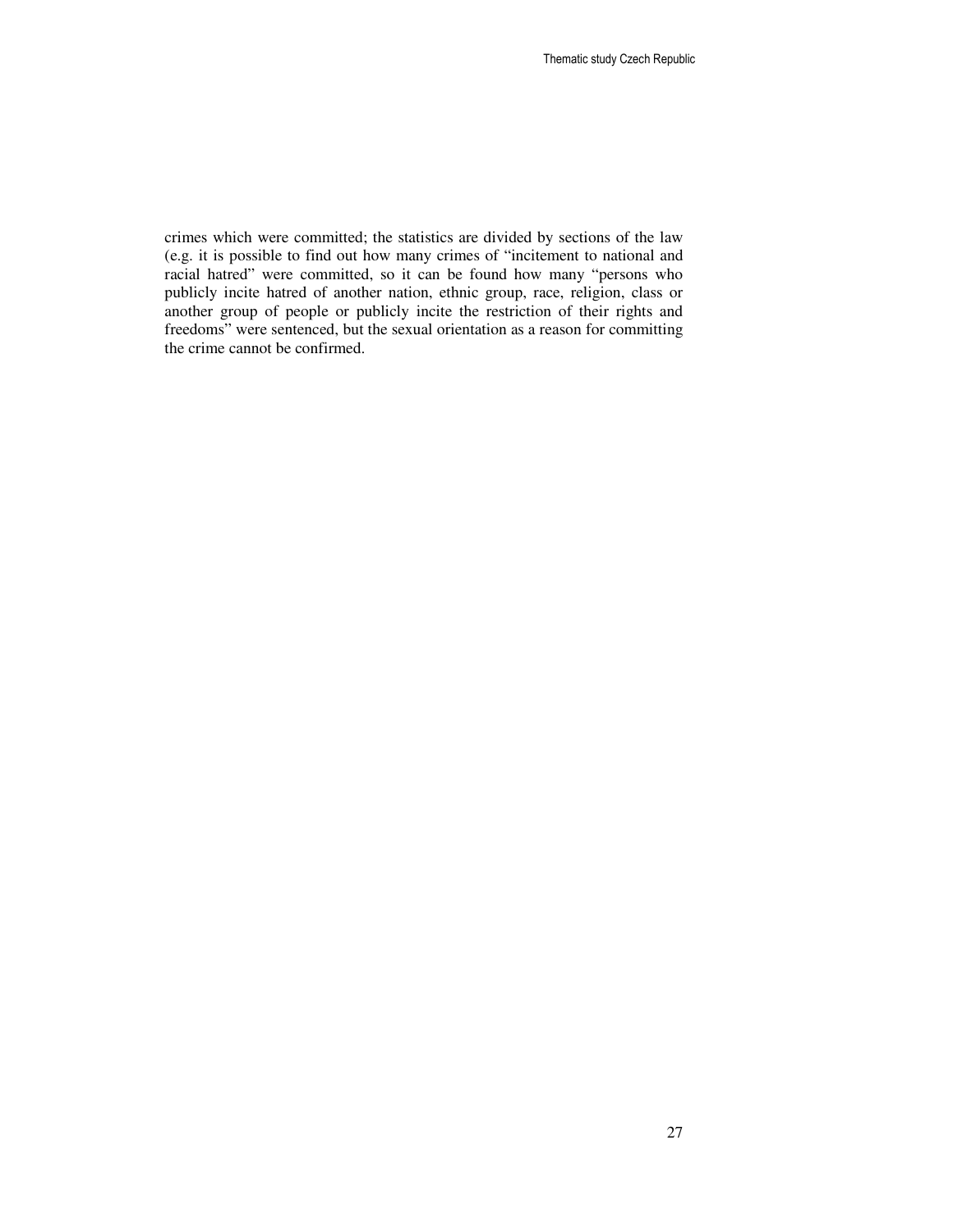## G. Transgender issues

The Antidiscrimination Act covers the issue of discrimination in transgender issues. It explicitly stipulates that discrimination for the reason of gender also includes discrimination for the reason of gender identification. Also, generally speaking, if there is a situation which may not be dealt with by the Antidiscrimination Act, but is solved by another law, then the discrimination of transgender people may be dealt with as discrimination on the grounds of gender, i.e. the prohibition of discrimination against trans people (especially transsexuals) may be covered by the prohibition of discrimination on the ground of 'gender' in the relevant laws (as ruled by the European Court of Justice (ECJ) in *P v. S and Cornwall County Council* for transsexual people)*.* There is also the possibility of subsuming discrimination against transgender people under the provisions on discrimination on the grounds of 'sexual orientation'. The provisions in the laws mentioned in Part A of the report define the prohibition of discrimination as prohibition of discrimination for several grounds and the grounds are explicitly stipulated there: the ground of 'gender' always appears in the same provision as the ground of 'sexual orientation'. The notions of 'gender' and 'sexual orientation' also cover the category of transpersons. As there is no case law on the matter nor are the terms defined in the laws it is not possible to say whether transgender discrimination is classified as discrimination on the grounds of gender or of sexual orientation.

All the legislation discussed in this report is also applicable to transgender people. The legislation described above is either based on the principle of nondiscrimination on the grounds of sexual orientation or applicable to same-sex partnership or opposite-sex marriage (e.g. family reunification). Czech legislation does not differentiate between LGBT people and is most probably applied to all of them (there is, unfortunately, no definition of LGBT people in the laws and there is no case law to support or disprove this opinion). The gaps described above in relation to the situation of the LGBT community in general also apply to transgender people.

The law provides for the possibility of sex reassignment surgery. The Health Care Act<sup> $42$ </sup> stipulates that surgery on transsexuals is performed at the request of the individual concerned, following approval by a commission. The commission is composed of five people: a lawyer, two physicians specialising in this field and two physicians who do not participate in the surgery (Sec. 27a). The activity of these commissions is not regulated by law, or even by any standards. There is no possibility of appeal against the decisions of these commissions.

 $42$  Czech Republic/Zák. č. 20/1966 Sb., o péči o zdraví lidu (Act. No. 20/1966 Coll., Health Care Act), available at

http://portal.gov.cz/wps/portal/\_s.155/701?number1=20%2F1966&number2=&name=&text= (Czech only), (opened on February 10, 2010).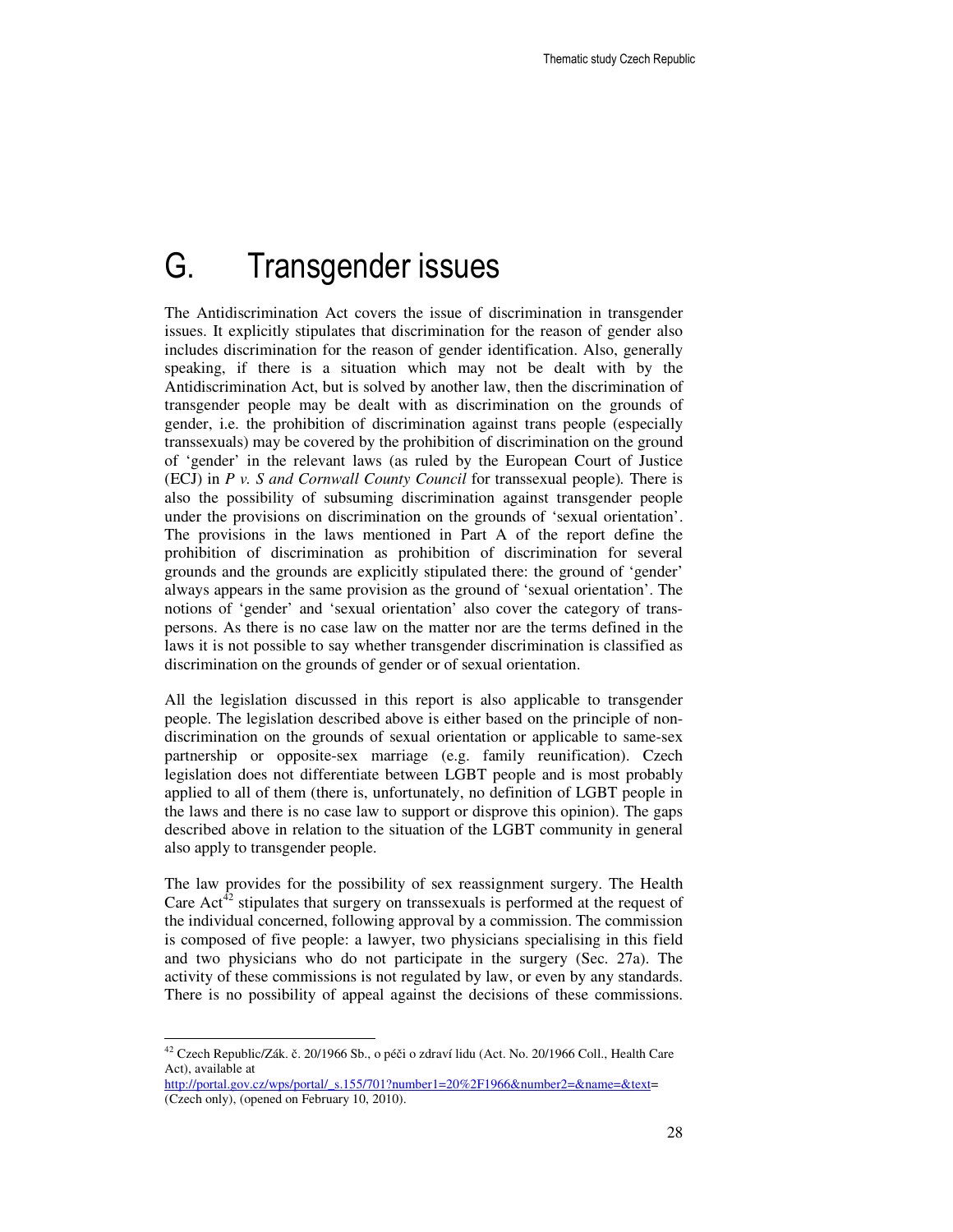The commissions do work satisfactorily according to the available information.<sup>43</sup>

A transgender person may change his/her name in accordance with the Act on the Registry Office<sup>44</sup>. The Registry Office allows for a name change upon the request of the person concerned and upon provision of a certificate from the medical centre where the surgery takes place. The law stipulates that the office shall allow a 'neutral' name and surname (Sec. 72). The law stipulates the condition of either citizenship or permanent residence for the possibility of a name change. There is also a general clause about the possibility of a name change for serious reasons.

There are no problems with new documents (birth certificate etc.), but there could be problems with the continuation of the legal identity of a person who undergoes sex-change surgery.<sup>45</sup> A number of laws use a 'birth number', a number which identifies the person to whom it was assigned. The birth number consists of nine or ten numbers (e.g. 885713/xxxx), where the first pair of numbers denotes the year of birth, the second pair denotes the month and the gender and the third pair the day of birth; the four 'x's are numbers which identify the individual. The Act on Inhabitancies Evidence<sup>46</sup> allows for a change of the birth number (Sec. 17 (2) only if the individual's gender has changed). However, as the number is often used for loans and mortgages and also by some institutions to identify an individual, he/she must prove the continuity of his/her legal identity (and disclose his/her sensitive personal data). The possibility of the introduction of a neutral resident´s identifier was discussed by the government in 2005 (Government Decision No. 340 of 23.03.2005), but there has not yet been any follow-up. Official statistics on people who have changed sex are not available.

Transsexuals are accorded the right to marry a person of their previous sex. Their legal status is determined on the basis of their new sex.

There is no case law on this matter. There was a case which was made public of a woman (MtF) who was refused a job in the Czech Army for the reason of her changed sex, but she did not take the claim to court.<sup>47</sup> The author of the report looked for case law on the relevant websites of the higher courts (Supreme

l

http://portal.gov.cz/wps/portal/\_s.155/701?number1=133%2F2000&number2=&name=&text = (Czech only), (opened on February 19, 2008)

<sup>43</sup> See *Analýza situace lesbické, gay, bisexuální a transgender menšiny v* Č*R* [Analysis of the situation of the lesbian, gay, bisexual and transgender minority in the Czech Republic]

<sup>44</sup> Czech Republic/Zák. č. 301/2000 Sb., o matrikách, jménu a příjmení (Act. No. 301/2000 Coll., Act on Registry Office), available at

http://portal.gov.cz/wps/portal/\_s.155/701?number1=301%2F2000&number2=&name=&text = (Czech only), (opened on February 19, 2008).

<sup>&</sup>lt;sup>45</sup> Further information is available at http://www.vlada.cz/assets/ppov/rlp/sexualnimensiny/ANALYZA\_final.pdf, (Czech only) (opened on February 10, 2010)...

<sup>46</sup> Zák. č. 133/2000 Sb., o evidence občanů a rodných číslech (Act. No. 133/2000 Coll., Act on Inhabitancies Evidence), available at

http://www.translide.cz/translide-a-verejna-sprava (opened on February 19, 2008).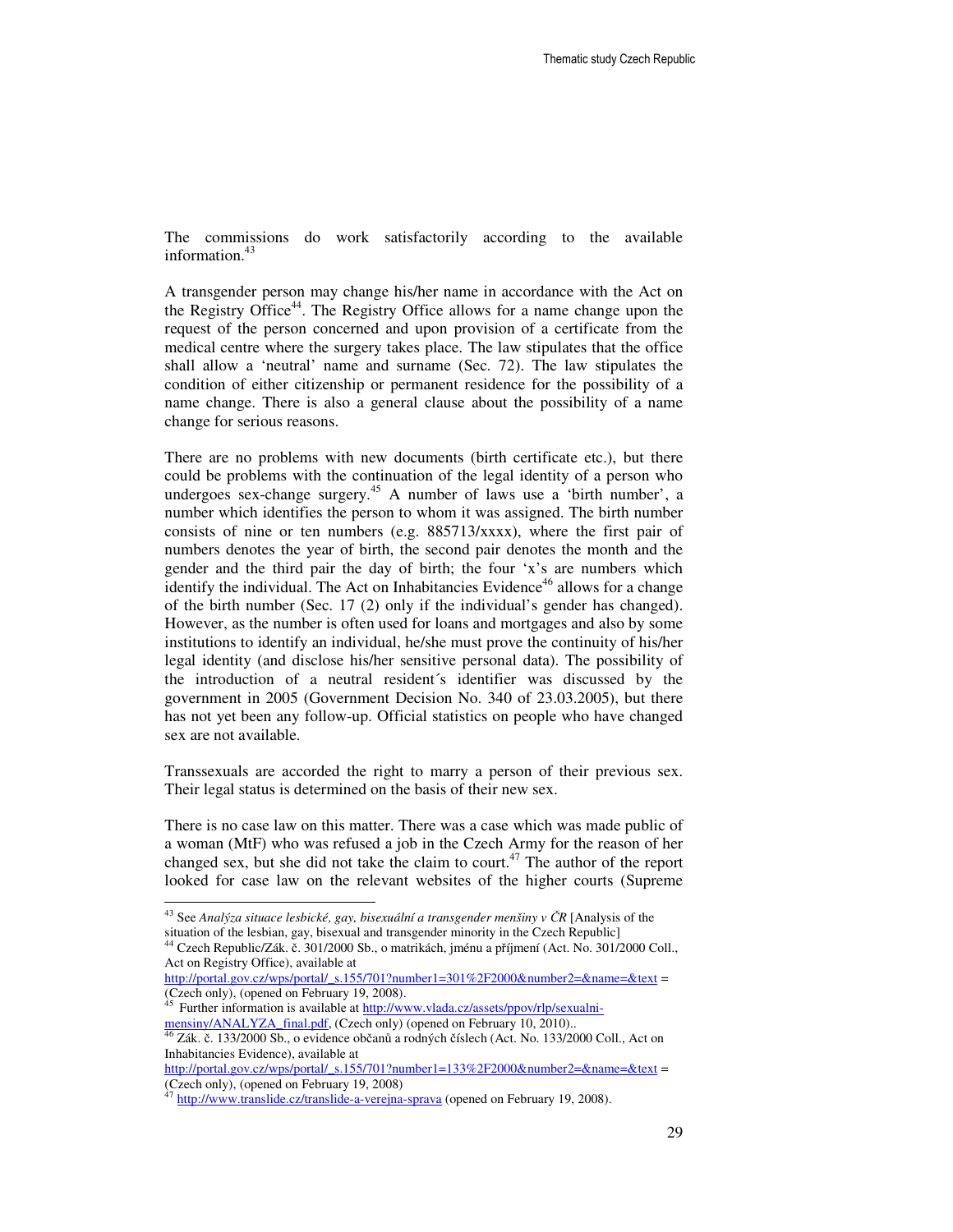Court [Nejvyšší soud], Supreme Administrative Court and Constitutional Court [Ústavní soud]). Similar requests had been made to obtain statistical data, but transgender people do not figure in any available statistics.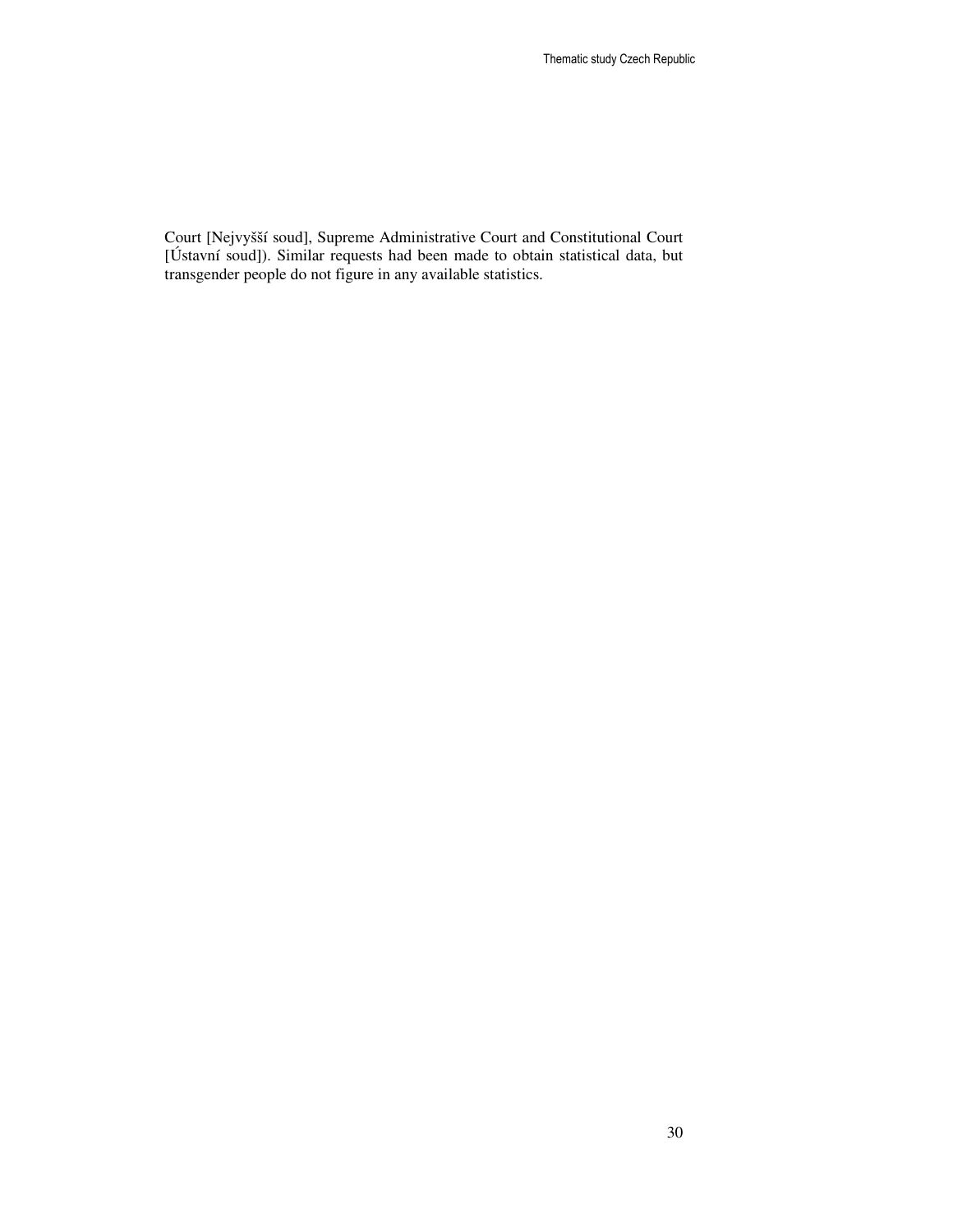## H. Miscellaneous

A new legal institution of registered partnership was introduced in 2006 by the Act on Registered Partnership.<sup>48</sup> The partners in the registered partnerships have been granted some rights that are comparable to the rights of spouses, i.e. representation in ordinary matters and mutual maintenance /subsistence obligation, the right to refuse to give testimony in criminal proceedings and the possibility of choosing a defending counsel for the partner. There is a different position with regard to the family life of registered partners in comparison with the family life of spouses. The law does not allow for the adoption of children by partners and partners are also not given the possibility of adopting the children of their partners (Sec. 13(2): continuing [registered] partnership prevents the adoption of a child by one of the partners). But if a person is not living in a registered partnership than he/she may adopt a child. The partners in the registered partnerships do not have access to artificial insemination, only heterosexual couples have this right (the entry into marriage as such is not required). The law also does not allow the constitution of joint ownership by the partners and does not grant the right to inherit which married couples have (their position is not equal to the married couples), the right to use a common surname or the right to a widow's pension etc. The issue of adoption of children by gay and lesbians couples is now being discussed. The issue of discrimination of gay and lesbian couples in the issue of adoption of children was raised by the Committee for Sexual Minorities in 2009 in connection with the judgment of European Court of Human Rights E.B. v France and stated that the Czech Act on Registered Partnership is now in its part which prohibits the adoption of children discriminatory. The Government Council for Human Rights then called on the Minister for Human Rights to change the respective law. The draft is now being discussed at the Government, then it should be delivered to the Parliament. The draft is not available publicly yet.

Although the registered partnership is not treated as a marriage, generally, it has been given an equivalent position to marriage for the purpose of the provisions of e.g. the Aliens' Act (see Sec. 180f AA). A partnership can only be registered in the Czech Republic if one of the partners is a citizen of the Czech Republic, but there are no limits for partners (EU citizens or third country nationals) whose partnerships are registered outside the Czech Republic.

A total number of 841 couples entered into registered partnership (between  $01.07.2006$  and  $31.08.2009$ .<sup>49</sup> Of the 487 registered partnerships there were

<sup>48</sup> Czech Republic/Zákon č. 115/2006 Sb., o registrovaném partnerství (Act. No. 115/2006 Coll., on Registered Partnership), available at

http://portal.gov.cz/wps/portal/\_s.155/701?number1=115%2F2006&number2=&name=&text= (Czech only) (opened on February 10, 2010).

<sup>&</sup>lt;sup>49</sup> Source: Novinky (media source) http://www.novinky.cz/domaci/178697-registrovanepartnerstvi-v-cesku-uzavrelo-uz-pres-1-600-homosexualu.html (opened on February 10, 2010).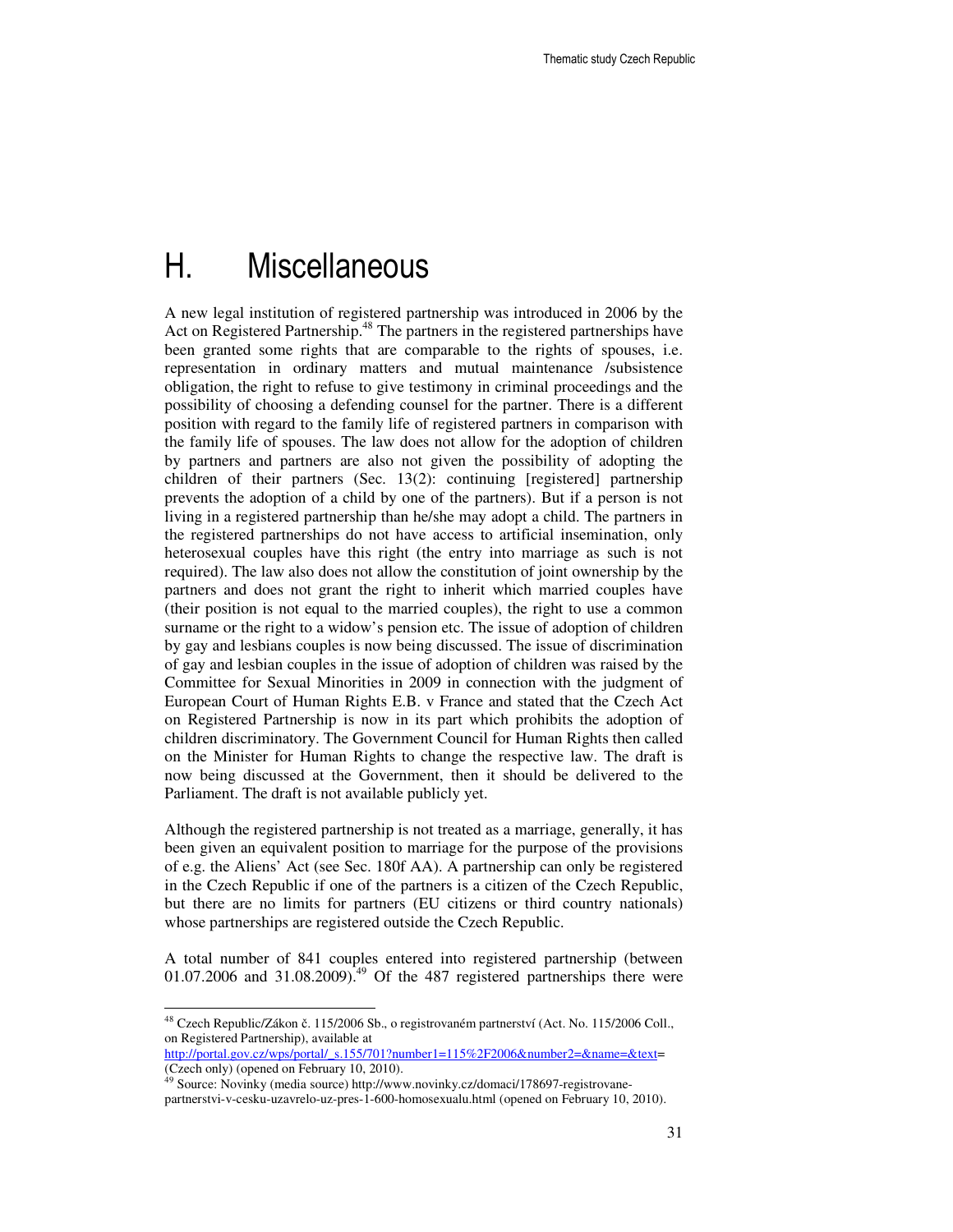596 gay partnerships and 245 lesbian partnerships; 17 registered partnerships were dissolved.

There are many media information sources.<sup>50</sup> There are also civic society organisations (e.g.): STUD, Gay and Lesbian League [Gay a lesbická liga], Lambda, eLnadruhou which represent the interests of the LGBT community.

In April 2007 the Working Group on the Issue of Sexual Minorities [Pracovní skupina pro otázky sexuálních menšin] was set up by the Minister for Human Rights and Minorities [Ministryně pro lidská práva a národnostní menšiny] Džamila Stehlíková, on the occasion of the European Year of Equal Opportunities. The working group published a report, *Analysis of the situation of lesbian, gay, bisexual and transgender minorities in the Czech Republic*. <sup>51</sup> A Committee for Sexual Minorities [Výbor pro sexuální menšiny] was established as a part of Government Council for Human Rights in 2009. The Committee deals with the issues relevant for the rights of LGBT persons and continues the work of the Working Group on the Issue of Sexual Minorities.

The National Strategy for the European Year of Equal Opportunities [Národní strategie pro evropský rok rovných příležitostí] prepared by the Government of the Czech Republic deals with the position of partners in registered partnerships.<sup>52</sup> Part 3 of the Strategy describes the efforts to combat discrimination on grounds of sexual orientation. The Strategy notes the challenges for society: more information which would lead to a public debate on the elimination of stereotypes in society, more information about discrimination on grounds of sexual orientation and the possibilities for protection from discrimination. A very fundamental judgment of the Supreme Administrative Court was adopted on February 17, 2010. The Court dissolved an extremist right wing party Dělnická strana [Worker´s Party]. The Worker´s Party was acting as openly racist, homophobic, xenophobic and anti-Semitic. The Court stated that the program and speeches of the members of the party would not be enough to dissolve the party, but if the party started to harm the rights of other persons also by its acts and started to be a real danger for the democracy, it must be dissolved. The Court already previously gave rules which must be accomplished if such an extreme instrument, such as dissolution of a political party, is applied. This party was homophobic in its political program and its members also took part in demonstrations which, even if they were not announced homophobic, contained homophobic undertone. Website of the party was openly homophobic. The judgment is very important as it deals with the conflict of the right to associate and other rights.

<sup>50</sup> TV programme 'Q', Film festivals on LGBT issues Mezipatra, eLnadruhou, websites www.stud.cz, www.bengales.cz, www.lesba.cz, www.glliga.cz. http://www.translide.cz/, http://www.transforum.cz/tf/ (not updated).

<sup>51</sup> Available at http://www.vlada.cz/assets/cs/rvk/rlp/PracSk\_sex\_mensin/Analysis\_EN.pdf  $($  opened on February 19, 2008)

<sup>&</sup>lt;sup>2</sup> Available at http://www.vlada.cz/cs/vlada/stehlikova/errp/narodni\_strategie.html (Czech only) (opened on February 19, 2008).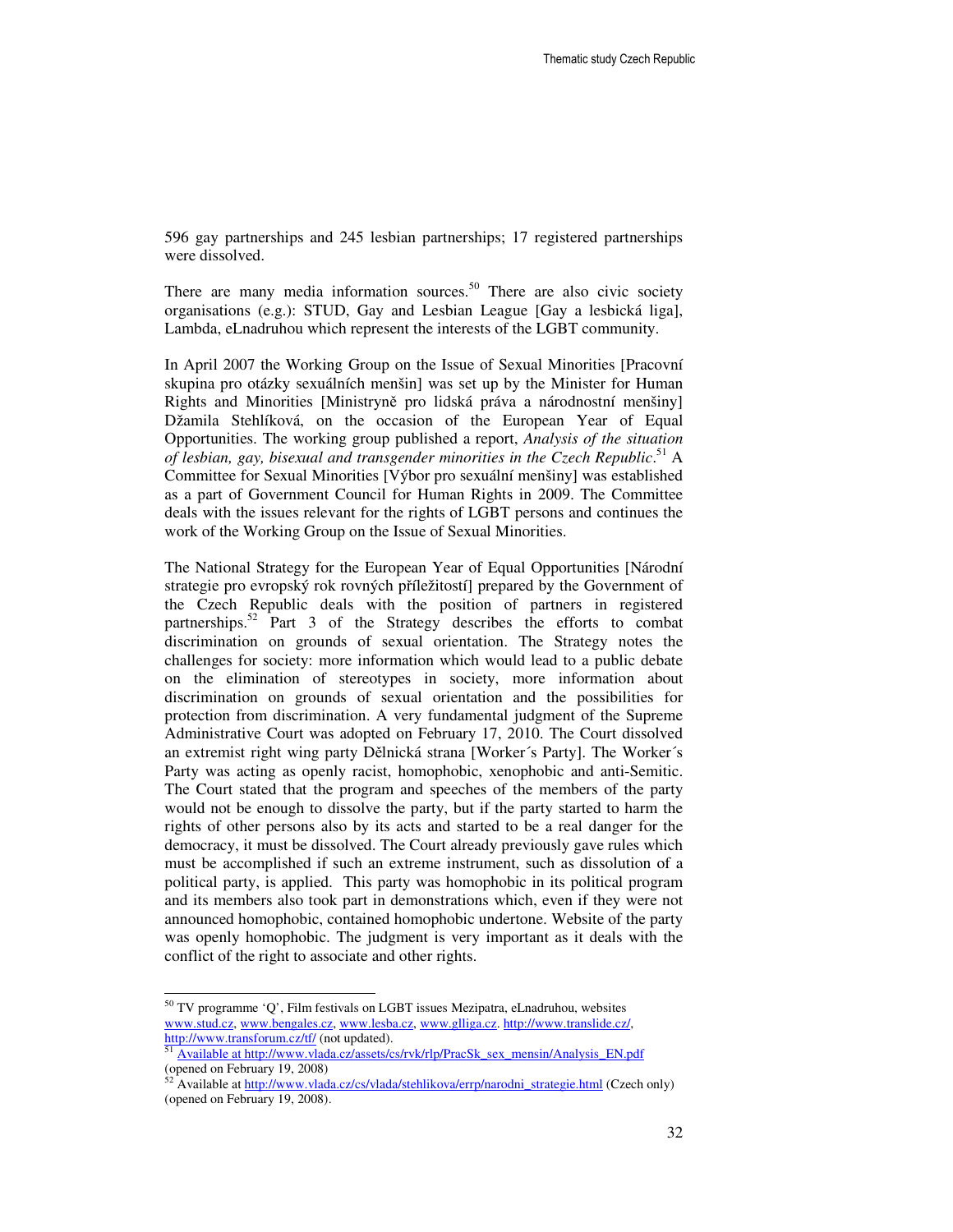## I. Good practices

A Committee for Sexual Minorities [Výbor pro sexuální menšiny] was established as a part of Government Council for Human Rights in 2009. The Committee deals with the issues relevant for the rights of LGBT persons and continues the work of the Working Group on the Issue of Sexual Minorities. The Working Group on the Issue of Sexual Minorities which was established by the Minister for Human Rights and Minorities on the occasion of the European Year of Equal Opportunities published a detailed report, *Analysis of the situation of lesbian, gay, bisexual and transgender minorities in the Czech Republic*. The report gives recommendations which are structured according to the relevant laws and may be used easily by politicians. The Government is involved (mainly through Minister for Human Rights) in the issue of the rights of LGBT persons and in the fight against homophobia. Apart from the existence of the Committee for Sexual Minorities e.g. publication Homophobia at schools was published by Ministry of Education in cooperation with the Office of the Government (mainly the Minister for Human Rights).<sup>53</sup>

Czech legislation on freedom of movement and family reunification provides for full equality of treatment for LGBT and other people.

The National Strategy for the European Year of Equal Opportunities prepared by the Government of the Czech Republic deals with the position of partners in registered partnerships.<sup>54</sup> Part 3 of the Strategy describes the efforts to combat discrimination on grounds of sexual orientation. The Strategy notes the challenges for society: more information which would lead to a public debate on the elimination of stereotypes in the society, more information about discrimination on grounds of sexual orientation and the possibilities for protection from discrimination.

Since 2008 an NGO Counselling Center for Citizenship/Civic and Human Rights [Poradna pro občanství občanská a lidská práva] provides legal help to those who were discriminated against based on the grounds of their sexual orientation, identity or gender. Also NGO In IUSTITIA, founded in 2009, provides legal help to victims of hate violence based on these grounds (this NGO provides help to all victims of hate violence, not solely to LGBT community).Several projects aimed at the issues of LGBT persons are run by the NGOs. E.g. a project Through Diversity against Bullying is realized by NGOs Counselling Center for Citizenship/Civic and Human Rights, Gender Studies and Stud. The project is aimed at public education in the issue of fight with homophobia.

<sup>&</sup>lt;sup>53</sup> See http://lgbt.poradna-prava.cz/folder02/homofobie\_web.pdf, (Czech only) (opened on February 12, 2010).

<sup>&</sup>lt;sup>54</sup> Available at http://www.vlada.cz/cs/vlada/stehlikova/errp/narodni\_strategie.html (Czech only) (opened on February 19, 2008).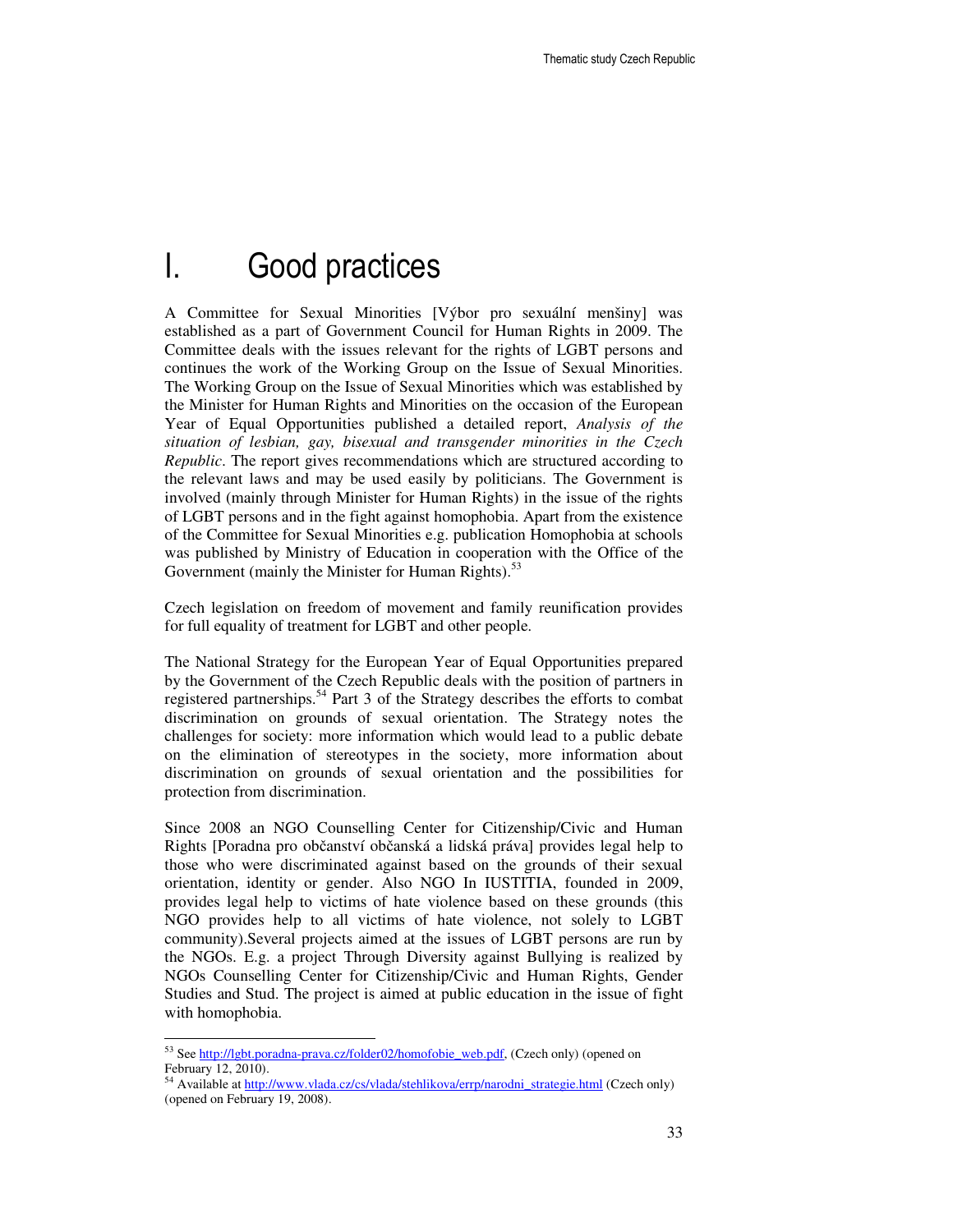The Czech Republic participates as member of the "Network of national focal points on LGBT equality policies".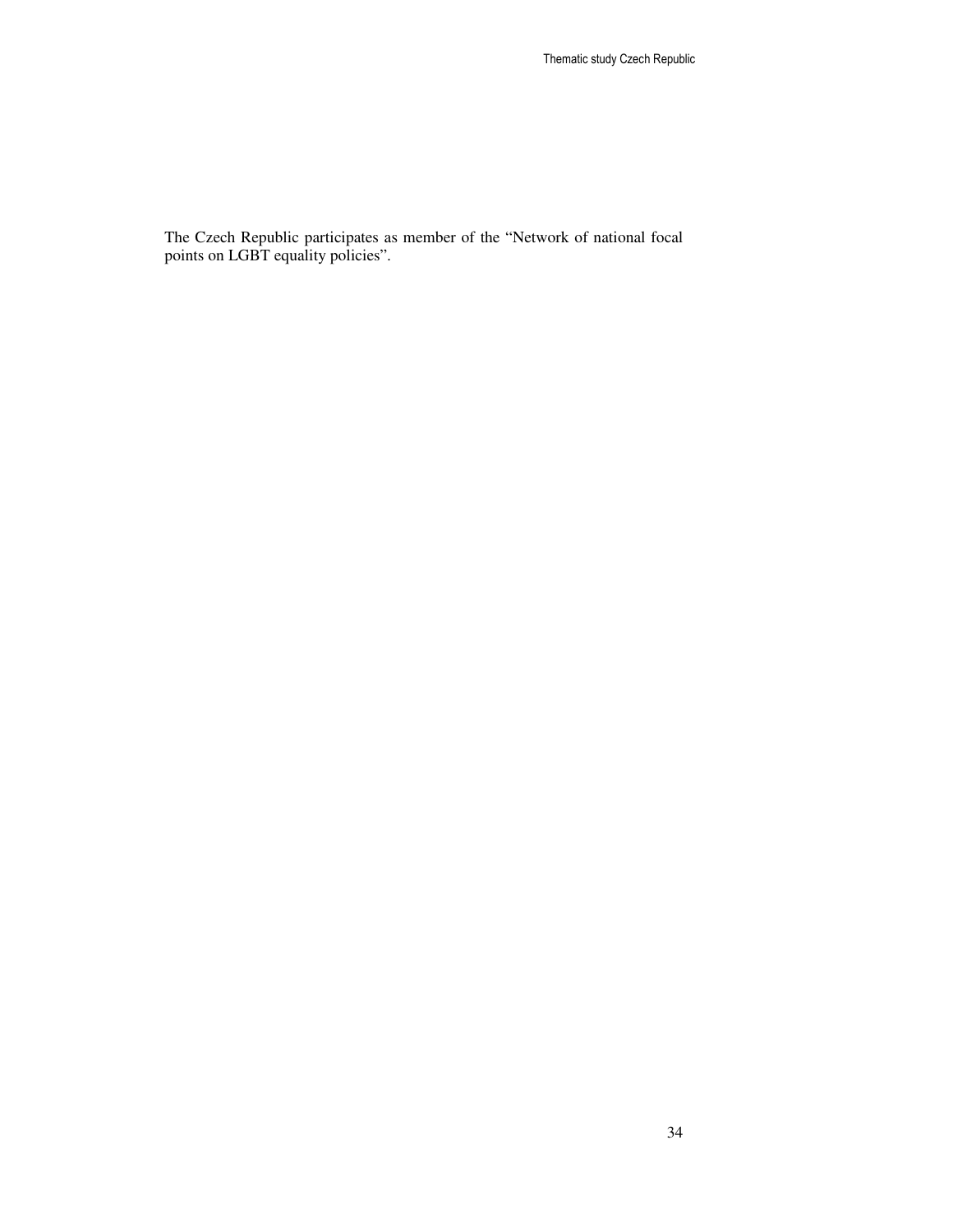# J. Information regarding laws similar or comparable to those in **Lithuania**

There is no law which would impose a ban on materials about homosexual relations.

There is no law which would impose a ban on materials that agitate for homosexual relations specifically conceived for the protection of minors.

There is no ban promotion of homosexual relations in public places.

The crime of diffusion of pornography applies on the conduct of a person who exhibits or otherwise makes accessible a pornographic work to children (Sec. 191 Criminal Code).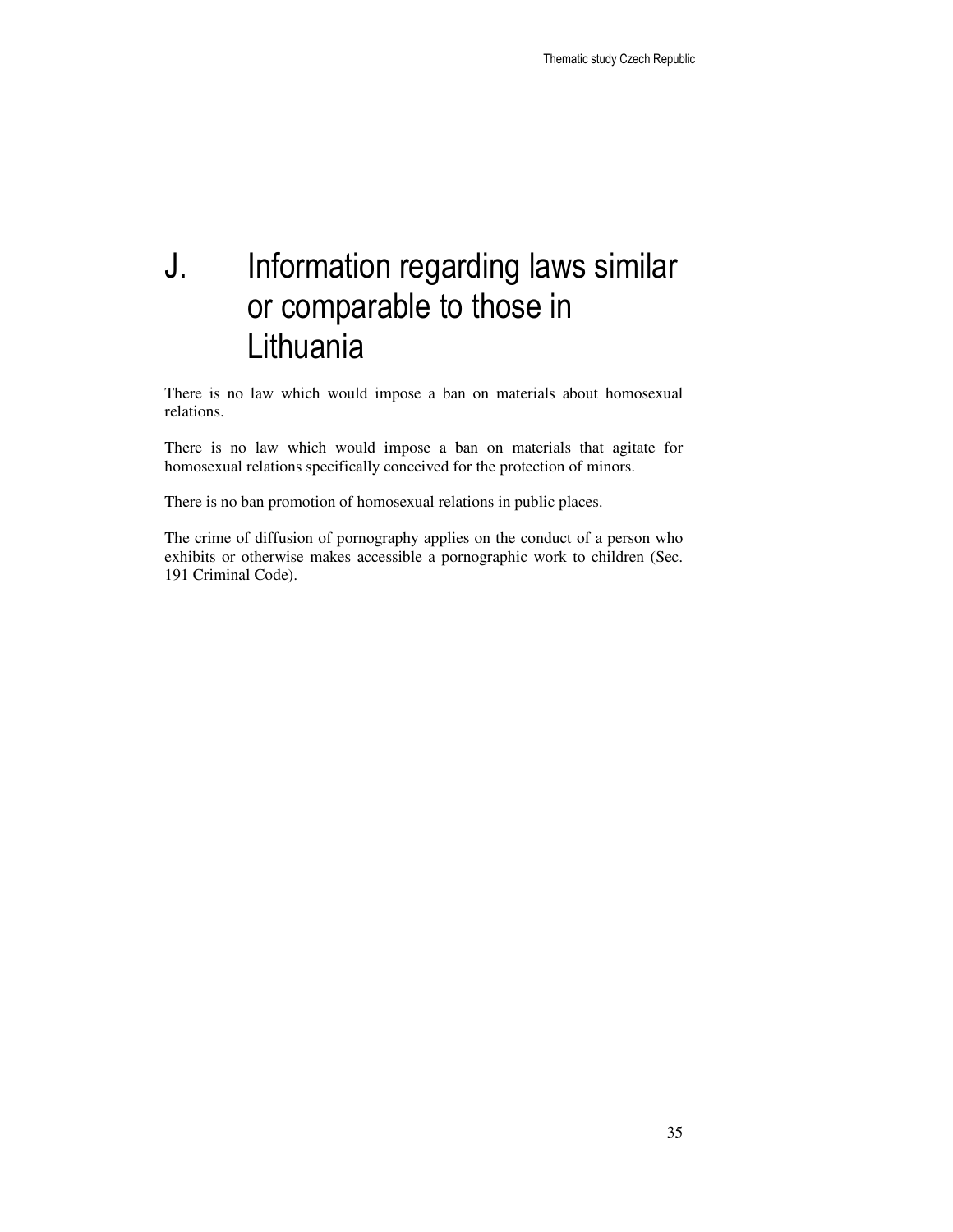# Annex 1 – Case law

| Case title                                                                                                                        | Decision of the Supreme Administrative Court of 05.10, 2006, No. 2 Azs 66/2006-52                                                                                                                                                                                                                                                                                                                                                                                                                                                                                                                                                                                                                                                                                                                                                                                                                                                                                                                                                                                                                                                                             |
|-----------------------------------------------------------------------------------------------------------------------------------|---------------------------------------------------------------------------------------------------------------------------------------------------------------------------------------------------------------------------------------------------------------------------------------------------------------------------------------------------------------------------------------------------------------------------------------------------------------------------------------------------------------------------------------------------------------------------------------------------------------------------------------------------------------------------------------------------------------------------------------------------------------------------------------------------------------------------------------------------------------------------------------------------------------------------------------------------------------------------------------------------------------------------------------------------------------------------------------------------------------------------------------------------------------|
| Decision date                                                                                                                     | October 5, 2006                                                                                                                                                                                                                                                                                                                                                                                                                                                                                                                                                                                                                                                                                                                                                                                                                                                                                                                                                                                                                                                                                                                                               |
| Reference details (type and<br>title of court/body; in original<br>language and English [official]<br>translation, if available]) | Rozsudek Nejvyššího správního soudu z 5. října 2006, Azs 66/2006-52 [Decision of the Supreme Administrative Court of 05.10.<br>2006, No. 2 Azs 66/2006-52]                                                                                                                                                                                                                                                                                                                                                                                                                                                                                                                                                                                                                                                                                                                                                                                                                                                                                                                                                                                                    |
| Key facts of the case<br>$(max. 500 \text{ chars})$                                                                               | A person claimed asylum for the reason of well-founded fear of being persecuted for the reason of his sexual<br>orientation. He claimed that he faced problems in his country of origin when he attended the military service. He<br>was beaten and maltreated by his fellow soldiers; they also often took away his food, so he stayed hungry. His<br>parents helped him by arranging his replacement. His brother was beaten because of sexual orientation of the<br>asylum seeker. He did not know whether his conduct is counted as criminal in his country of origin, he did not try<br>to ask for help the state authorities. His request was denied.                                                                                                                                                                                                                                                                                                                                                                                                                                                                                                   |
| Main<br>reasoning/argumentation<br>$(max. 500 \text{ chars})$                                                                     | The forms of reactions to the person who claims asylum were of not such a high intensity to be considered as<br>measures which inflict psychical constraint as stipulated in Sec. 2 (6) Asylum Act [definition of persecution]. The<br>Supreme Administrative Court stipulated that the intensity of psychical constraint certainly need not to be<br>accordingly serious as other duress which is relevant in the asylum proceedings, such as endanger of life or<br>freedom of the person, but it must be comparable in type. Series of spurns, even if individually and as a whole<br>intensive, is not enough if they as a whole are not intensive and systematic enough to restrain a quality of life and a<br>withdraw life perspective fundamentally and evoke intense feeling of inconclusiveness and hopeless of the person's<br>situation. The intensity of those spurns must be "objective" – also other persons in a similar situation in the country<br>of origin of the person would be influenced by the negative feelings.<br>The Supreme Administrative Court also stipulated that the psychical constraint would be relevant for the asylum |

#### Chapter C, Asylum and subsidiary protection, case law relevant to art 10/1/d of Council Directive 2004/83/EC, case 1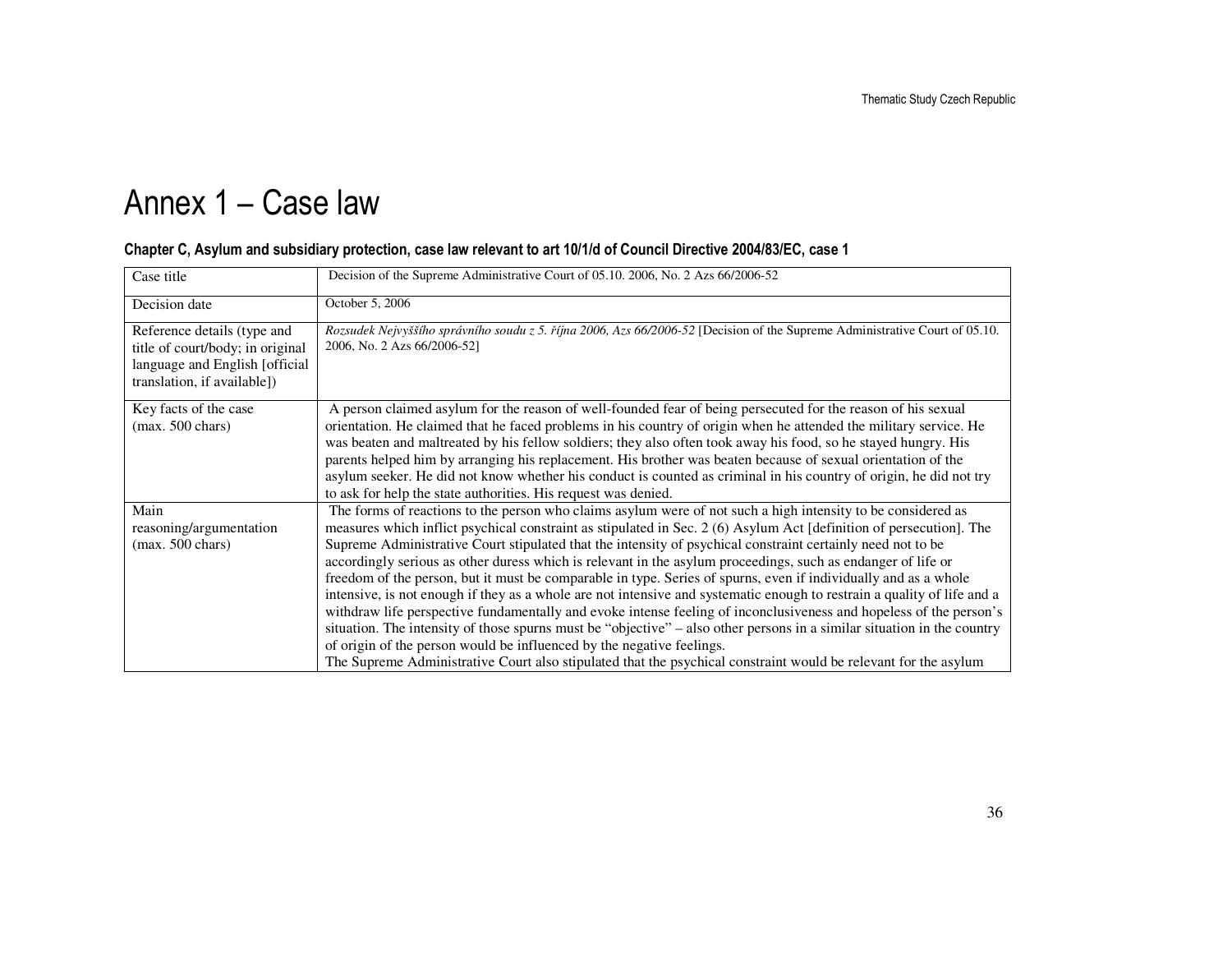|                                                                                             | claim only if it is accountable to the authorities of the country of origin.                                           |
|---------------------------------------------------------------------------------------------|------------------------------------------------------------------------------------------------------------------------|
| Key issues (concepts,<br>interpretations) clarified by<br>the case (max. 500 chars)         | The reason of sexual orientation is certainly a reason for application of the concept of social group in asylum cases. |
| Results (sanctions) and key<br>consequences or implications<br>of the case (max. 500 chars) | The asylum was denied in this particular case (the Supreme Administrative Court rejected the appeal).                  |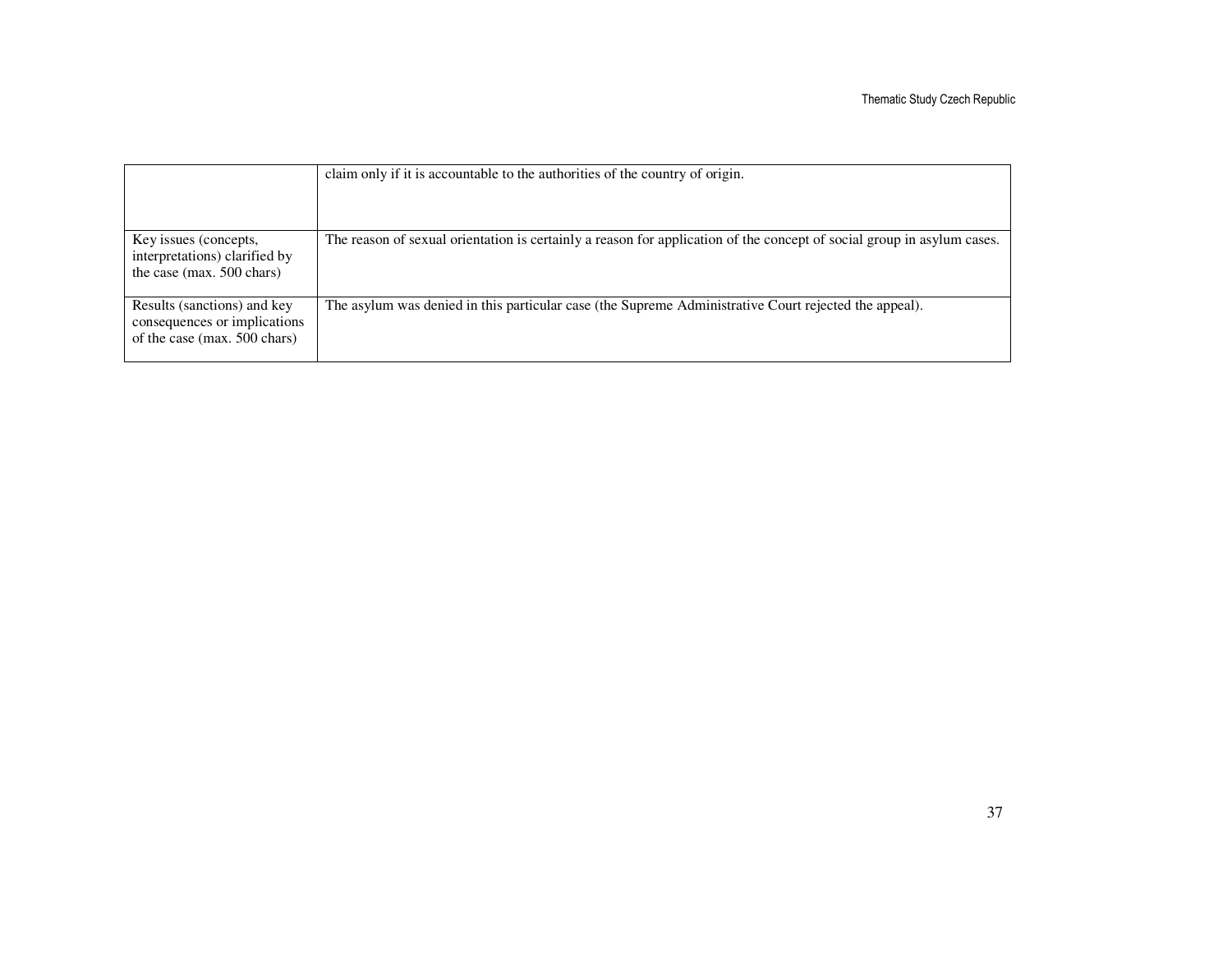| Chapter C, Asylum and subsidiary protection, case law relevant to art 2/h of Council Directive 2004/83/EC, case 2 |
|-------------------------------------------------------------------------------------------------------------------|
|-------------------------------------------------------------------------------------------------------------------|

| Case title                                                                                                                       |                                                                                                                                                                                                                                                                                                                                                                                                                                                                                                                                                                                                                                                                                                                                                                                                                                                                                                                                                                                                                                                                                      |
|----------------------------------------------------------------------------------------------------------------------------------|--------------------------------------------------------------------------------------------------------------------------------------------------------------------------------------------------------------------------------------------------------------------------------------------------------------------------------------------------------------------------------------------------------------------------------------------------------------------------------------------------------------------------------------------------------------------------------------------------------------------------------------------------------------------------------------------------------------------------------------------------------------------------------------------------------------------------------------------------------------------------------------------------------------------------------------------------------------------------------------------------------------------------------------------------------------------------------------|
| Decision date                                                                                                                    | 23.11.2007                                                                                                                                                                                                                                                                                                                                                                                                                                                                                                                                                                                                                                                                                                                                                                                                                                                                                                                                                                                                                                                                           |
| Reference details (type and<br>title of court/body; in original<br>language and English [official<br>translation, if available]) | Decision of the Supreme Administrative Court of 23.11.2007, No. 5 Azs<br>50/2007-71                                                                                                                                                                                                                                                                                                                                                                                                                                                                                                                                                                                                                                                                                                                                                                                                                                                                                                                                                                                                  |
| Key facts of the case<br>$(max. 500 \text{ chars})$                                                                              | An asylum seeker from Morocco claimed that he was persecuted while in the army.                                                                                                                                                                                                                                                                                                                                                                                                                                                                                                                                                                                                                                                                                                                                                                                                                                                                                                                                                                                                      |
| Main<br>reasoning/argumentation<br>$(max. 500 \text{ chars})$                                                                    | The Supreme Administrative Court found out that the forms of reactions to the person who claims asylum were of<br>not such a high intensity to be considered as measures which inflict psychical constraint as stipulated in Sec. 2 (6)<br>Asylum Act [definition of persecution]. Homosexuality is punishable by the criminal law in the country of origin,<br>but the court stipulated that the level of punishment (6 months to 3 years of confinement) cannot be counted as<br>sufficient for existence of persecution, and thus to grant asylum.<br>The Supreme Administrative Court also emphasized that homosexuality is a characteristic which (even in the most<br>tolerant and liberal West countries) complicates a person's life already for the simple fact that it is a minority<br>sexual orientation. It is then perceived as different by the society. In that sense is the minority sexual orientation<br>always, in all societies, a "burden"; although in many areas (relationships etc.) it may be enriching for the person in<br>comparison with the majority. |
| Key issues (concepts,<br>interpretations) clarified by<br>the case (max. 500 chars)                                              | The reason of sexual orientation as being a reason for application for the concept of social group was confirmed.                                                                                                                                                                                                                                                                                                                                                                                                                                                                                                                                                                                                                                                                                                                                                                                                                                                                                                                                                                    |
| Results (sanctions) and key<br>consequences or implications<br>of the case (max. 500 chars)                                      | The asylum was denied in this particular case (the Supreme Administrative Court rejected the appeal).                                                                                                                                                                                                                                                                                                                                                                                                                                                                                                                                                                                                                                                                                                                                                                                                                                                                                                                                                                                |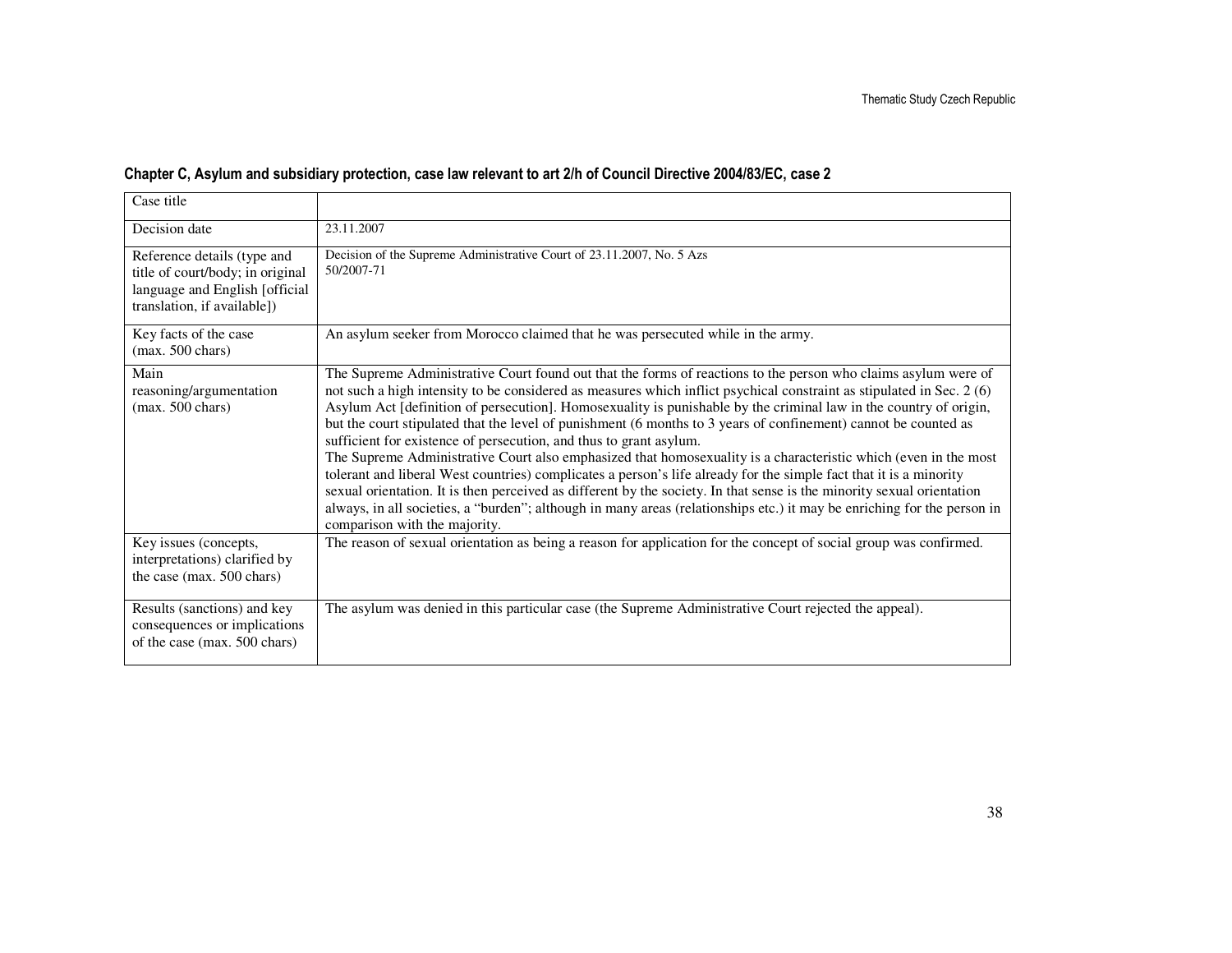Thematic Study Czech Republic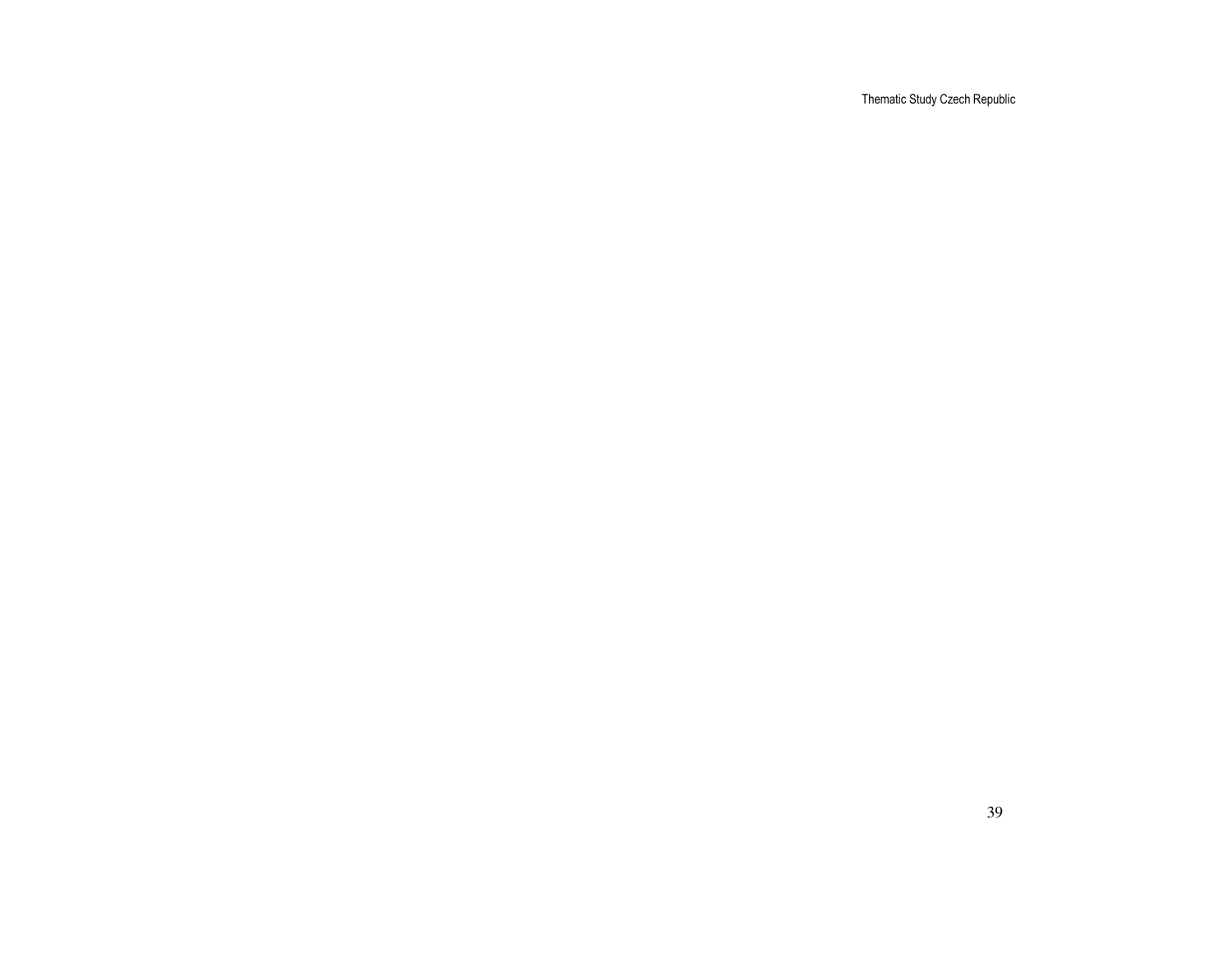Thematic Study Czech Republic

# Annex 2 – Statistics

### Chapter A, Implementation of Employment Directive 2000/78/EC in relation to sexual orientation

|                                             | 2000       | 2001       | 2002       | 2003       | 2004       | 2005     | 2006       | 2007        | 2008       | 2009       |
|---------------------------------------------|------------|------------|------------|------------|------------|----------|------------|-------------|------------|------------|
| Total complaints of discrimination on       | <b>Not</b> | <b>Not</b> | <b>Not</b> | <b>Not</b> | <b>Not</b> | Not      | <b>Not</b> |             | <b>Not</b> | <b>Not</b> |
| the ground of sexual orientation            | availabl   | availabl   | availa     | availa     | availabl   | availabl | available  | (employmen) | availabl   | availabl   |
| (equality body, tribunals, courts etc.): if | e          | e          | ble        | ble        | e          | e        |            |             | e          | e          |
| possible disaggregated according to         |            |            |            |            |            |          |            |             |            |            |
| social areas of discrimination              |            |            |            |            |            |          |            |             |            |            |
| (employment, education, housing, goods)     |            |            |            |            |            |          |            |             |            |            |
| and services etc.)                          |            |            |            |            |            |          |            |             |            |            |
| <b>Total finding of Discrimination</b>      | <b>Not</b> | <b>Not</b> | <b>Not</b> | <b>Not</b> | <b>Not</b> | Not      | <b>Not</b> |             | <b>Not</b> | <b>Not</b> |
| confirmed (by equality body, tribunals,     | availabl   | availabl   | availa     | availa     | availabl   | availabl | available  | (employmen) | availabl   | availabl   |
| courts etc.): if possible disaggregated     | e          | e          | ble        | ble        | e          | e        |            |             | e          | e          |
| according to social areas of                |            |            |            |            |            |          |            |             |            |            |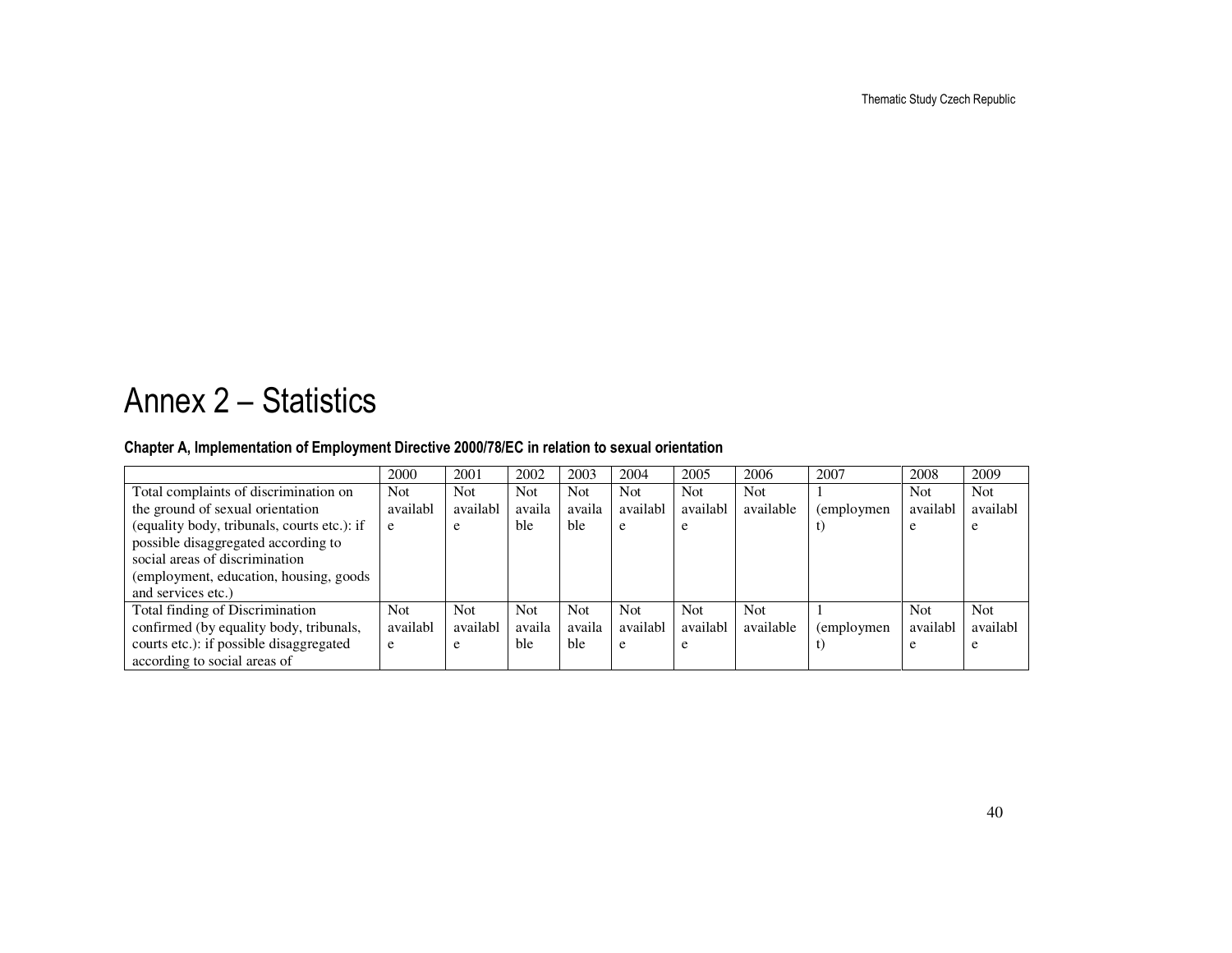| discrimination (employment, education,<br>housing, goods and services etc.)                                                                                                                                                                               |                       |                             |                       |                             |                             |                             |                         |                                                                            |                             |                             |
|-----------------------------------------------------------------------------------------------------------------------------------------------------------------------------------------------------------------------------------------------------------|-----------------------|-----------------------------|-----------------------|-----------------------------|-----------------------------|-----------------------------|-------------------------|----------------------------------------------------------------------------|-----------------------------|-----------------------------|
| National Number of<br>sanctions/compensation payments issued<br>(by courts, tribunals, equality bodies<br>etc.): if possible disaggregated<br>according to social areas of<br>discrimination (employment, education,<br>housing, goods and services etc.) | Not.<br>availabl<br>e | Not.<br>availabl<br>e       | Not.<br>availa<br>ble | Not<br>availa<br>ble        | <b>Not</b><br>availabl<br>e | <b>Not</b><br>availabl<br>e | <b>Not</b><br>available | compensatio<br>n payment:<br><b>CZK 70,000</b><br>(approx.)<br>2700 Euro). | <b>Not</b><br>availabl<br>e | <b>Not</b><br>availabl<br>e |
| National range of<br>sanctions/compensation payments (by<br>courts, tribunals, equality bodies etc.): if<br>possible disaggregated according to<br>social areas of discrimination<br>(employment, education, housing, goods)<br>and services etc.)        | Not.<br>availabl<br>e | <b>Not</b><br>availabl<br>e | Not.<br>availa<br>ble | <b>Not</b><br>availa<br>ble | <b>Not</b><br>availabl<br>e | <b>Not</b><br>availabl<br>e | <b>Not</b><br>available | Only the<br>above-<br>mentioned<br>information<br>is available             | <b>Not</b><br>availabl<br>e | <b>Not</b><br>availabl<br>e |

### Chapter B, Freedom of movement of LGBT partners

|                               | 2000      | 2001       | 2002       | 2003       | 2004      | 2005       | 2006       | 2007       | 2008       | 2009       |
|-------------------------------|-----------|------------|------------|------------|-----------|------------|------------|------------|------------|------------|
| Number of LGBT partners       | Not       | <b>Not</b> | <b>Not</b> | <b>Not</b> | Not       | <b>Not</b> | <b>Not</b> | <b>Not</b> | <b>Not</b> | <b>Not</b> |
| of EU citizens residing in    | available | available  | available  | available  | available | available  | available  | available  | available  | available  |
| your country falling under    |           |            |            |            |           |            |            |            |            |            |
| Directive 2004/38/EC          |           |            |            |            |           |            |            |            |            |            |
| ( <i>i.e.</i> , LGBT partners |           |            |            |            |           |            |            |            |            |            |
| having exercised their        |           |            |            |            |           |            |            |            |            |            |
| freedom of movement as        |           |            |            |            |           |            |            |            |            |            |
| granted to family             |           |            |            |            |           |            |            |            |            |            |
| members of EU citizens.       |           |            |            |            |           |            |            |            |            |            |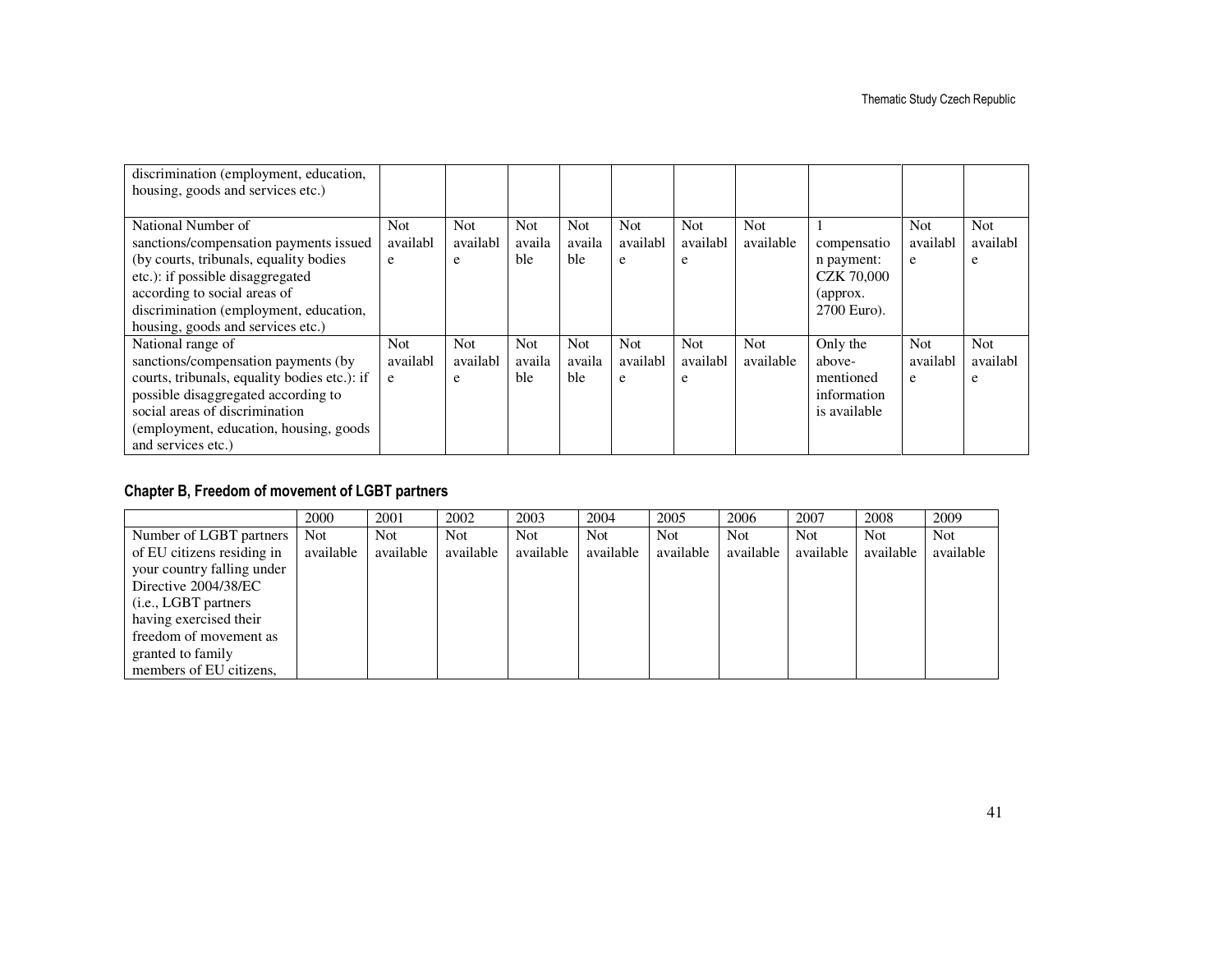| whether under Directive<br>$2004/38/EC$ or under<br>previous instruments)                        |                  |                         |                  |                  |                  |                         |                  |                  |                  |                         |
|--------------------------------------------------------------------------------------------------|------------------|-------------------------|------------------|------------------|------------------|-------------------------|------------------|------------------|------------------|-------------------------|
| Number of LGBT partners<br>who claimed their right to<br>residence but were denied<br>this right | Not<br>available | <b>Not</b><br>available | Not<br>available | Not<br>available | Not<br>available | <b>Not</b><br>available | Not<br>available | Not<br>available | Not<br>available | <b>Not</b><br>available |

#### Chapter C, Asylum and subsidiary protection, protection due to persecution on the grounds of sexual orientation

|                     | 2000      | 2001       | 2002       | 2003       | 2004       | 2005       | 2006       | 2007      | 2008       | 2009       |
|---------------------|-----------|------------|------------|------------|------------|------------|------------|-----------|------------|------------|
| Number of LGBT      | Not.      | <b>Not</b> | <b>Not</b> | <b>Not</b> | <b>Not</b> | <b>Not</b> | Not.       | Not       | <b>Not</b> | <b>Not</b> |
| individuals         | available | available  | available  | available  | available  | available  | available  | available | available  | available  |
| benefiting from     |           |            |            |            |            |            |            |           |            |            |
| asylum/subsidiary   |           |            |            |            |            |            |            |           |            |            |
| protection due to   |           |            |            |            |            |            |            |           |            |            |
| persecution on the  |           |            |            |            |            |            |            |           |            |            |
| ground of sexual    |           |            |            |            |            |            |            |           |            |            |
| orientation.        |           |            |            |            |            |            |            |           |            |            |
| Number of LGBT      | Not.      | Not        | Not        | <b>Not</b> | <b>Not</b> | <b>Not</b> | <b>Not</b> | Not       | <b>Not</b> | Not        |
| individuals who     | available | available  | available  | available  | available  | available  | available  | available | available  | available  |
| were denied the     |           |            |            |            |            |            |            |           |            |            |
| right to asylum or  |           |            |            |            |            |            |            |           |            |            |
| to subsidiary       |           |            |            |            |            |            |            |           |            |            |
| protection despite  |           |            |            |            |            |            |            |           |            |            |
| having invoked the  |           |            |            |            |            |            |            |           |            |            |
| fear of persecution |           |            |            |            |            |            |            |           |            |            |
| on grounds of       |           |            |            |            |            |            |            |           |            |            |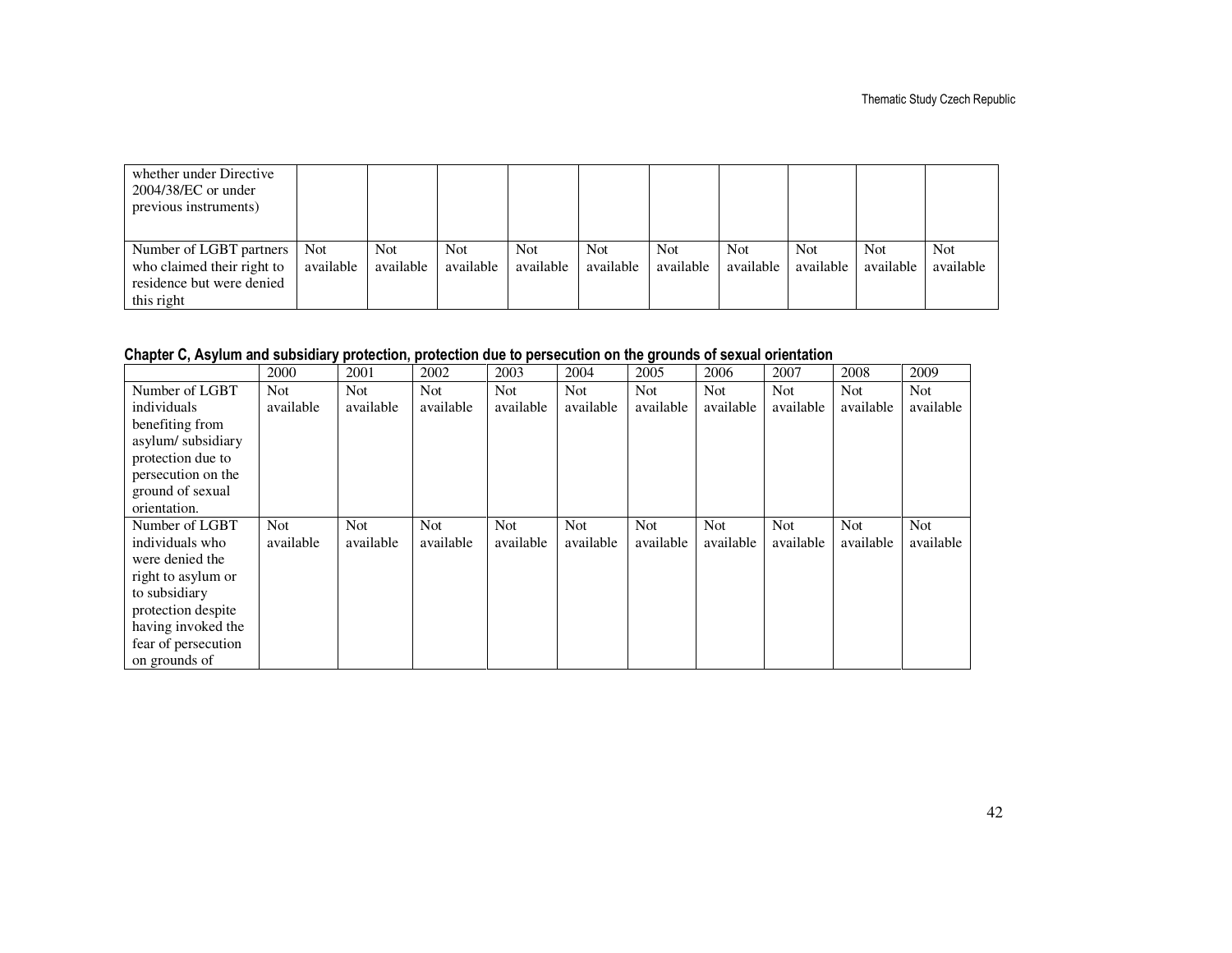| $\sim$ |  |  |  |  |  |
|--------|--|--|--|--|--|
|        |  |  |  |  |  |

#### Chapter C, Asylum and subsidiary protection, protection of LGBT partners

|                                 | 2000      | 2001      | 2002      | 2003      | 2004      | 2005      | 2006      | 2007      | 2008       | 2009      |
|---------------------------------|-----------|-----------|-----------|-----------|-----------|-----------|-----------|-----------|------------|-----------|
| Number of LGBT partners of      | Not       | Not.      | Not       | Not.      | Not.      | Not.      | Not.      | Not       | <b>Not</b> | Not.      |
| persons enjoying refugee/       | available | available | available | available | available | available | available | available | available  | available |
| subsidiary protection status    |           |           |           |           |           |           |           |           |            |           |
| residing in your country        |           |           |           |           |           |           |           |           |            |           |
| falling under Art 2/h Directive |           |           |           |           |           |           |           |           |            |           |
| 2004/83/EC                      |           |           |           |           |           |           |           |           |            |           |
| Number of LGBT partners of      | Not       | Not.      | Not       | Not.      | Not       | Not.      | Not.      | Not       | <b>Not</b> | Not       |
| persons enjoying                | available | available | available | available | available | available | available | available | available  | available |
| refugee/subsidiary protection   |           |           |           |           |           |           |           |           |            |           |
| status who were denied the      |           |           |           |           |           |           |           |           |            |           |
| possibility to stay with their  |           |           |           |           |           |           |           |           |            |           |
| partner                         |           |           |           |           |           |           |           |           |            |           |

#### Chapter D, LGBT partners benefiting family reunification

|                                  | 2000      | 2001       | 2002       | 2003       | 2004       | 2005       | 2006       | 2007       | 2008       | 2009       |
|----------------------------------|-----------|------------|------------|------------|------------|------------|------------|------------|------------|------------|
| Number of LGBT partners of       | Not       | <b>Not</b> | <b>Not</b> | Not        | <b>Not</b> | <b>Not</b> | <b>Not</b> | Not        | <b>Not</b> | <b>Not</b> |
| third country nationals residing | available | available  | available  | available  | available  | available  | available  | available  | available  | available  |
| in your country benefiting from  |           |            |            |            |            |            |            |            |            |            |
| family reunification.            |           |            |            |            |            |            |            |            |            |            |
| Number of LGBT partners of       | Not       | <b>Not</b> | <b>Not</b> | <b>Not</b> | <b>Not</b> | <b>Not</b> | <b>Not</b> | <b>Not</b> | <b>Not</b> | <b>Not</b> |
| third country nationals residing | available | available  | available  | available  | available  | available  | available  | available  | available  | available  |
| in your country who were         |           |            |            |            |            |            |            |            |            |            |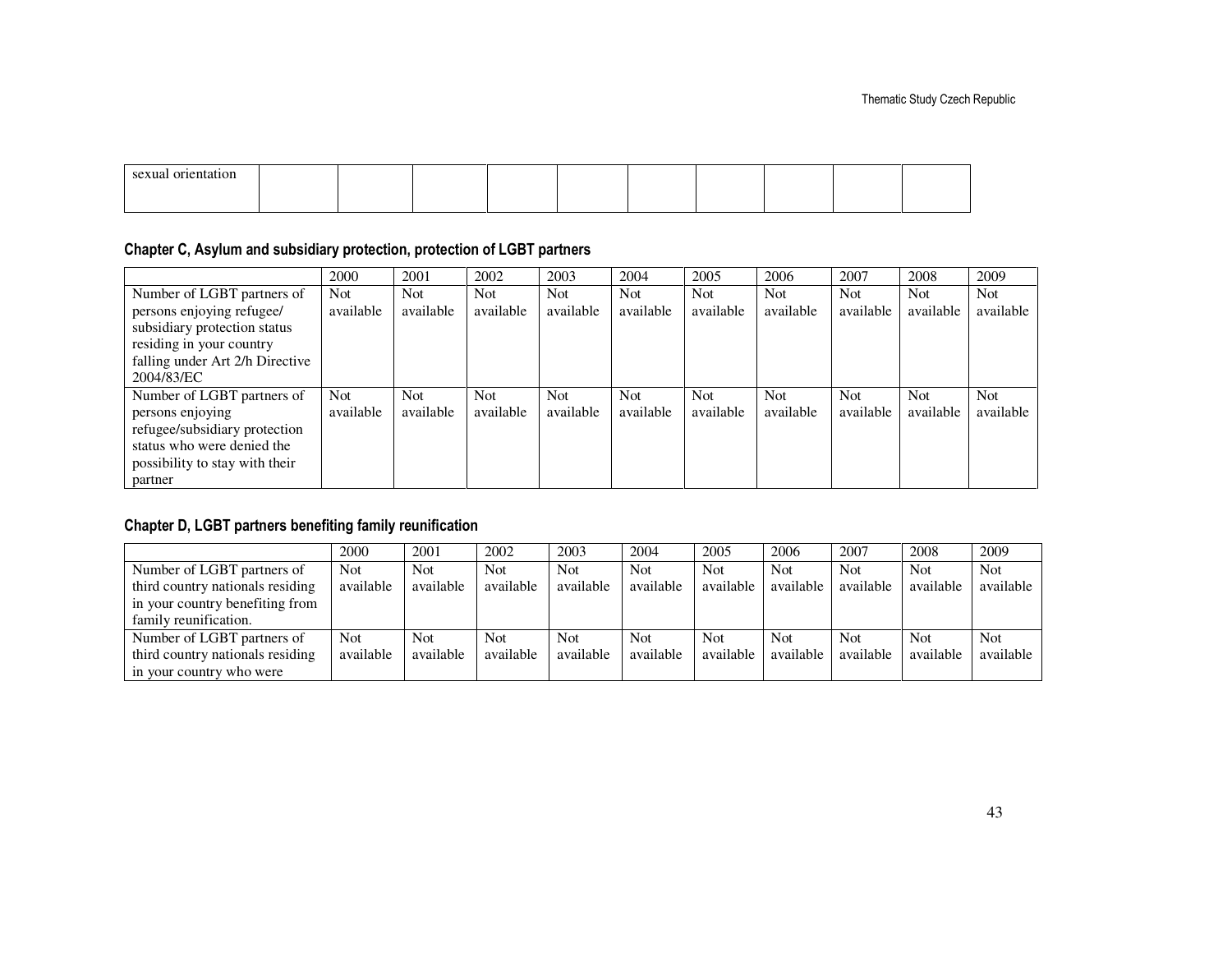| deniec<br>+rom<br>$r_1$ $\alpha$ ht<br>hene1<br>the contract of the contract of the contract of the contract of the contract of the contract of the contract of |  |  |  |  |  |
|-----------------------------------------------------------------------------------------------------------------------------------------------------------------|--|--|--|--|--|
| $\sim$<br>tamı<br>uon                                                                                                                                           |  |  |  |  |  |
|                                                                                                                                                                 |  |  |  |  |  |

#### Chapter E, LGBT people enjoyment of freedom of assembly

|                | 2000        | 2001        | 2002        | 2003        | 2004        | 2005        | 2006        | 2007        | 2008        | 2009        |
|----------------|-------------|-------------|-------------|-------------|-------------|-------------|-------------|-------------|-------------|-------------|
| Number of      | None,       | None,       | None,       | None,       | None,       | None,       | None,       | None,       |             |             |
| demonstrations | according   | according   | according   | according   | according   | according   | according   | according   |             |             |
| in favour of   | to the      | to the      | to the      | to the      | to the      | to the      | to the      | to the      |             |             |
| tolerance of   | information | information | information | information | information | information | information | information |             |             |
| LGBT people,   | available   | available   | available   | available   | available   | available   | available   | available   |             |             |
| gay pride      |             |             |             |             |             |             |             |             |             |             |
| parades, etc   |             |             |             |             |             |             |             |             |             |             |
| Number of      | None,       | None.       | None.       | None,       | None,       | None,       | None,       | None,       | None,       | None.       |
| demonstrations | according   | according   | according   | according   | according   | according   | according   | according   | according   | according   |
| against        | to the      | to the      | to the      | to the      | to the      | to the      | to the      | to the      | to the      | to the      |
| tolerance of   | information | information | information | information | information | information | information | information | information | information |
| LGBT people.   | available   | available   | available   | available   | available   | available   | available   | available   | available   | available   |

#### Chapter F, Homophobic hate speech

|                  | 2000        | 2001        | 2002         | 2003        | 2004        | 2005        | 2006        | 2007        | 2008        | 2009        |
|------------------|-------------|-------------|--------------|-------------|-------------|-------------|-------------|-------------|-------------|-------------|
| Number of        | None,       | None.       | None,        | None,       | None,       | None,       | None,       | None,       | None,       | None,       |
| criminal court   | according   | according   | according to | according   | according   | according   | according   | according   | according   | according   |
| cases regarding  | to the      | to the      | the          | to the      | to the      | to the      | to the      | to the      | to the      | to the      |
| homophobic hate  | information | information | information  | information | information | information | information | information | information | information |
| speech initiated | available   | available   | available    | available   | available   | available   | available   | available   | available   | available   |
| (number of       |             |             |              |             |             |             |             |             |             |             |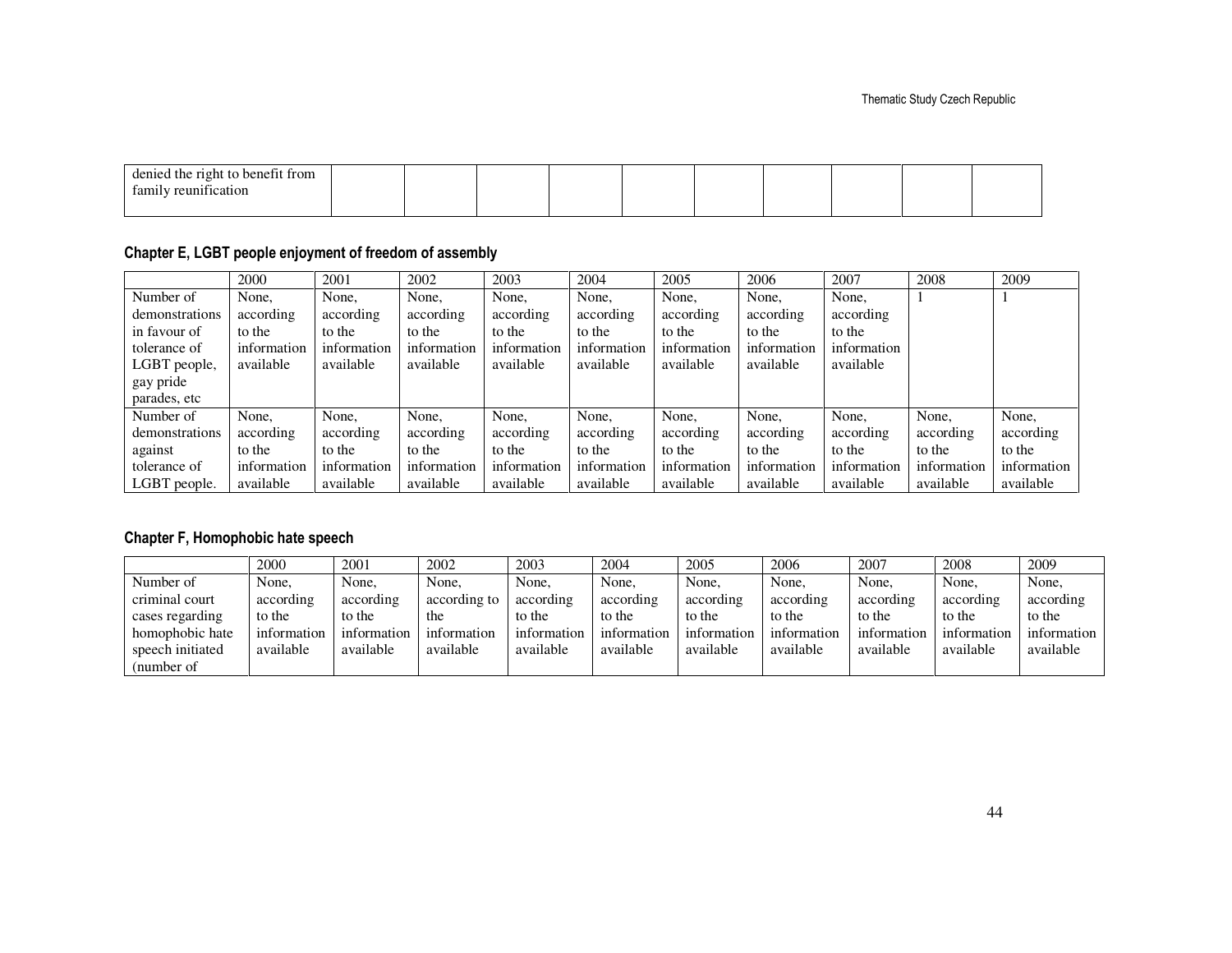| prosecutions)                                                                                                         |                                                                   |                                                                   |                                                                   |                                                                   |                                                                   |                                                                   |                                                                   |                                                                   |                                                                   |                                                                   |
|-----------------------------------------------------------------------------------------------------------------------|-------------------------------------------------------------------|-------------------------------------------------------------------|-------------------------------------------------------------------|-------------------------------------------------------------------|-------------------------------------------------------------------|-------------------------------------------------------------------|-------------------------------------------------------------------|-------------------------------------------------------------------|-------------------------------------------------------------------|-------------------------------------------------------------------|
| Number of<br>convictions<br>regarding<br>homophobic hate<br>speech (please<br>indicate range of<br>sanctions ordered) | None,<br>according<br>to the<br>information<br>available          | None,<br>according<br>to the<br>information<br>available          | None,<br>according to<br>the<br>information<br>available          | None,<br>according<br>to the<br>information<br>available          | None,<br>according<br>to the<br>information<br>available          | None,<br>according<br>to the<br>information<br>available          | None,<br>according<br>to the<br>information<br>available          | None,<br>according<br>to the<br>information<br>available          | None,<br>according<br>to the<br>information<br>available          | None,<br>according<br>to the<br>information<br>available          |
| Range of<br>sanctions issued<br>for homophobic<br>hate speech                                                         | $---$                                                             | ----                                                              | ----                                                              | $\cdots$                                                          | $---$                                                             | $---$                                                             | $---$                                                             | $---$                                                             | ----                                                              | $---$                                                             |
| Number of non-<br>criminal court<br>cases initiated for<br>homophobic<br>statements<br>Number of non-                 | None,<br>according<br>to the<br>information<br>available<br>None. | None,<br>according<br>to the<br>information<br>available<br>None. | None,<br>according to<br>the<br>information<br>available<br>None. | None,<br>according<br>to the<br>information<br>available<br>None. | None,<br>according<br>to the<br>information<br>available<br>None. | None,<br>according<br>to the<br>information<br>available<br>None. | None,<br>according<br>to the<br>information<br>available<br>None, | None,<br>according<br>to the<br>information<br>available<br>None. | None,<br>according<br>to the<br>information<br>available<br>None. | None,<br>according<br>to the<br>information<br>available<br>None. |
| criminal court<br>cases initiated for<br>homophobic<br>statements which<br>were successfully<br>completed             | according<br>to the<br>information<br>available                   | according<br>to the<br>information<br>available                   | according to<br>the<br>information<br>available                   | according<br>to the<br>information<br>available                   | according<br>to the<br>information<br>available                   | according<br>to the<br>information<br>available                   | according<br>to the<br>information<br>available                   | according<br>to the<br>information<br>available                   | according<br>to the<br>information<br>available                   | according<br>to the<br>information<br>available                   |
| (leading to a<br>decision in favour<br>of the plaintiff,<br>even if no<br>sanctions other                             |                                                                   |                                                                   |                                                                   |                                                                   |                                                                   |                                                                   |                                                                   |                                                                   |                                                                   |                                                                   |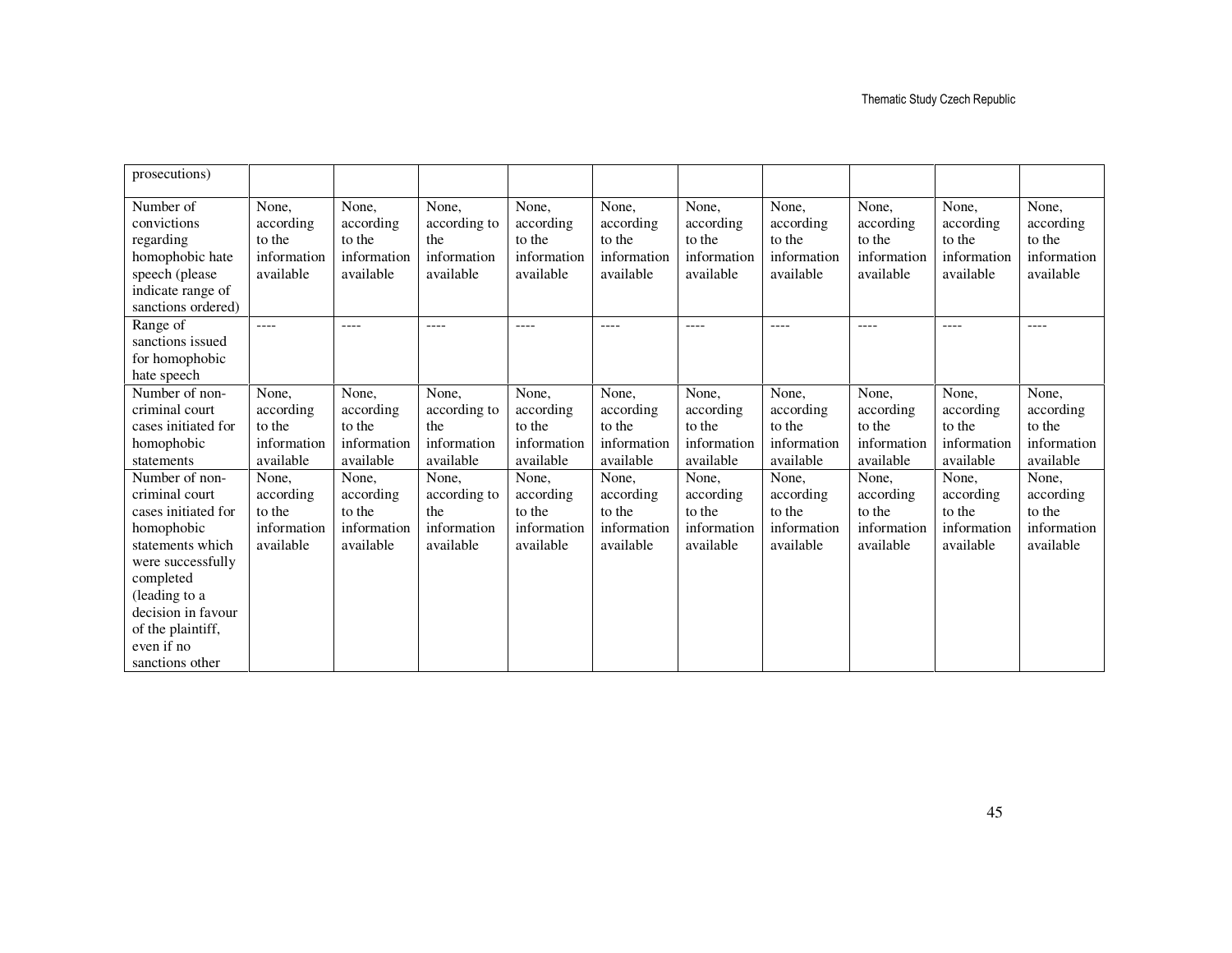| $\cdots$<br>than symbolic                          |  |  |  |  |  |
|----------------------------------------------------|--|--|--|--|--|
| were imposed<br>$\sim$ $\sim$ $\sim$ $\sim$ $\sim$ |  |  |  |  |  |
|                                                    |  |  |  |  |  |

#### Chapter F, Homophobic motivation of crimes as aggravating factor

|              | 2000        | 2001        | 2002        | 2003        | 2004        | 2005        | 2006        | 2007        | 2008        | 2009        |
|--------------|-------------|-------------|-------------|-------------|-------------|-------------|-------------|-------------|-------------|-------------|
| Number of    | None,       | None,       | None,       | None,       | None,       | None,       | None,       | None,       | None,       | None,       |
| criminal     | according   | according   | according   | according   | according   | according   | according   | according   | according   | according   |
| court        | to the      | to the      | to the      | to the      | to the      | to the      | to the      | to the      | to the      | to the      |
| decisions in | information | information | information | information | information | information | information | information | information | information |
| which        | available   | available   | available   | available   | available   | available   | available   | available   | available   | available   |
| homophobic   |             |             |             |             |             |             |             |             |             |             |
| motivation   |             |             |             |             |             |             |             |             |             |             |
| was used as  |             |             |             |             |             |             |             |             |             |             |
| an           |             |             |             |             |             |             |             |             |             |             |
| aggravating  |             |             |             |             |             |             |             |             |             |             |
| factor in    |             |             |             |             |             |             |             |             |             |             |
| sentencing   |             |             |             |             |             |             |             |             |             |             |

#### Chapter G, Transgender issues

|                                                        | 2000 | 2001 | 2002 | 2003 | 2004 | 2005 | 2006 | 2007 | 2008 | 2009 |
|--------------------------------------------------------|------|------|------|------|------|------|------|------|------|------|
| Number of name changes effected due to change of       |      |      |      |      |      |      |      |      |      |      |
| gender                                                 |      |      |      |      |      |      |      |      |      |      |
| Number of persons who changed their gender/sex in your |      |      |      |      |      |      |      |      |      |      |
| country under the applicable legislation               |      |      |      |      |      |      |      |      |      |      |